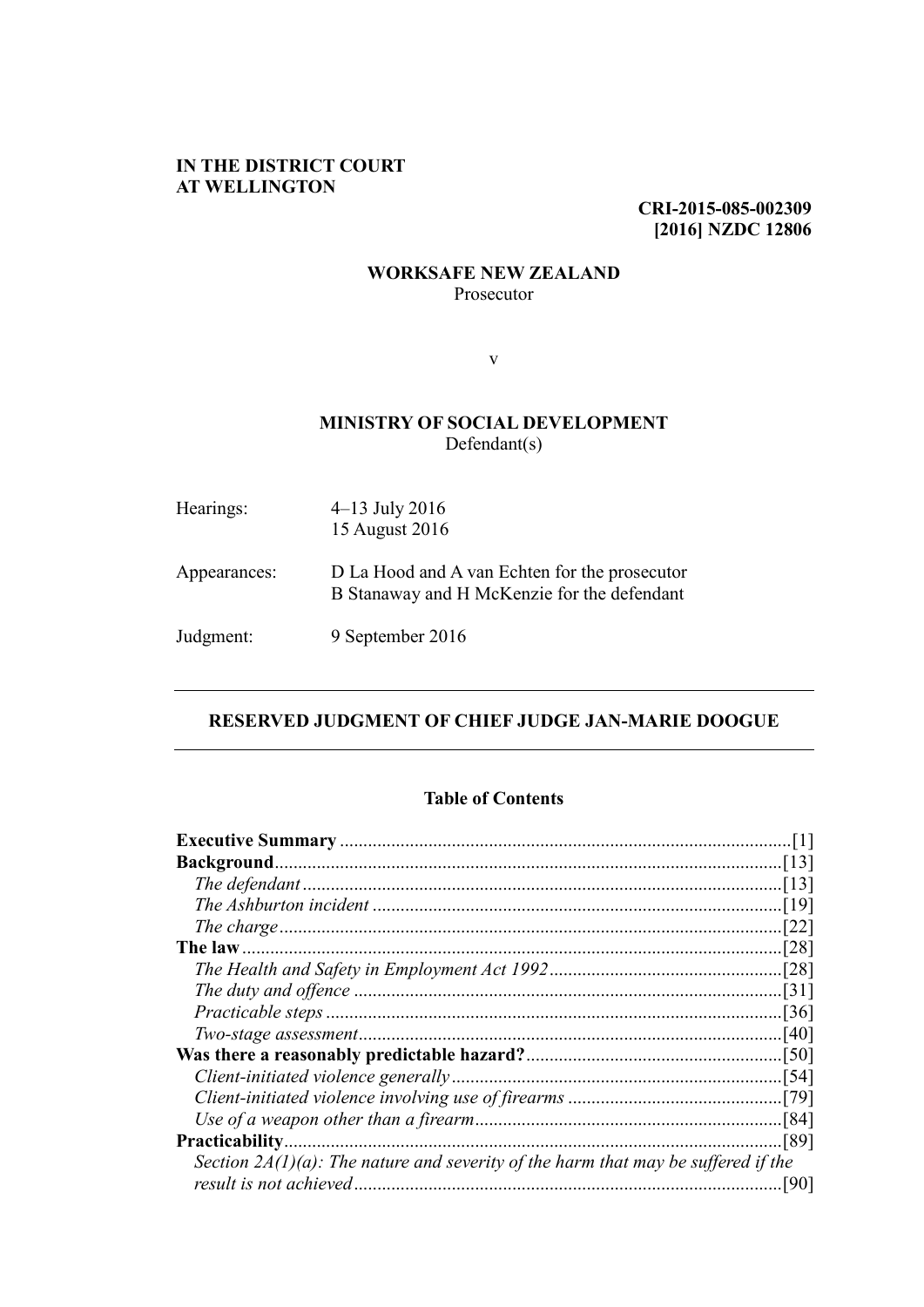| Section $2A(1)(b)-(c)$ : The current state of knowledge about the likelihood that   |  |
|-------------------------------------------------------------------------------------|--|
| harm of that nature will be suffered if the result is not achieved, and the current |  |
|                                                                                     |  |
| Section $2A(1)(d)$ : The current state of knowledge about the means available to    |  |
| achieve the result, and about the likely efficacy of each of those means            |  |
|                                                                                     |  |
|                                                                                     |  |
|                                                                                     |  |
|                                                                                     |  |
|                                                                                     |  |
|                                                                                     |  |

# <span id="page-1-0"></span>**Executive Summary**

[1] At approximately 9:51am on 1 September 2014, Russell John Tully, wearing a balaclava and armed with a loaded shotgun, entered the Ashburton office of Work and Income New Zealand (WINZ), a division of the Ministry of Social Development ("the defendant"). Moving swiftly and deliberately, he shot at four employees, killing two of them. Mr Tully was subsequently found guilty of murder and sentenced by the High Court to a term of imprisonment.<sup>[1](#page-1-1)</sup>

[2] Both parties have accepted that the events which unfolded in Ashburton on 1 September 2014 have since heightened the risk of client-initiated violence in New Zealand. Security arrangements at many government offices and service providers, including the defendant, have been augmented to account for the increased risk. Furthermore, New Zealand now operates under new health and safety legislation, the Health and Safety at Work Act 2015.

[3] The task before the Court is to assess what security arrangement was appropriate at the defendant's Ashburton office ("the Ashburton office") on 1 September 2014. It is crucial to avoid applying the benefit of hindsight. We know now that employees did in fact face a lethal hazard. However, the appropriate question in this case is to determine whether the hazard of client-initiated violence was reasonably predictable, and if so, whether the defendant took all practicable steps to address that hazard, given the knowledge available prior to the incident.

<span id="page-1-1"></span>1 *R v Tully* [2016] NZHC 1133.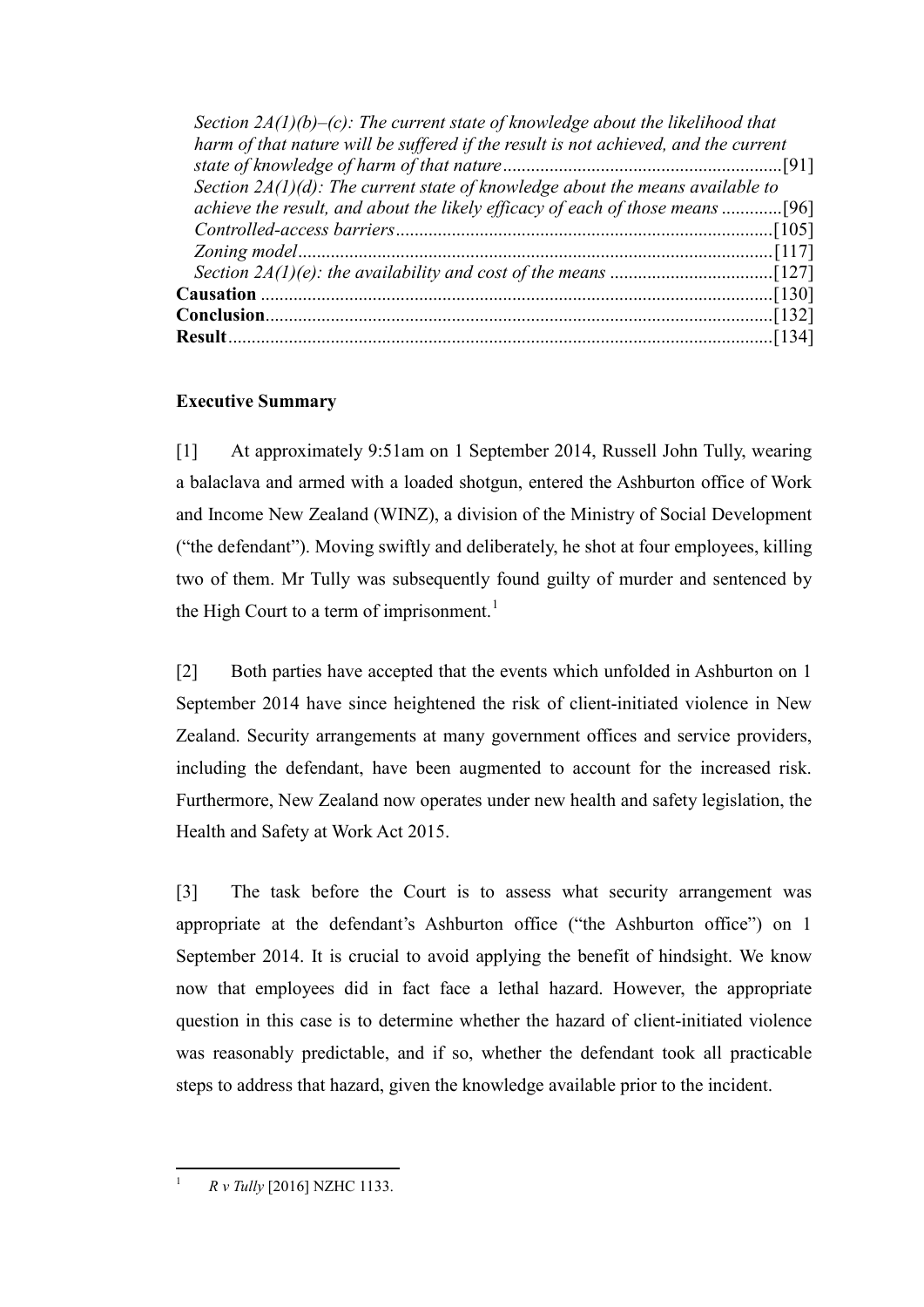[4] On 4 July 2016, the defendant pleaded guilty to one charge of failing to take all practicable steps to ensure the safety of employees, under ss 6 and 50 of the Health and Safety in Employment Act 1992 (HSEA 1992).

[5] The defendant accepted five of the six practicable steps which the prosecutor ("WorkSafe New Zealand") alleged it failed to take. Those steps are set out at subparagraphs (b)–(f) of Appendix 1. However, the defendant did not accept alleged practicable step (a), namely:

(a) Ensuring there was no physically unrestricted access by clients to the staff working area;

[6] Practicable step (a) was consequently the subject of a disputed facts hearing to determine whether, prior to 1 September 2014, the defendant was required to have in place restrictions on access by clients to the staff working area at the Ashburton office. The prosecution case focussed primarily on the establishment of a physical barrier which would separate clients from employees.

<span id="page-2-0"></span>[7] For the reasons set out in this judgment, I am satisfied beyond reasonable doubt that at the Ashburton office on 1 September 2014:

- (a) there existed a reasonably predictable hazard of client-initiated violence involving manual assaults and assaults involving weapons (other than firearms) on WINZ employees. It was not, however, reasonably predictable at the relevant time that a lone missionoriented gunman, such as Mr Tully, would attack Ashburton staff;
- (b) the implementation of a physical barrier to delay violent clients was a reasonably practicable step open to the defendant prior to 1 September 2014;
- (c) an appropriate physical barrier would have been a secured desk at the point of interaction between a client and a case manager, which would delay a client attempting to reach around or over the desk. The delay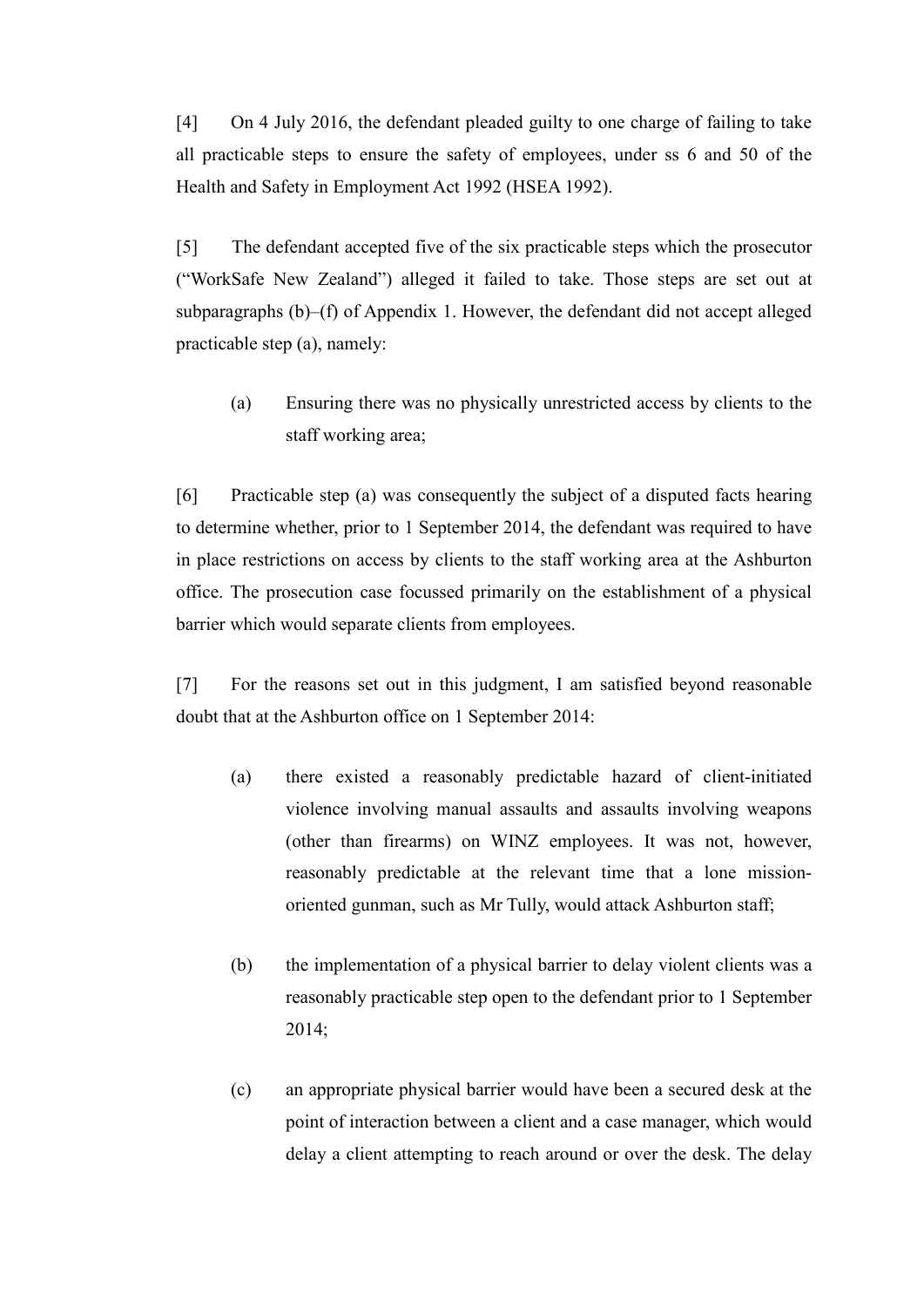would allow an employee to utilise a rapid route of egress to a safe zone.

[8] Under the HSEA 1992 it is not necessary for the prosecution to prove a causal link between the failure to take a practicable step and the harm suffered, although the issue of causation is of significance to sentencing. I am not persuaded beyond reasonable doubt that a physical barrier would have prevented or minimised the particular harm caused by Mr Tully.

[9] In making the findings at paragraph [\[7\]\(](#page-2-0)a), I note three important points. First, where a general reasonably predictable hazard can be identified, an organisation such as the defendant must take all reasonably practicable steps to address it. Even where harm resulting from a hazard cannot be predicted as manifesting at a particular time or place, the defendant may nevertheless have an obligation to take practicable steps to address that harm. An important purpose of security planning is to prepare for the moment where a general risk may manifest as a specific violent event.

[10] Secondly, the fact that an organisation carries out a large number of interactions, only a relatively small proportion of which are violent, does not bring the hazard below the scope of reasonable predictability. In cases involving large organisations, even if only a small proportion of interactions carry a risk of violence, this may give rise to significant harm.

[11] Thirdly, I find that "situational violence" — a common feature of clientinitiated violence — has the potential to arise from staff-client interactions in any location. In respect of national organisations where client-initiated violence is identified as a reasonably predictable hazard, it is important that it be considered on a nationwide basis and, where appropriate, with reference to international trends and patterns. This nationwide underlying risk may then be considered together with local and temporal variations.

[12] The findings contained in this judgment are based on a detailed examination of the experiences of, and hazards faced by, the defendant's employees at the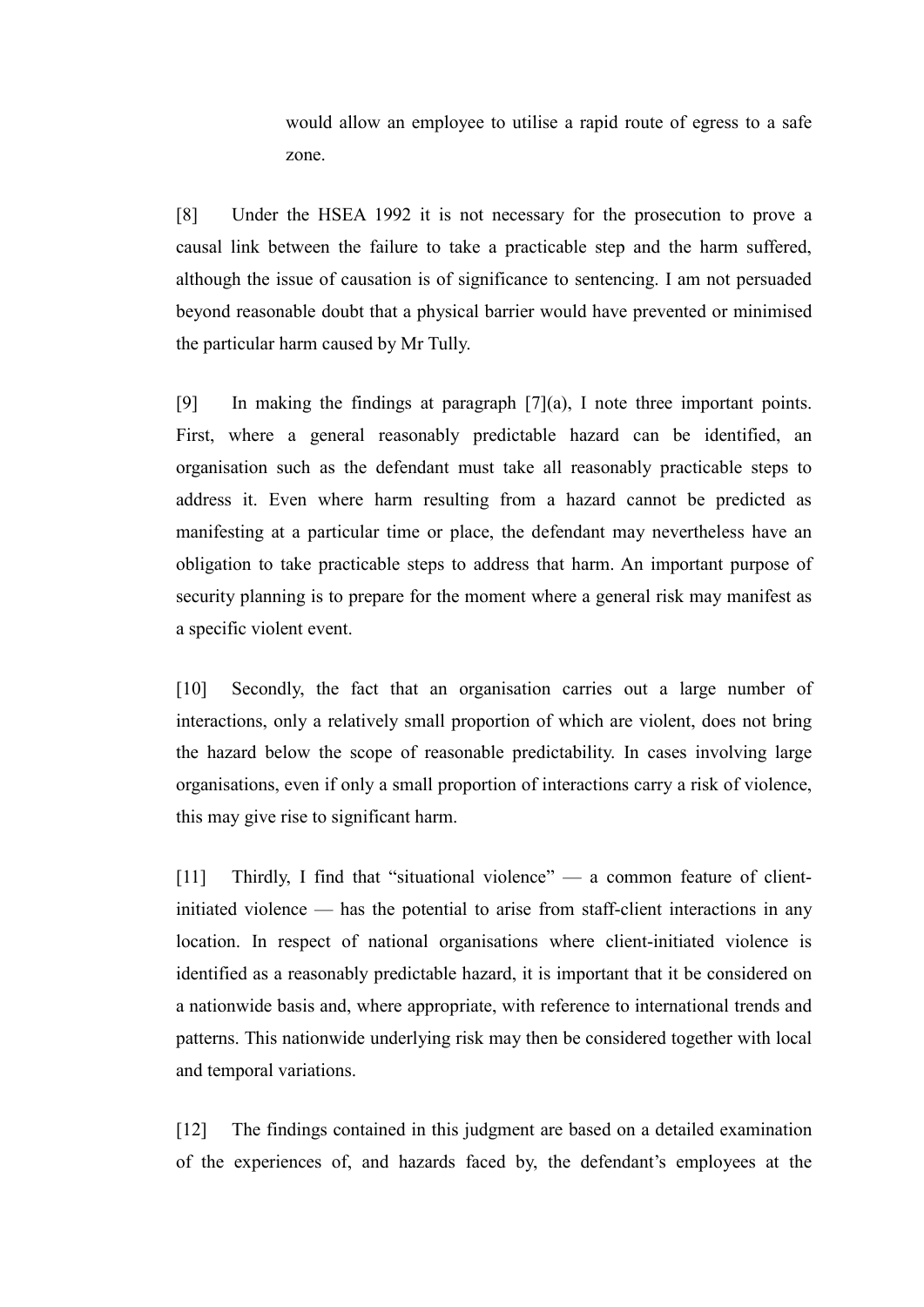material time. As such, they are not automatically applicable to other government departments. Each organisation will have its own unique experiences, which may require different means of predicting and responding to known hazards.

#### <span id="page-4-1"></span><span id="page-4-0"></span>**Background**

#### *The defendant*

[13] The defendant is the Government Ministry responsible for providing income support services to New Zealanders. Under the Social Security Act 1964, the defendant has a statutory obligation to provide these services. It does so through WINZ, which is a division of the defendant Ministry. WINZ offices provide income support, help people into work and support employers. These services must be delivered within the confines of the defendant's health and safety obligations to employees and other persons.

[14] The defendant employs 10,000 workers across over 300 sites. As at 1 September 2014, this included a WINZ office in Ashburton. The Ashburton office was located at a shared site with Child Youth and Family (CYF). The building was accessed through an entrance on Cass Street, through automatic doors into a reception area. To the right was the entrance to CYF and to the left, through another set of automatic doors, was the entrance to WINZ. The automatic doors to WINZ were often kept open during business hours. Accordingly, the public had unrestricted access into the reception area and from the reception area to the open plan space where case managers worked and met with clients.

[15] There was no mechanism to quickly lock doors into the reception area or into the working area from the reception area; they could only be locked with a key. One security guard was present at the site, although he was not trained to confront a violent client armed with a weapon.

[16] In 2012, the defendant commissioned a report concerning its own security arrangements. The lead author of that report was Mr Carlton Ruffell, an experienced security consultant. The report ("the Ruffell Report"), delivered in three phases,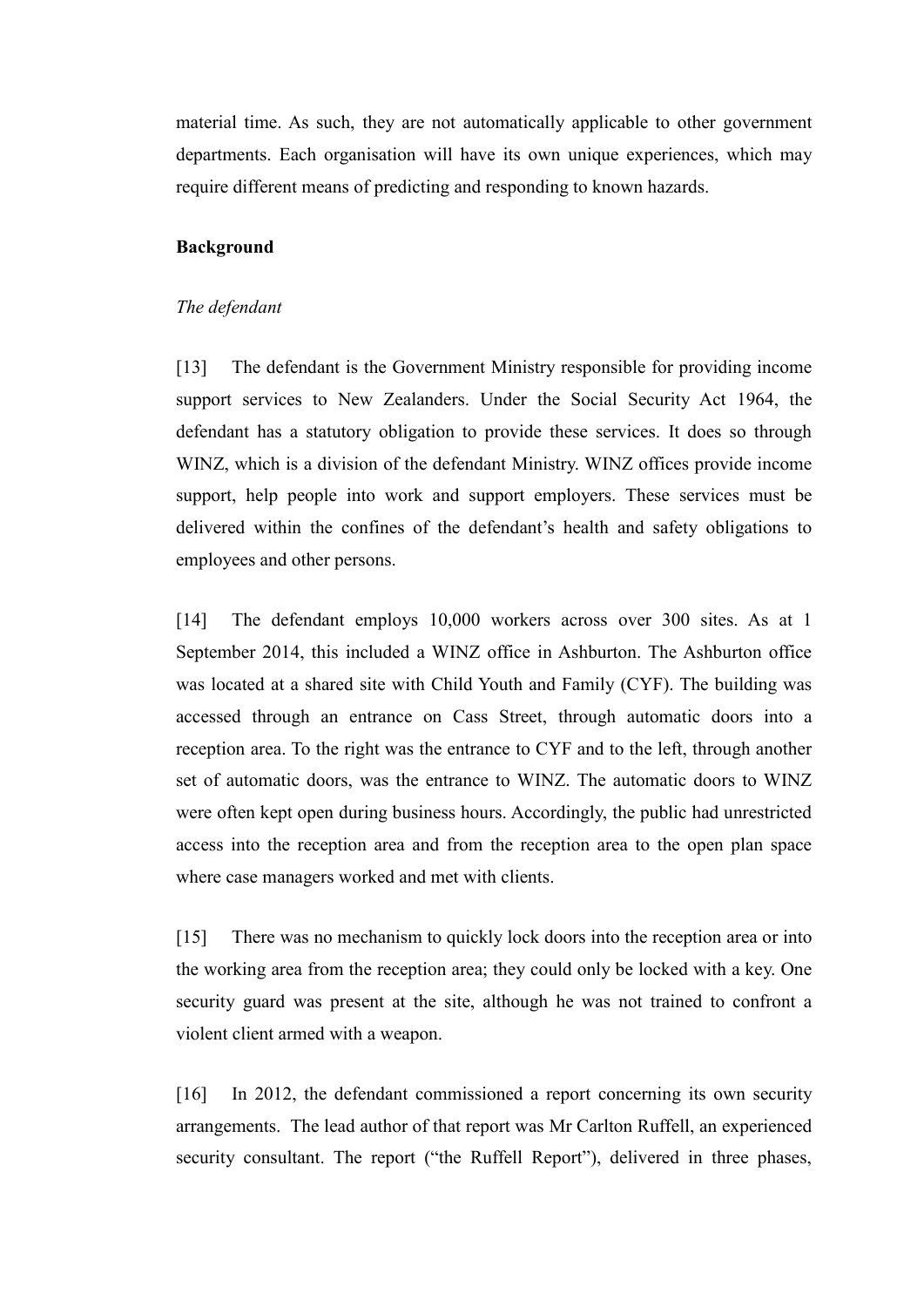assessed the defendant's security arrangements as being of a lower standard than those of comparable government agencies. The Ruffell Report provided a number of recommendations for improvement of security at all of the defendant's sites, including at the Ashburton office.

[17] Although the Ruffell Report rated the defendant's security maturity as being lower than that of comparable government agencies, it concluded that some aspects of the defendant's security were effective. The Ruffell Report found that the defendant's security hardware was sound and followed a documented plan. All WINZ sites had at least one security guard.

[18] At the time of the Ashburton incident the defendant had begun to put in place some of the recommendations identified in the Ruffell Report. While — as the defendant's guilty plea acknowledges — the pace of change was slow, it is clear that progress was being made.

### <span id="page-5-0"></span>*The Ashburton incident*

[19] At approximately 9:51am on 1 September 2014, Russell John Tully, wearing a balaclava and armed with a loaded shotgun, entered the Ashburton office of Work and Income New Zealand (WINZ), a division of the Ministry of Social Development ("the defendant"). Moving swiftly and deliberately, he shot at four employees, killing two of them. Mr Tully was subsequently found guilty of murder and sentenced by the High Court to a term of imprisonment.

[20] Mr Tully's attack followed a series of interactions in which Mr Tully had been provided some assistance from WINZ employees. Many of his requests were declined on the grounds that they fell outside his legally-prescribed entitlements. He was declined funds to purchase a bicycle and was issued only a recoverable accommodation grant, rather than an ex gratia payment. Mr Tully acted aggressively in response, and was consequently issued with a trespass notice.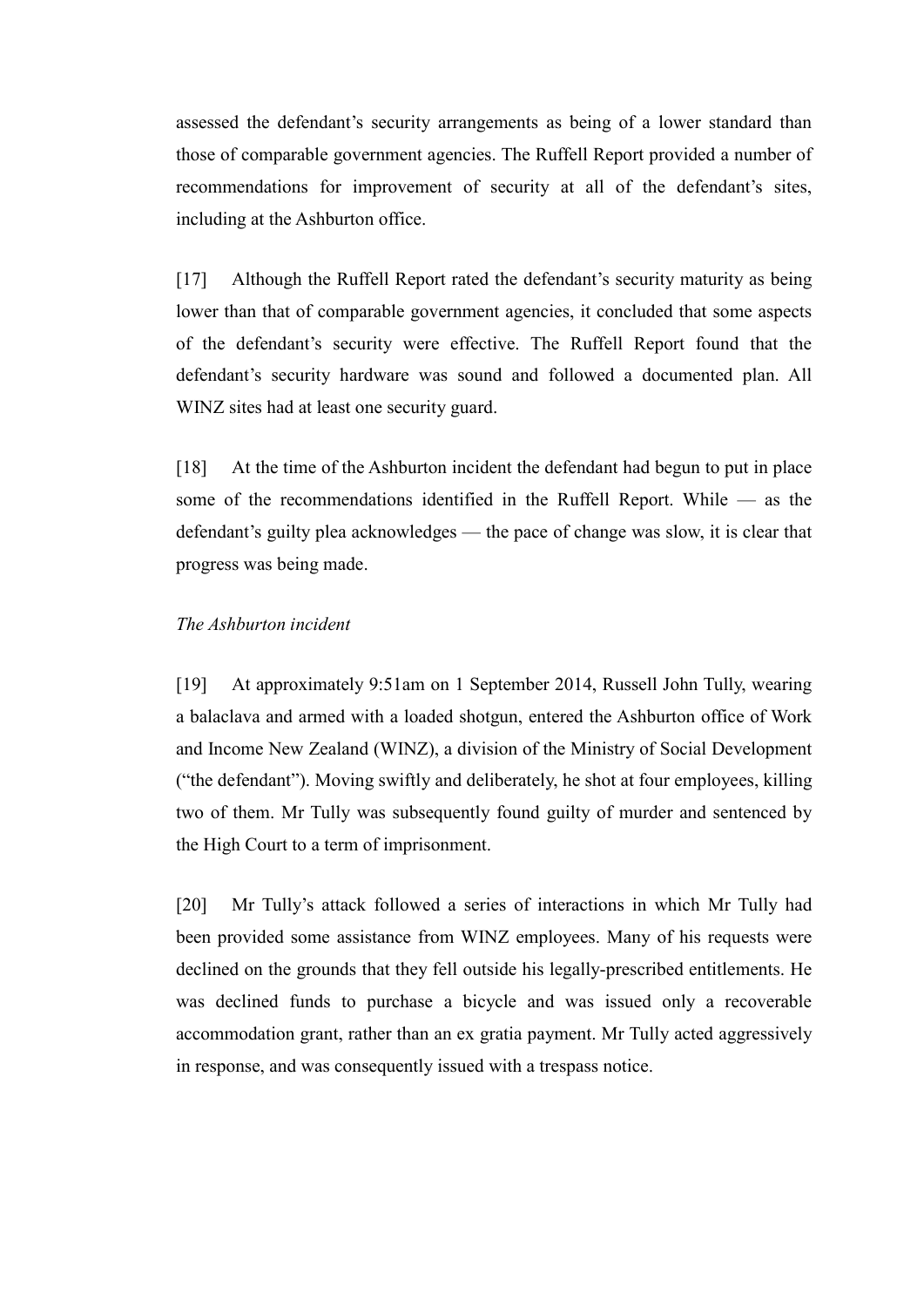[21] In sentencing Mr Tully for murder, Mander J in the High Court found that Mr Tully had developed a sense of grievance over the way he perceived he had been treated by WINZ employees. He commented that: $2$ 

[8] There was nothing random in your actions that morning. You had developed a sense of grievance over the way you perceived you had been unfairly treated by WINZ staff over the course of the preceding months. Concern about the nature of your interaction with staff culminated in you being trespassed from the premises.

[9] You set upon a plan to deliberately target WINZ employees who had dealt with you and with whom you had developed some form of grudge. You entered the WINZ office that morning with the intention of killing these people. You made the necessary preparations to carry out this plan, including arming yourself with a shotgun, disguising yourself and assembling your kit for the purpose of evading capture.

<span id="page-6-0"></span>*The charge*

[22] On 2 March 2015, the prosecutor charged the defendant with one offence under the HSEA 1992 ss  $6$  and  $50(1)(a)$ , namely:

It being an employer, failed to take all practicable steps to ensure the safety of its employees while at work, in that it failed to take all practicable steps to ensure that they would not be exposed to the hazard of violent clients.

[23] The defendant pleaded guilty to the charge and accepted that it failed to take practicable steps (b)–(f) (as set out at Appendix 1). However, the defendant did not accept alleged practicable step (a).

<span id="page-6-3"></span>[24] Practicable step (a) is worded broadly, although within prosecutorial discretion.<sup>[3](#page-6-2)</sup> I note, however, that in this case the broad phrasing of the step resulted in difficulties in determining exactly what was meant by "ensuring there was no physically unrestricted access".

[25] Ultimately, the core element of the alleged practicable step is some form of physical barrier between employees and clients to delay the advance of a violent client. While the prosecutor is not required to prove the precise requirements of the physical barriers or control mechanism, the prosecutor is required to provide a broad

<span id="page-6-2"></span><span id="page-6-1"></span><sup>2</sup> At [8]–[9]. <sup>3</sup> *WorkSafe New Zealand v Waimea Sawmillers Ltd* [2015] NZDC 21082 (*Waimea Sawmillers* DC) at [39]–[40].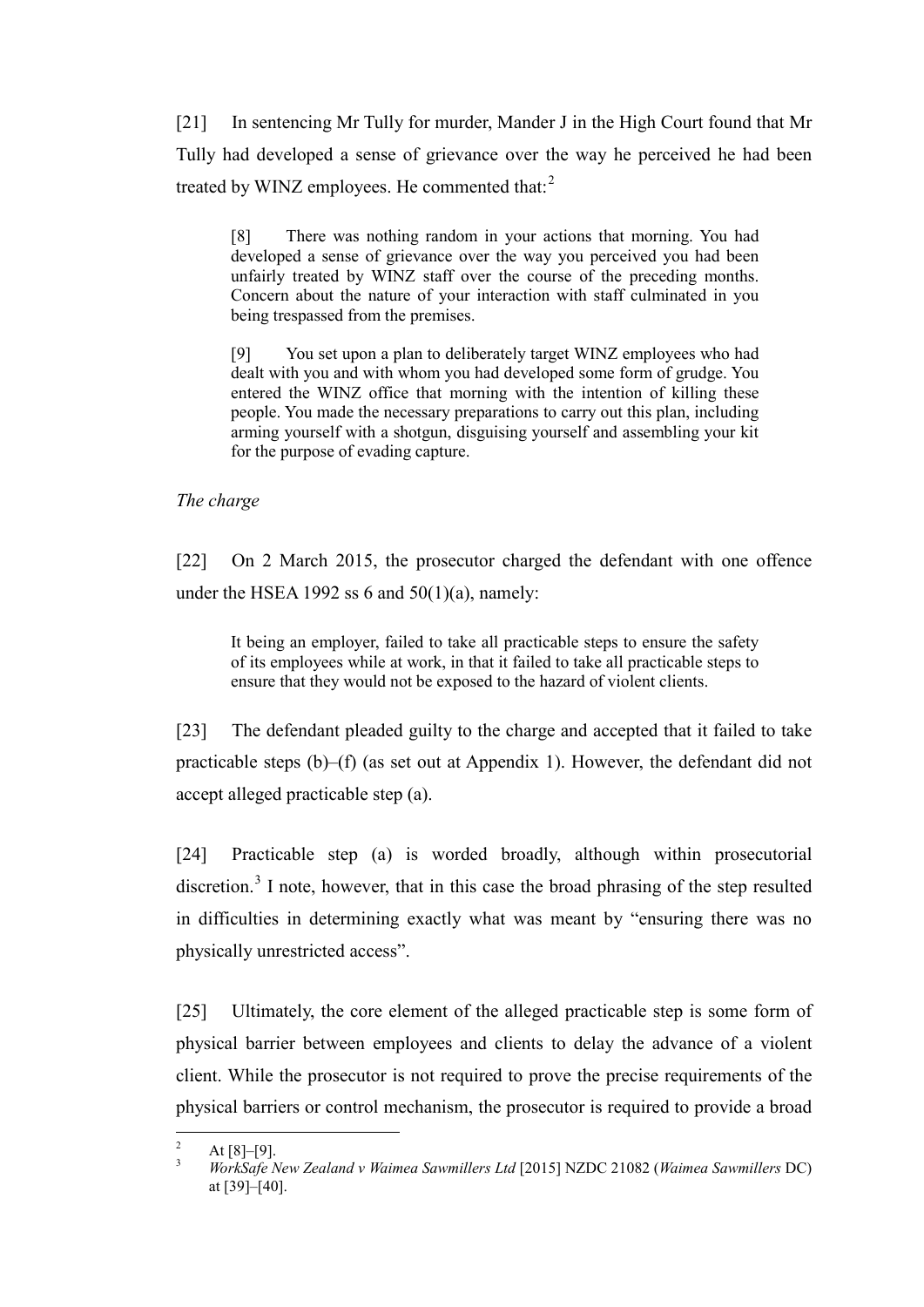cogent explanation of the architectural security model that it alleges was reasonably practicable.<sup>[4](#page-7-2)</sup> Failure to do so will inevitably cast doubt on the prosecution case.

[26] I need to be sure that restricting access to the staff working area at the Ashburton office with some form of physical barrier was a reasonably practicable step for the defendant to have taken prior to 1 September 2014.

[27] While the focus of the charge itself is the Ashburton office, the defendant's nationwide position may still be of relevance. National organisations such as the defendant may be required to incorporate organisational data and international trends when predicting local risks. This approach follows the decision in *WorkSafe v Waimea Sawmillers Ltd (Waimea)*. [5](#page-7-3)

# <span id="page-7-4"></span><span id="page-7-0"></span>**The law**

# <span id="page-7-1"></span>*The Health and Safety in Employment Act 1992*

[28] It is necessary to consider whether alleged practicable step (a) meets the definition of a practicable step set out in the HSEA 1992, s 2A.

[29] The HSEA 1992 is an enabling and preventative piece of legislation. It assigns ownership of workplace health and safety (and other responsibilities) to employers and others. Rather than establish minimum standards for workplace safety, the Act imposes the standard of "reasonableness" in respect of those obligations by requiring a systematic approach to the management of workplace hazards. The definition of a hazard is set out in s 2 of the Act and includes a person's behaviour:

## **hazard—**

(a) means an activity, arrangement, circumstance, event, occurrence, phenomenon, process, situation, or substance (whether arising or caused within or outside a place of work) that is an actual or potential cause or source of harm; and

<span id="page-7-3"></span><span id="page-7-2"></span><sup>4</sup> *WorkSafe New Zealand v Ministry of Social Development* [2016] NZDC 12562 at [26]. <sup>5</sup> *Waimea Sawmillers* (DC), above n [3,](#page-6-3) at 111; upheld in *WorkSafe New Zealand v Waimea* 

*Sawmillers Ltd* [2016] NZHC 915 (*Waimea Sawmillers* HC).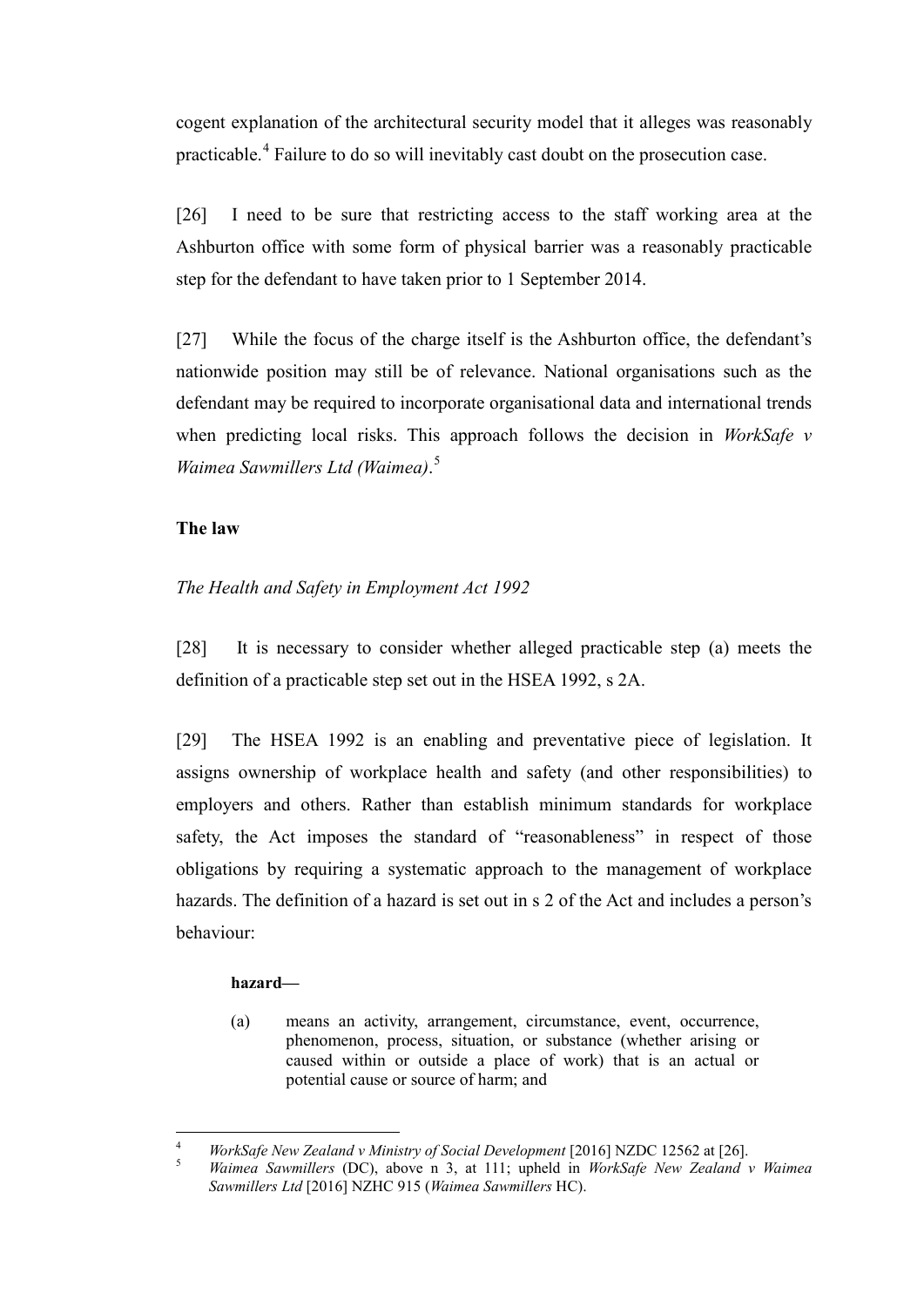- (b) includes—
	- (i) a situation where a person's behaviour may be an actual or potential cause or source of harm to the person or another person; and
	- (ii) without limitation, a situation described in subparagraph (i) resulting from physical or mental fatigue, drugs, alcohol, traumatic shock, or another temporary condition that affects a person's behaviour.

[30] In relation to the proper interpretation of the Act, higher courts have stated that $\cdot$ <sup>[6](#page-8-1)</sup>

- The principal object of the Act is to provide for the prevention of harm.
- Employers are required to promote safety in the workplace and to take all practicable steps to ensure employees and others in the workplace are not harmed.
- While the primary obligation to promote and ensure safety rests upon the employer, this does not exonerate or diminish the responsibility of other persons in other capacities recognised in Part 2 from discharging the statutory duty imposed upon them.
- There is no valid distinction to be drawn between a positive duty to act and a negative duty to avoid harm.
- The question of what is a practicable step to ensure safety in the workplace is a matter of fact and degree in each case.

## <span id="page-8-0"></span>*The duty and offence*

[31] The relevant duty in this case is s 6 of the HSEA 1992, which provides that:

## **6 Employers to ensure safety of employees**

Every employer shall take all practicable steps to ensure the safety of employees while at work; and in particular shall take all practicable steps to—

- (a) provide and maintain for employees a safe working environment; and
- (b) provide and maintain for employees while they are at work facilities for their safety and health; and

<span id="page-8-1"></span> <sup>6</sup> *Department of Labour v Hanham and Philp Contractors* (2008) 6 NZLER 79, (2009) 9 NZELC 93, 095 (HC) at [22]; citing *Central Cranes Ltd v Department of Labour* [1997] 3 NZLR 694 (CA) at 701.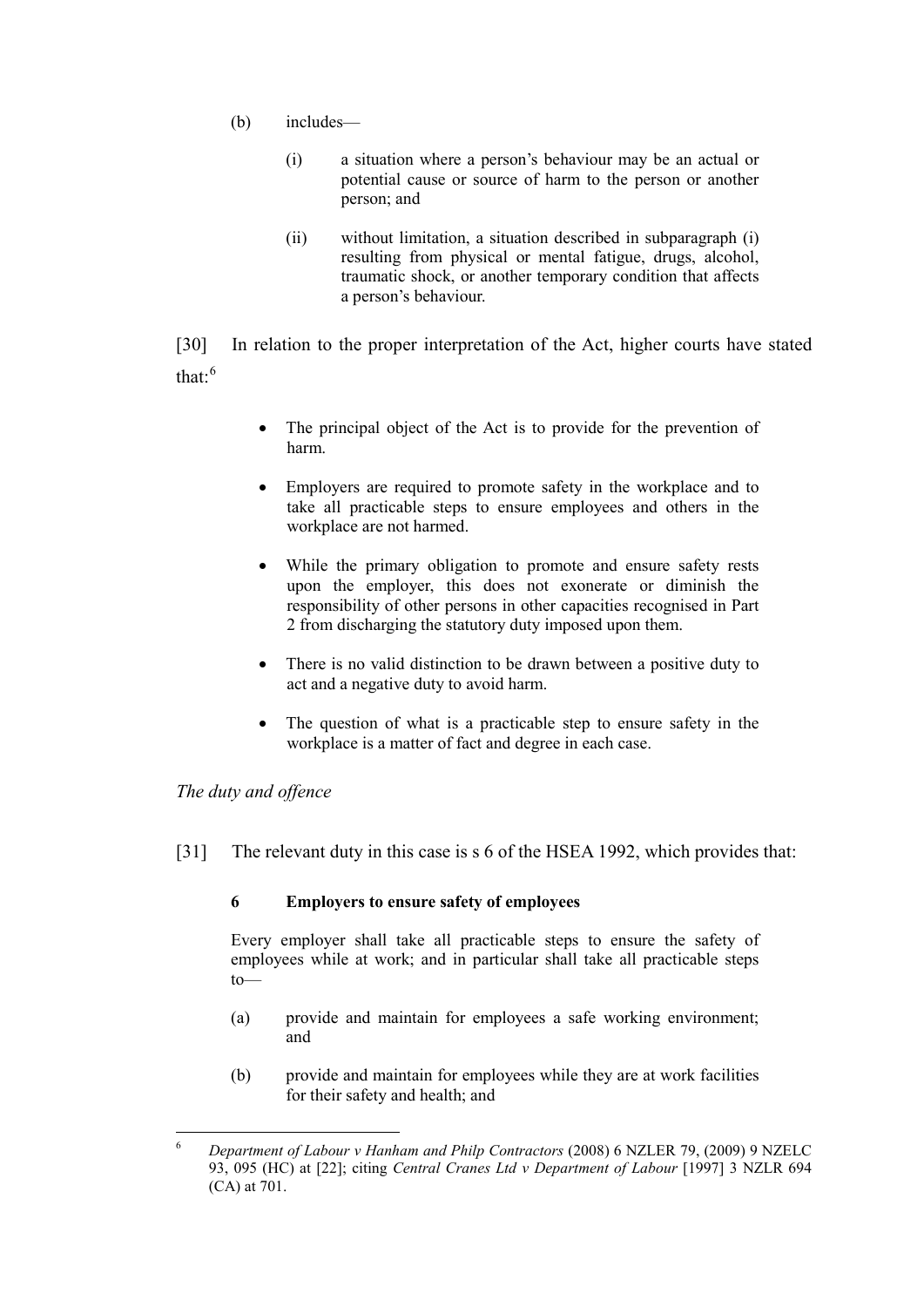- (c) ensure that plant used by any employee at work is so arranged, designed, made, and maintained that it is safe for the employee to use; and
- (d) ensure that while at work employees are not exposed to hazards arising out of the arrangement, disposal, manipulation, organisation, processing, storage, transport, working, or use of other things—
	- (i) in their place of work; or
	- (ii) near their place of work and under their employer's control; and
- (e) develop procedures for dealing with emergencies that may arise while employees are at work.

[32] Failure to comply with the s 6 duty constitutes an offence under s 50(1)(a) of the HSEA 1992. Section 53 of the HSEA provides that proof of intention to take an action, or not to take an action, is not required to prove that an offence was committed under s 50. Even an inadvertent failure to take all practicable steps may give rise to liability.<sup>[7](#page-9-0)</sup>

[33] It is well established that to prove that the s 6 duty was breached, it is not necessary to establish a causative link between failure to take an alleged practicable step and any harm suffered.<sup>[8](#page-9-1)</sup>

[34] The preventative nature of the HSEA 1992 means that a charge may be proven without any harm being incurred.<sup>[9](#page-9-2)</sup> Causation will, however, be relevant to sentencing. Section 51A requires the sentencing court to consider the "degree of harm, if any, that has occurred" as a result of the breach of the duty.

[35] A Crown organisation — such as the defendant — may be prosecuted for offences under either ss 49 or 50 of the  $HSEA$ .<sup>[10](#page-9-3)</sup> The defendant may be ordered to pay reparation, compensation or costs but cannot be sentenced to pay fines.<sup>[11](#page-9-4)</sup>

<span id="page-9-3"></span><span id="page-9-2"></span>

<span id="page-9-1"></span><span id="page-9-0"></span><sup>&</sup>lt;sup>7</sup><br>*Linework Ltd v Department of Labour* [2001] 2 NZLR 639 (CA) at [39].<br>*Waimea Sawmillers* (HC), above n [5,](#page-7-4) at [38]; *Waimea* (DC), above n [3,](#page-6-3) at [36].<br>*Waimea* (DC), above n [3,](#page-6-3) at [36].<br>Crown Organisations (Criminal L

<span id="page-9-4"></span>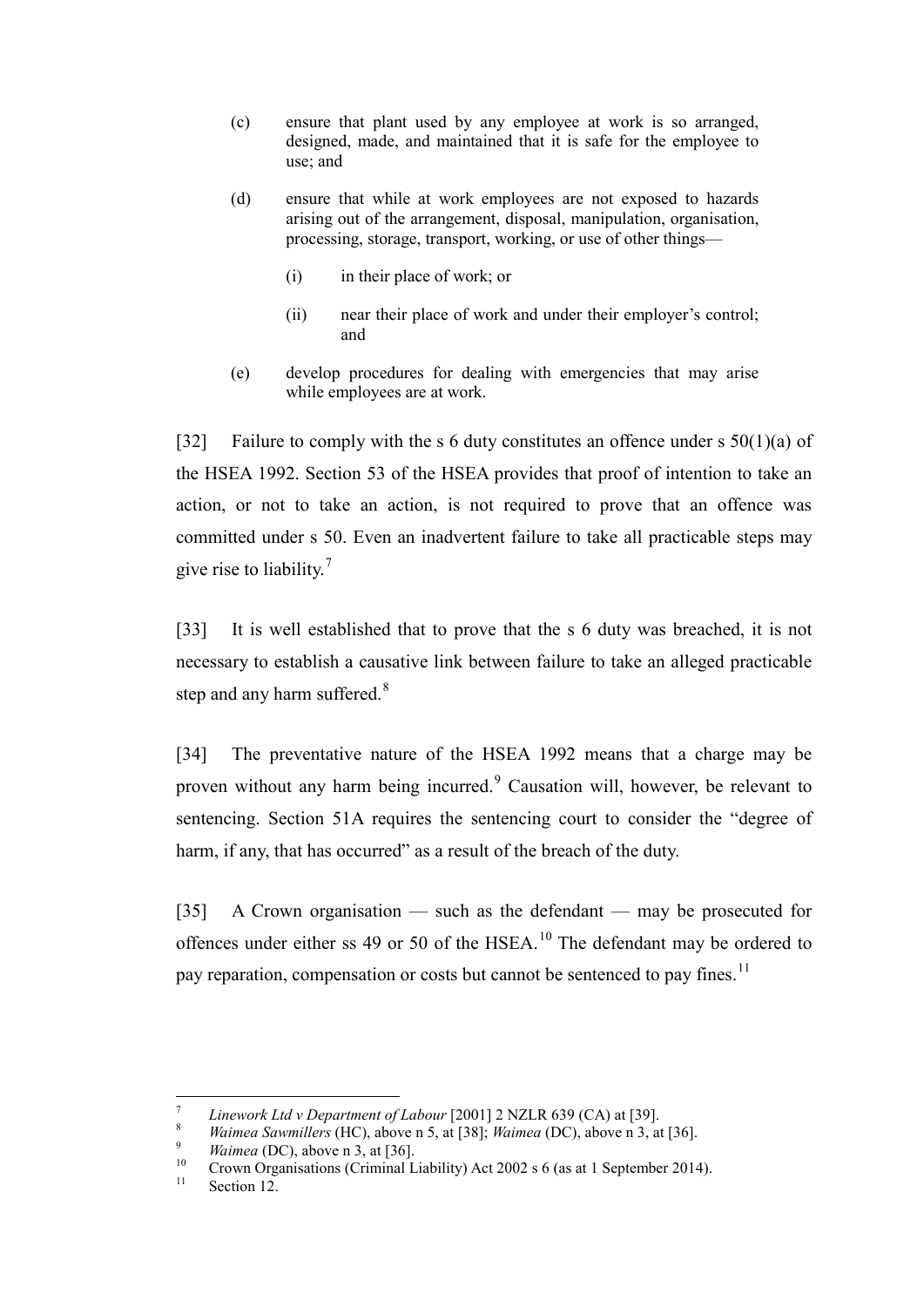## <span id="page-10-0"></span>*Practicable steps*

[36] The phrase "practicable steps" found in s 6 is further defined in s 2A of the HSEA 1992 as follows:

- (1) In this Act, **all practicable steps**, in relation to achieving any result in the circumstances, means all steps to achieve the result that is reasonably practicable to take in the circumstances, having regard to—
	- (a) the nature and severity of the harm that may be suffered if the result is not achieved; and
	- (b) the current state of knowledge about the likelihood that harm of that nature and severity will be suffered if the result is not achieved; and
	- (c) the current state of knowledge about harm of that nature; and
	- (d) the current state of knowledge about the means available to achieve the result, and about the likely efficacy of each of those means; and
	- (e) the availability and cost of each of those means.
- (2) To avoid doubt, a person required by this Act to take all practicable steps is required to take those steps only in respect of circumstances that the person knows or ought reasonably to have known.

[37] Because the question of practicability must be assessed differently in each case, the factors set out at s 2A of the HSEA 1992 may assume different relative significance depending on the circumstances before the Court. In the present case, the reference to "any result in the circumstances" may be read as a reference to satisfying the duty contained in s 6, ensuring the safety of employees while at work.

[38] As to what "practicable" means, Baragwanath J in *Department of Labour v Solid Timber Building Systems New Zealand*<sup>[12](#page-10-1)</sup> cited the House of Lords decision in *Marshall v Gotham Co Ltd*: [13](#page-10-2)

<span id="page-10-4"></span><span id="page-10-3"></span>I think it enough to say that if a precaution is practicable it must be taken unless in the whole circumstances that would be unreasonable. And as men's

<span id="page-10-2"></span><span id="page-10-1"></span><sup>&</sup>lt;sup>12</sup> (2004) 7 NZELC 98, 763 (HC).<br>
<sup>13</sup> [1954] AC 360 at 373 (UKHL).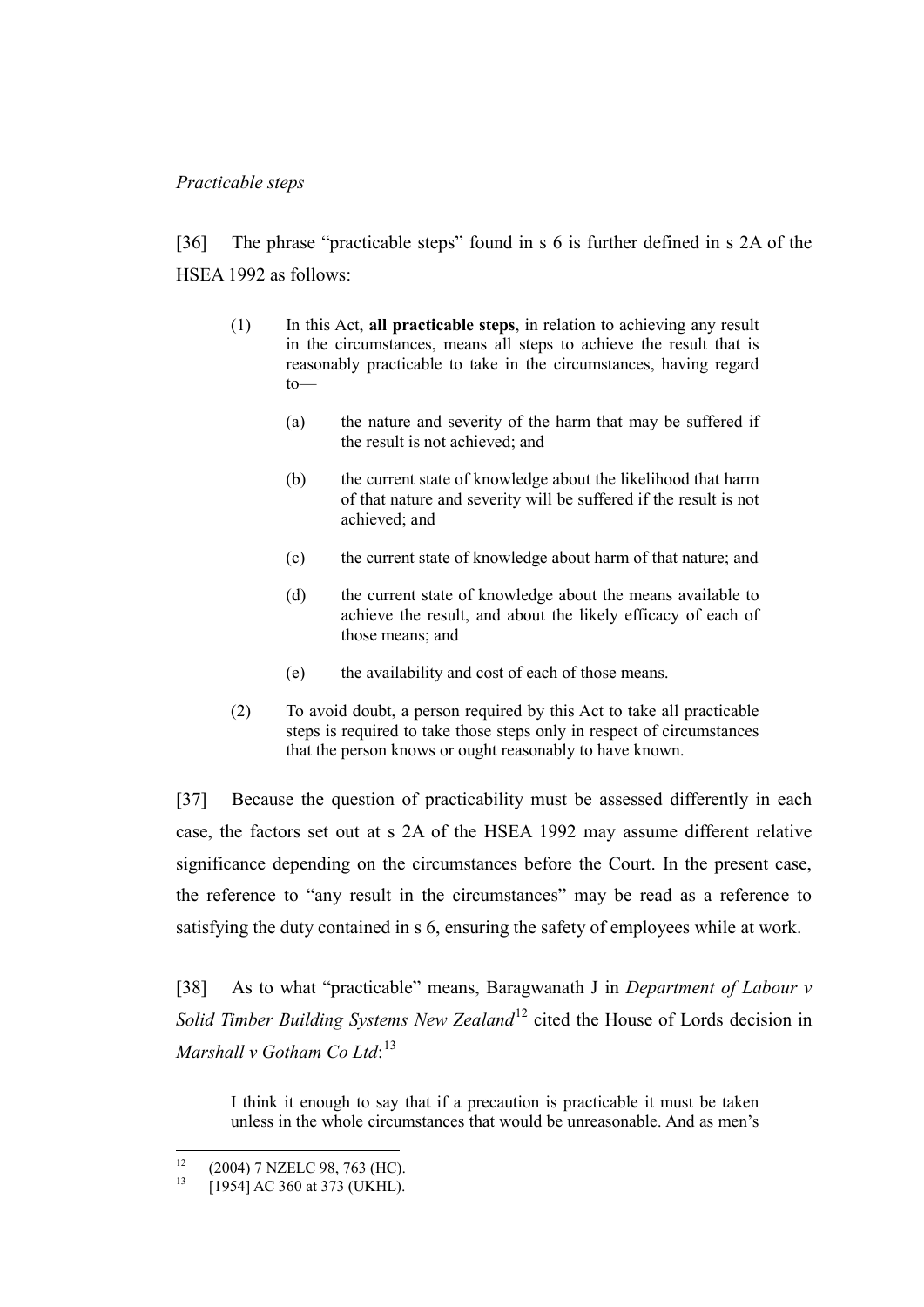lives may be at stake it should not lightly be held that to take a practicable precaution is unreasonable.

[39] As noted by the High Court in *Waimea*: [14](#page-11-1)

The Act does not require an employer to ensure complete protection of an employee. Rather, the Act imposes an obligation on an employer to take all reasonably practicable steps to guard against potential hazards. Whether a practicable step has been taken cannot be determined with the benefit of hindsight or on what was known after the event. The relevant point in determining what is practicable is a point in time immediately prior to the incident $15$ 

### <span id="page-11-0"></span>*Two-stage assessment*

[40] Read in the context of the HSEA 1992, the s 6 duty places a twofold obligation on employers. I agree with and adopt the analysis of Judge Morris in *Waimea Sawmillers*: [16](#page-11-3)

… the section places an obligation on employers to make an assessment of their workplace and to identify any process or object that could potentially cause harm to an employee. Once such a hazard is identified however, there is not an absolute requirement to eliminate them all. That would be impossible. What the employer does have to do, however, is stand back once a hazard is identified and consider what are all the practicable steps that can be taken to eliminate the hazard, if that is possible, or reduce the risk as far as is reasonable. In a similar vein, the employer does not have to predict that which is not reasonably predictable ...

[41] The relevant questions can essentially be summarised as follows:<sup>[17](#page-11-4)</sup>

(a) Whether a hazard existed and whether an organisation ought reasonably to have predicted it; and

(b) If so, whether at least one of the alleged practicable steps relied on by the prosecution is a reasonably practicable step that the employer should have taken to reduce the risk of harm from the hazard.

<span id="page-11-2"></span><span id="page-11-1"></span><sup>&</sup>lt;sup>14</sup> *Waimea* (HC), above n [5,](#page-7-4) at [36].<br> *Buchanans Foundry Ltd v Department of Labour* [1996] 3 NZLR 112 (HC) at 342.<br> *Waimea* (DC), above n [3,](#page-6-3) at [27]. This decision was upheld by the High Court.<br>
At [88].

<span id="page-11-3"></span>

<span id="page-11-4"></span>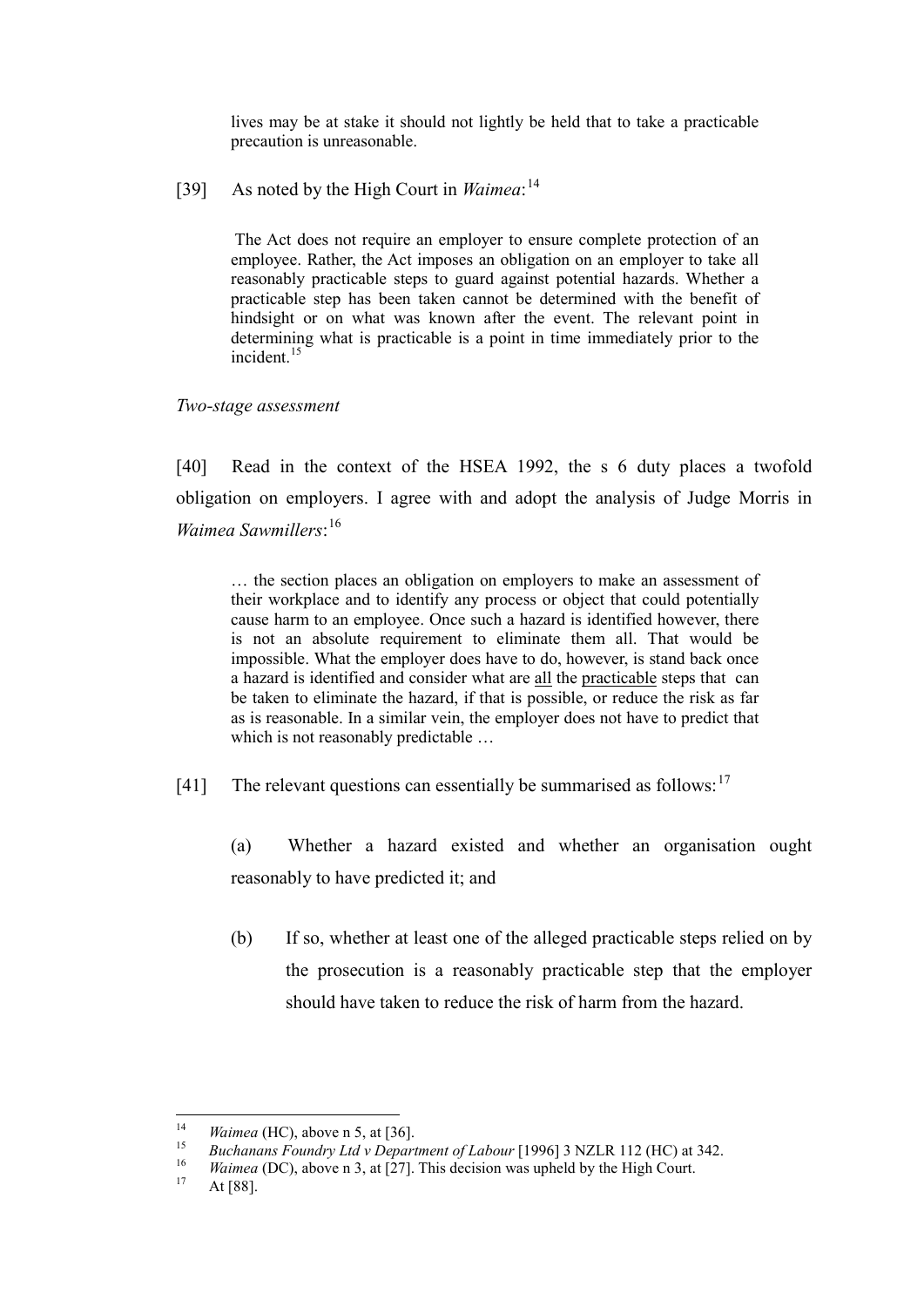[42] Once the answer to the first question has been established, the prosecution must prove the reasonable practicability of the steps alleged. This involves an assessment of risk, and the means required to address that risk. As noted by the House of Lords in *Edwards v National Coal Board* (recently cited with approval by the High Court in  $Waimea$ <sup>[18](#page-12-0)</sup>

<span id="page-12-3"></span>… the quantum of risk is placed on one scale, and the sacrifice involved and the measures necessary for adverting the risk, whether in money, time or trouble, is placed on the other;

[43] The "quantum of risk" refers to the risk of harm arising from the relevant hazard. Where the quantum of risk is low, but the measures necessary for averting the risk are significant, then the practicability of the step may not be proven. The factors listed in s 2A(1) guide the assessment of risk and measures necessary for averting the risk.

[44] In assessing the predictability of the hazard and the quantum of risk, it is important to take a "macro" approach.<sup>[19](#page-12-1)</sup> This requires an assessment of all circumstances. For example, it will be necessary to consider the hazard prior to the incident that triggers the prosecution investigation, and to employees at the place of work other than those who were the victims of that incident. In the case of organisations such as the defendant, which operate nationwide, any meaningful risk assessment must account for any underlying risk faced across all its places of work.

<span id="page-12-4"></span>[45] This approach is consistent with the decision of the Industrial Court of New South Wales in *Cahill v State of New South Wales*, where the Court observed that it would be inappropriate to work back "from the actual incident with the benefit of hindsight" and in effect "narrow the risk to a degree of preciseness which was impermissible". [20](#page-12-2)

<span id="page-12-0"></span> <sup>18</sup> *Edwards v National Coal Board* [1949] 1 KB 704 at 712; cited in *Waimea Sawmillers* (HC), above [n 5,](#page-7-4) at [35].<br>*19 <i>Waimea* (DC), above n [3,](#page-6-3) at [111]; *Waimea* (HC), above n [5,](#page-7-4) at [58]–[61],<br>*20 Cahill v State of New South Wales (Department of Community Serivces) (No 3)* [2008]

<span id="page-12-1"></span>

<span id="page-12-2"></span>NSWIRComm 123 at [301], citing *State of New South Wales (NSW Police) v Inspector Covi*  [2005] NSWIRComm 303 at [26].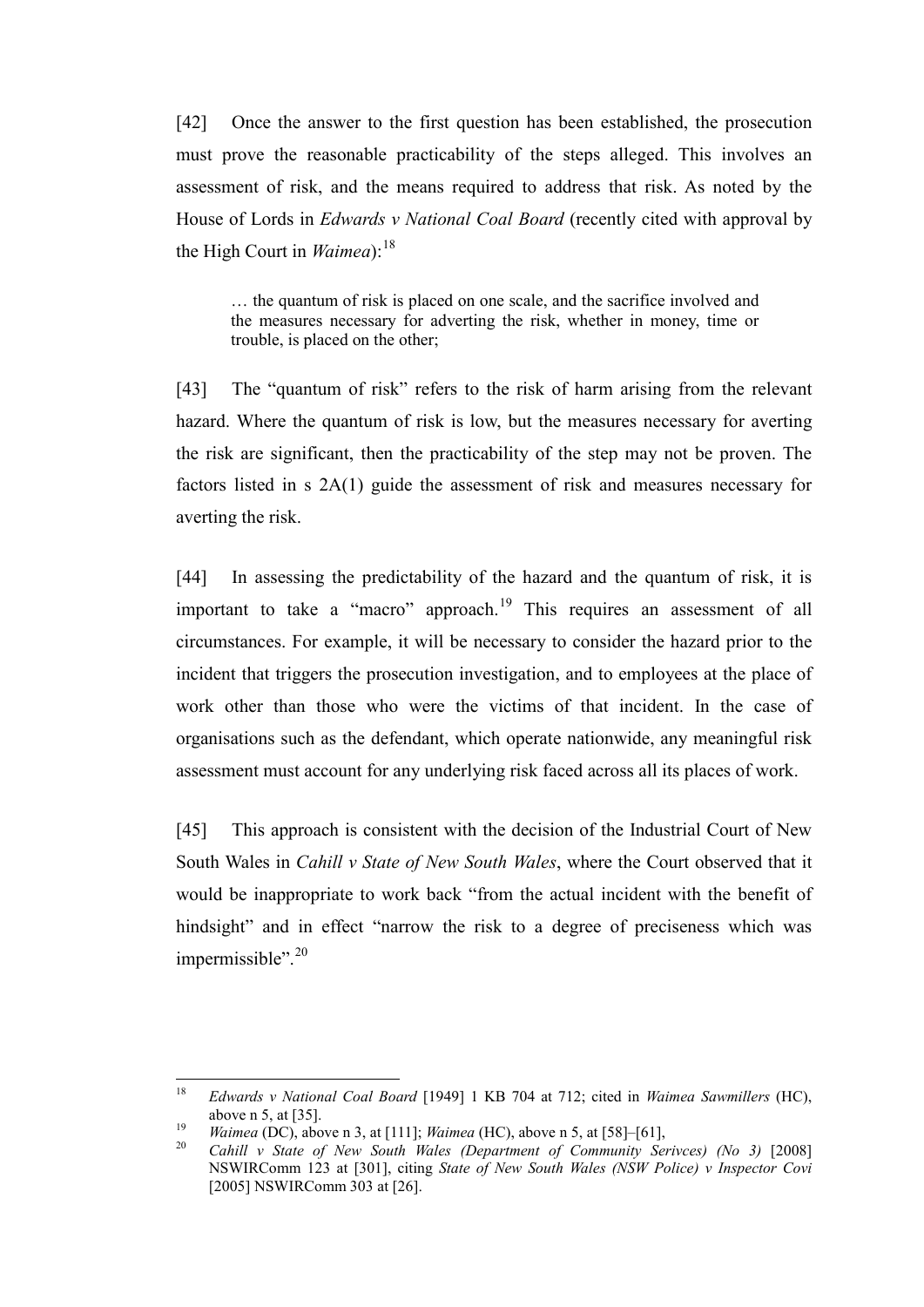[46] Thus, even where harm resulting from a hazard cannot be predicted as manifesting at a particular time or place, the defendant may nevertheless have an obligation to take practicable steps to address the harm caused by that hazard.

[47] The state of knowledge about the likelihood and nature of the harm is relevant and included in factors  $s$  2A(1)(b)–(d). "Knowledge" in the definition of all practicable steps refers to an objective body of knowledge, not a defendant's subjective knowledge.<sup>[21](#page-13-1)</sup>

[48] The test of what is reasonably practicable in the circumstances is objective. It is not whether the defendant actually foresaw the potential hazard or whether it deemed the alleged practicable steps to be reasonable, but whether it was objectively reasonable to predict the potential hazard and take those steps.

<span id="page-13-3"></span>[49] Cost is a relevant factor and is included in s  $2A(1)(e)$ . It has long been held that in order for cost to outweigh the risk of harm, the cost must be "grossly disproportionate" to the risk. $^{22}$  $^{22}$  $^{22}$ 

## <span id="page-13-0"></span>**Was there a reasonably predictable hazard?**

[50] In ascertaining whether client-initiated violence was a reasonably predictable hazard filed by the defendant's employees prior to 1 September 2014, it is crucial to avoid the benefit of hindsight. We know now that employees did in fact face a lethal hazard. However, the appropriate question to determine at this stage is whether the hazard of client-initiated violence was reasonably predictable prior to the Ashburton incident.

[51] At times it was difficult to determine the nature of the hazard alleged by the prosecution. The hazard was sometimes expressed as a lone mission-oriented gunman (such as Mr Tully). At other times, the alleged predictable hazard was a

<span id="page-13-2"></span><span id="page-13-1"></span><sup>21</sup> *Solid Timber*, above n [12,](#page-10-3) at [35]–[41]. <sup>22</sup> *Edwards*, above n [18,](#page-12-3) at 712; see also *Martin Simmons Air Conditioning Services Ltd v Department of Labour* HC Auckland CRI-2007-404-00249, 30 April 2008. Since the Ashburton incident, this standard has been codified in the Health and Safety at Work Act 2015 s 22(e).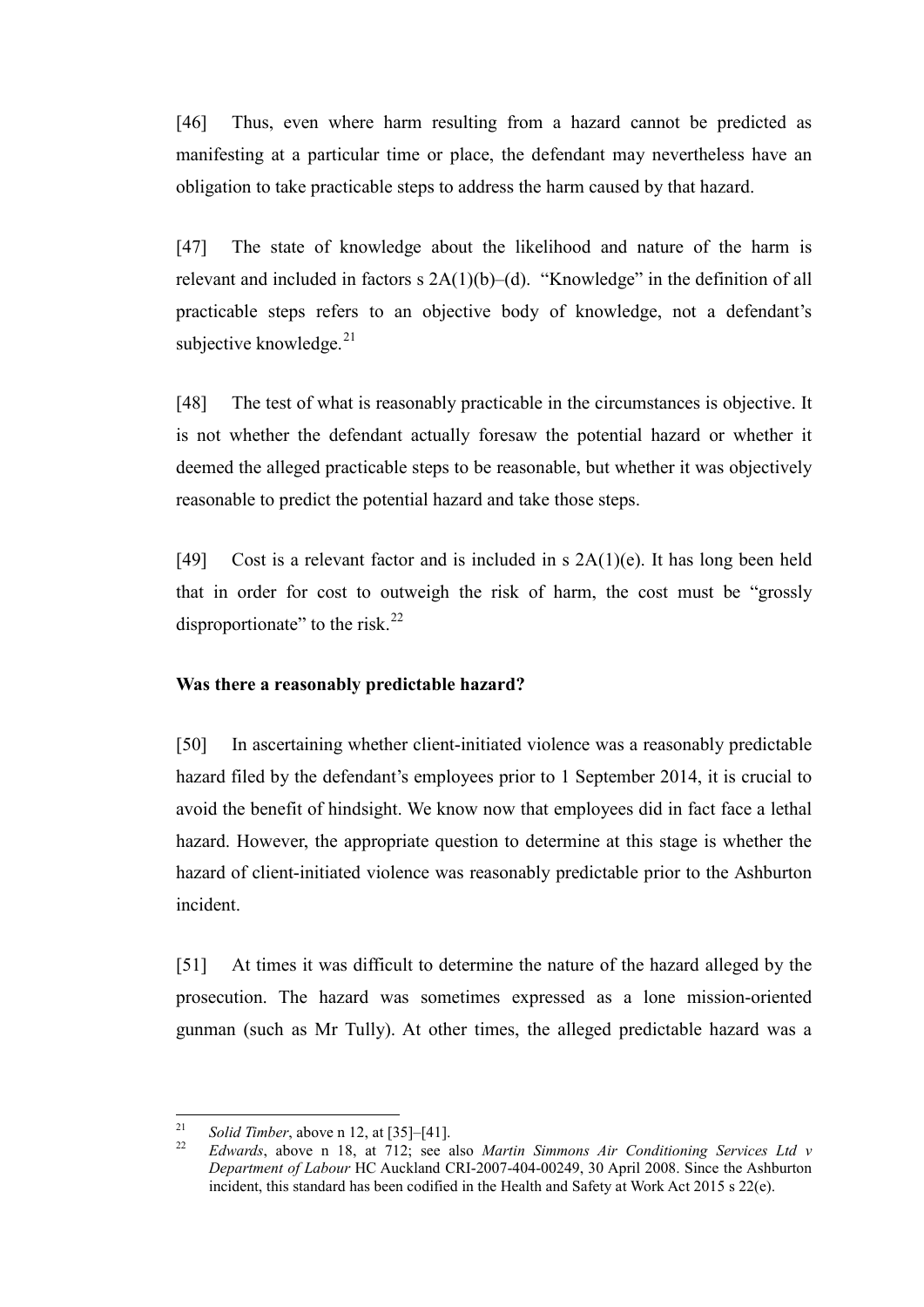hypothetical client carrying out a manual assault, or an assault with a weapon other than a firearm.

[52] For the reasons set out below, while I do not consider that a lone missionoriented gunman was a reasonably predictable hazard, I am sure that the defendant ought reasonably to have predicted a client carrying out a manual assault, or possibly an assault a weapon other than a firearm, prior to 1 September 2014.

[53] I will first assess the general hazard of client-initiated violence, before considering whether an organisation such as the defendants would have reasonably predicted violence involving firearms, or other weapons.

## <span id="page-14-0"></span>*Client-initiated violence generally*

[54] The prosecution submitted that client-initiated violence was a reasonably predictable hazard faced by the defendant's employees. Evidence in support of this submission was provided by Mr Roger Kahler and Mr Russell Joseph. Mr Kahler is a Director and Principal Engineer of InterSafe Group Australia, which investigates approximately 450 major accidents across the world each year. Mr Joseph is a former senior policeman who has worked as a security advisor to government departments, including the Accident Compensation Corporation (ACC). The evidence of Mr Kahler and Mr Joseph was countered by the evidence of the defence expert Mr Robert Robinson. Mr Robinson is a security consultant and former Commissioner of Police of New Zealand.

[55] All three witnesses were well-qualified, although each brought different expertise to the case. Mr Kahler had vast experience advising on health and safety matters for large-scale clients across the world. He exhibited a thorough understanding of health and safety and security theory, including risk assessment and reduction. However, it should be acknowledged that Mr Kahler's knowledge of Ashburton, and New Zealand generally, was limited.

[56] Mr Joseph had considerable experience in providing safety advice to New Zealand government departments. He had experience dealing with the only prior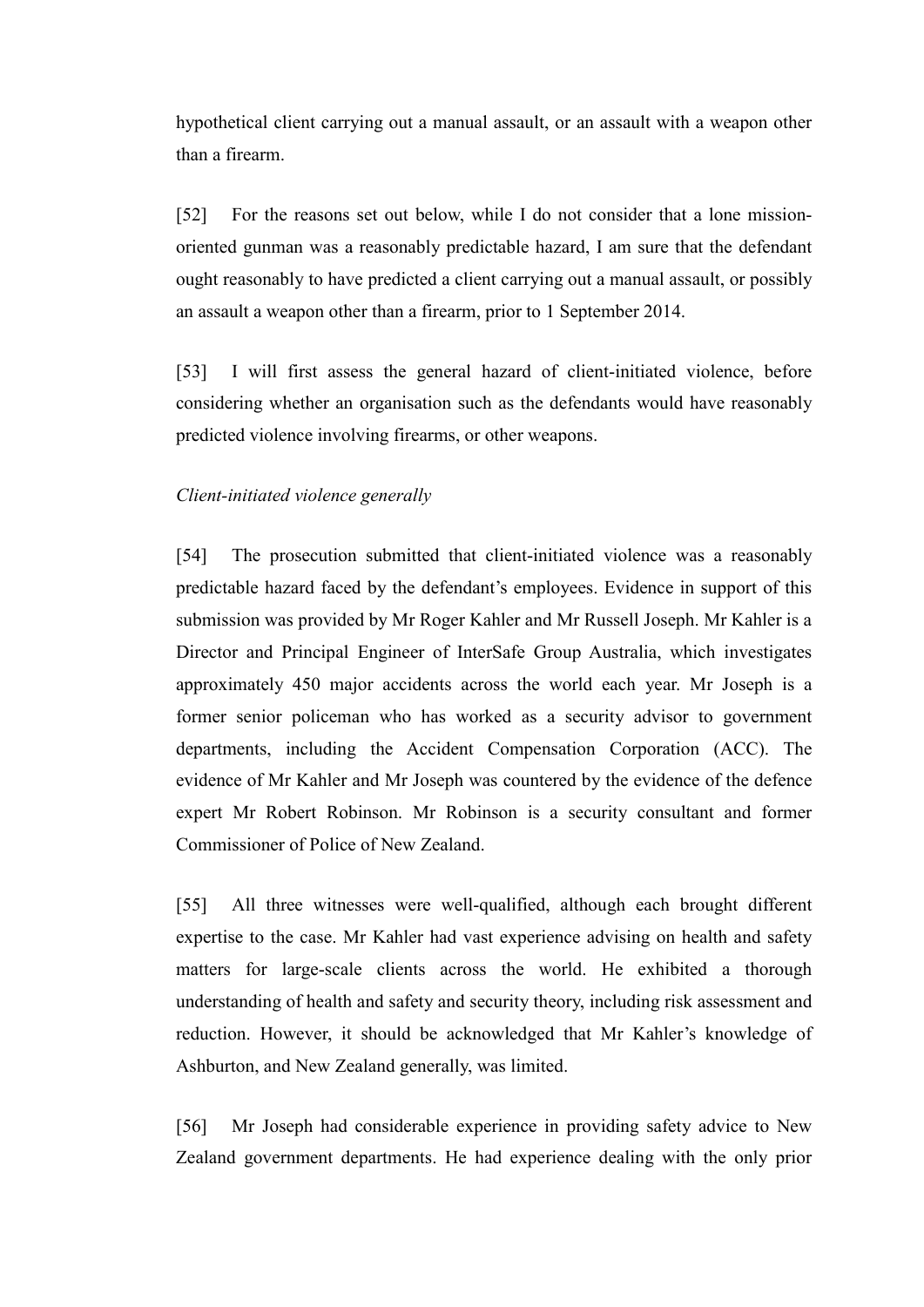New Zealand incident of a fatality arising from client-initiated violence against a government employee. $23$ 

[57] Mr Robinson, along with the prosecution witness Mr Murray Jack, had the most thorough knowledge of this particular case. His knowledge derived from his involvement in authoring two reports on the Ashburton incident ("the Robinson/Jack Reports"). As a former Commissioner of Police and a security consultant, Mr Robinson also possessed expertise in understanding the risk associated with clientinitiated violence. I note, however, that the conclusions reached by Mr Robinson in the Robinson/Jack Reports were contradicted by the guilty plea in the present case. Despite this inconsistency, I accept that the Robinson/Jack reports were truly independent and that their findings were not influenced by the defendant.

[58] Mr Kahler's opinion was that where there exists a hazard which may cause fatal or permanent harm to employees, it is not appropriate to assess the risk of harm deriving from the hazard solely on the basis of local qualitative or quantitative metrics. Instead, the assessment should incorporate the organisation's nationwide experience, and overseas trends. Even where a potential hazard is likely to be "rare" (that is, it may occur only in exceptional circumstances) the severity of the potential incident requires that it form the basis on which to design security controls. In his evidence and his report on the Ashburton incident ("the Kahler Report"), Mr Kahler based his assessment of predictability on international trends in the field of security risk management, as well as the defendant's own experience and data.

[59] Mr Kahler cited overseas academic studies, including materials produced by the International Labour Organisation. Those studies revealed a global trend of client-initiated violence directed at service organisations. Mr Kahler provided an extract from a 2000 Australian study ("the Mayhew Report") which suggested that: $^{24}$  $^{24}$  $^{24}$ 

<span id="page-15-2"></span>Client-initiated violence is committed by an individual who has, or has had, a service relationship with the victim or the victim's organisation. The incident may involve (a) a "one-off" physical act of violence that results in a fatal or non-fatal injury or no obvious injury; or (b) some form of threat or

<span id="page-15-1"></span><span id="page-15-0"></span> $23$  This was the stabbing of Ms Janet Pike at the Henderson Office of the Accident Compensation Corporation (ACC). <sup>24</sup> C Mayhew *Preventing Client-Initiated Violence: A Practical Handbook* (Australian Institute of

Criminology and Public Policy, Canberra, 2000) at 2.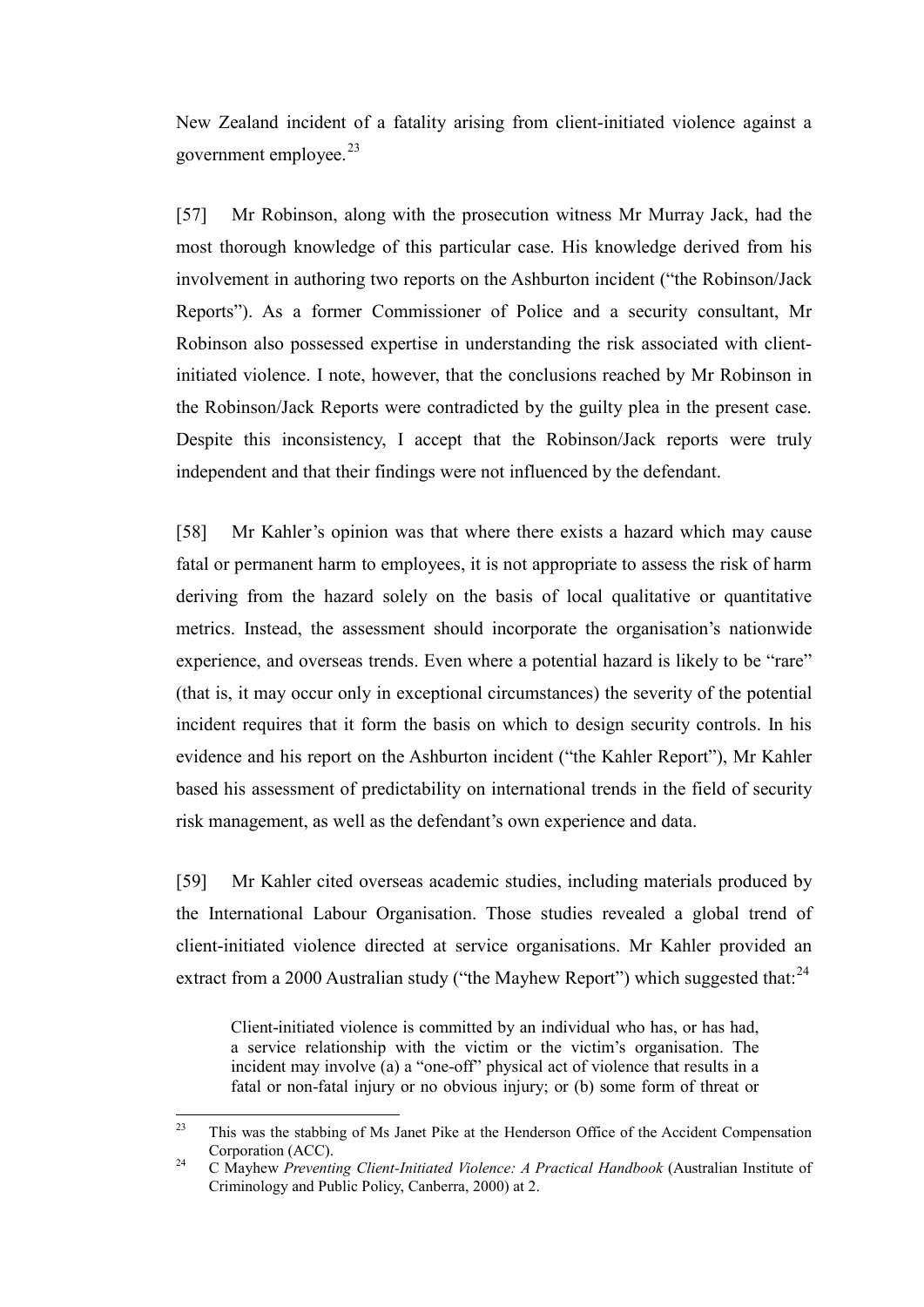verbal abuse. … Some commentators delineate between two basic types or perpetrators: clients with a violent history who can be expected to be aggressive such as prison inmates, and clients who are "situationally" violent, for example when they are frustrated by delays of service or refusal of benefits …

The consistent pattern evident in the data from the United Kingdom, the United States and Australia is that client-focused jobs that involve a lot of face-to-face contact are at high risk …

Jobs and workplaces in which there is a high risk of client-initiated violence  $include<sup>.25</sup>$  $include<sup>.25</sup>$  $include<sup>.25</sup>$ 

> … jobs that require workers to handle money or valuables; carry drugs or have access to them; provide care and services to people who are distressed, fearful, ill or incarcerated; relate to people who have a great deal of anger, resentment and feelings of failure, or who have unreasonable expectations of what the organisation and the worker can provide; carry out inspection or enforcement procedures; or work alone.

[60] The extracts of the Mayhew Report provided by Mr Kahler demonstrated that many organisations similar to the defendant (or with a similar client base) in Australia, the United Kingdom and United States experienced significant rates of client-initiated violence. The report specifically noted risks to community and welfare workers, social workers and social housing service employees. In some cases this violence was accompanied by the use of firearms. The perpetrators' violence generally fell into the two categories identified in the Mayhew Report: those with identifiable violent histories, and those who become "situationally" violent following, or in the course of, denial of service or welfare entitlements. Situationally violent clients were a particular risk in service divisions such as WINZ or CYF, where the organisation was essentially tasked with determining the person's livelihood or family arrangements. The Mayhew Report suggested that:<sup>[26](#page-16-1)</sup>

Close examination of data patterns is necessary to identify risk patterns and hence appropriate prevention strategies. For example, the potential for violence may increase at particular times of the day or night, on specific days of the week, at venues where there is an excessive alcohol intake, or if there are client waiting times in excess of 20 minutes. Once correlated variables have been identified, intervention strategies can be implemented and monitored.

<span id="page-16-0"></span><sup>&</sup>lt;sup>25</sup> LJ Warshaw and J Messite "Workplace violence: preventive and interventive strategies" (1996) 38(10) J Occup Environ Med 993 at 999.<br>Mayhew, above n [24,](#page-15-2) at 10.

<span id="page-16-1"></span>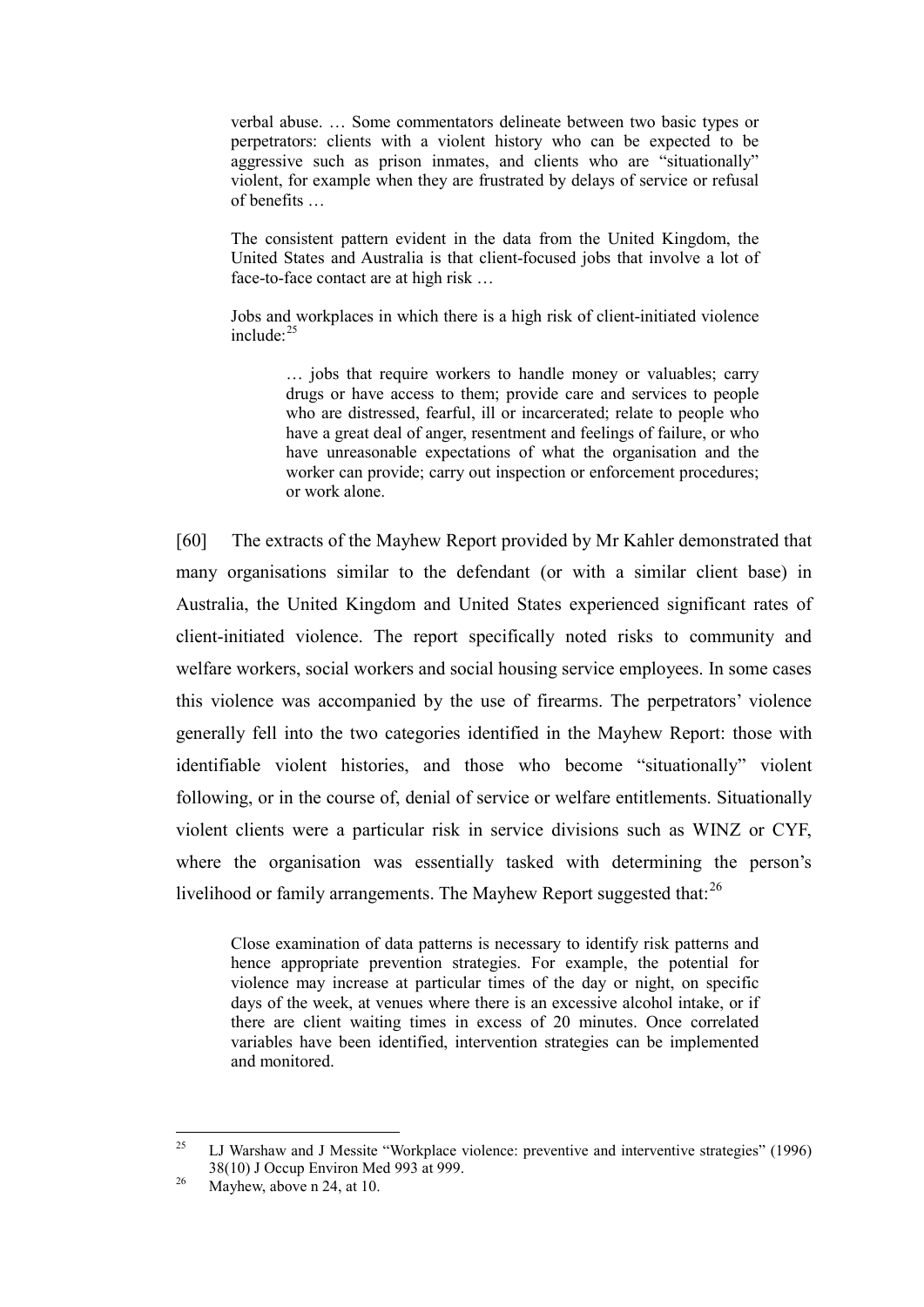[61] The defendant has clients who may become situationally violent. The nature of its business is to provide basic welfare entitlements to clients who may not have anywhere else to turn. Indeed, for some clients, WINZ support is their livelihood. WINZ employees have relatively little room for flexibility or negotiation: they must follow the relevant legal requirements and criteria to determine client entitlements. There will therefore be occasions where employees are required to decline benefits on grounds that may be perceived as unsatisfactory or unfair by the client, in circumstances that relate to the client's essential livelihood.

[62] A similar observation was made by the Industrial Court of New South Wales in *Cahill*. [27](#page-17-0) The Court accepted evidence that in the context of the New South Wales Department of Child Services (DOCS), clients may become situationally violent because of the nature of the interactions with the agency: that agency's role is to "interfere in the most sacred part of anyone's life", and there is little room for flexibility or negotiation. $^{28}$  $^{28}$  $^{28}$  The defendant shares these features.

[63] Mr Robinson substantially agreed with Mr Kahler's characterisation of the hazard. He agreed that the hazard often manifested as "situational": that is, it arose from dissatisfaction with service or denial of welfare entitlements; and often occurred in the course of client interaction with employees.

[64] Having examined international trends, Mr Kahler then focussed on the nationwide position of the defendant. In line with the suggestion from the Mayhew Report, he provided analysis of the defendant's datasets, drawing from the defendant's security incident reporting database (known as "SOSHI"). The SOSHI recording system categorised incidents as critical, serious, moderate or minor. Critical incidents involved: death; injury requiring hospitalisation; bomb threats; arson; burglary; theft in excess of \$5000; and unauthorised access to the defendant's information systems. Serious incidents included: physical assault requiring medical attention; threats involving self-harm; harmful substances; intimidation with intent to harm; stalking of specific employees; attempted arson; and various property-related incidents.

<span id="page-17-1"></span><span id="page-17-0"></span><sup>&</sup>lt;sup>27</sup> *Cahill*, above [n 20,](#page-12-4) at [307].<br>At [307].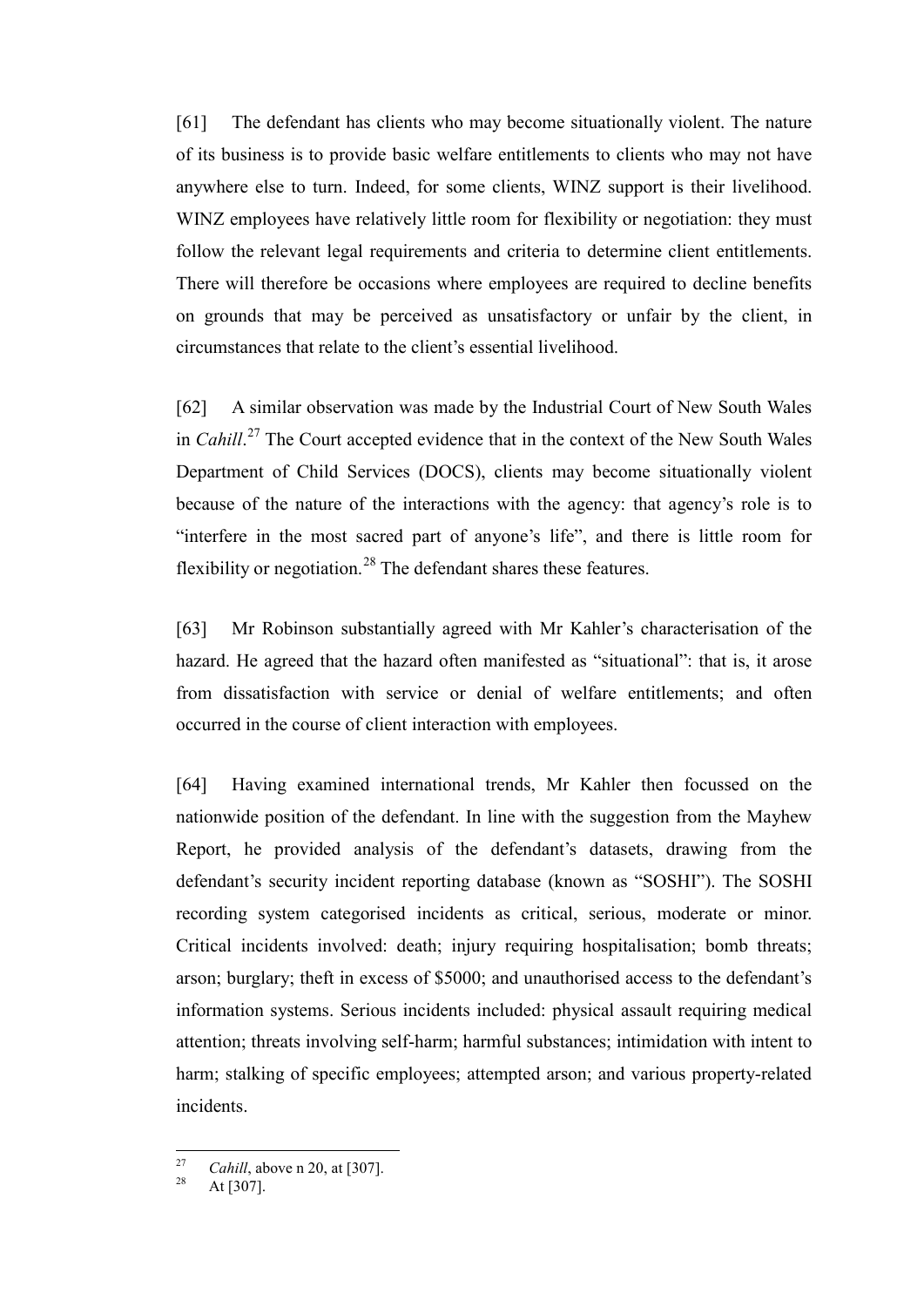[65] The SOSHI dataset revealed that there had been 13,993 security incidents in the period 3 June 2008 – 31 August 2014 across all of the defendant's departments. 1295 of these incidents occurred in the Canterbury Region, and 31 in Ashburton. The data included 986 serious or critical incidents, 97 of which occurred in Canterbury and two in Ashburton (although it appears that one of those events may have in fact occurred in Timaru). Ashburton staff had been exposed to nine threats to kill.

[66] I accept that evidence of the experts that the SOSHI dataset likely understates the frequency of security incidents, due to systemic underreporting by employees. For example, an internal Ministry memorandum noted that of the 2000 security incidents that occurred in 2011, only 75 were reported.

[67] Mr Kahler concluded that "these 'likelihoods' are very high and indicative of a 'top' event i.e. a Critical Incident involving a fatality … there was opportunity to predict this type of 'top event' based on MSD's experience and available industry data". Essentially, the Ministry's dataset confirmed that international trends of clientinitiated violence were evident in New Zealand. An examination of the specific events highlighted by the prosecution, and summarised below at [81] and [84], clearly suggests that this client-initiated violence was in line with international trends of situational aggression.

[68] The predictability of the hazard is reinforced by the 2012 findings of the Ruffell Report. In his assessment of security risks faced by the defendant at that time, Mr Ruffell concluded that the most "serious yet likely threat" faced by the defendant was a "lone, mission-oriented personality using a weapon to attack staff or clients". Accordingly, the defendant had been advised that client-initiated violence was a reasonably predictable hazard prior to 1 September 2014.

[69] Mr Boyle, the defendant's chief executive, accepted that the hazard of clientinitiated violence was at least foreseeable and had materialised prior to 1 September 2014. He accepted that there had been a number of violent incidents directed against the defendant's employees, and that this was inevitable for an organisation with a high volume of transactions and many vulnerable and disenfranchised clients. Mr Ablett-Hampton, the defendant's Chief Legal Advisor, also acknowledged the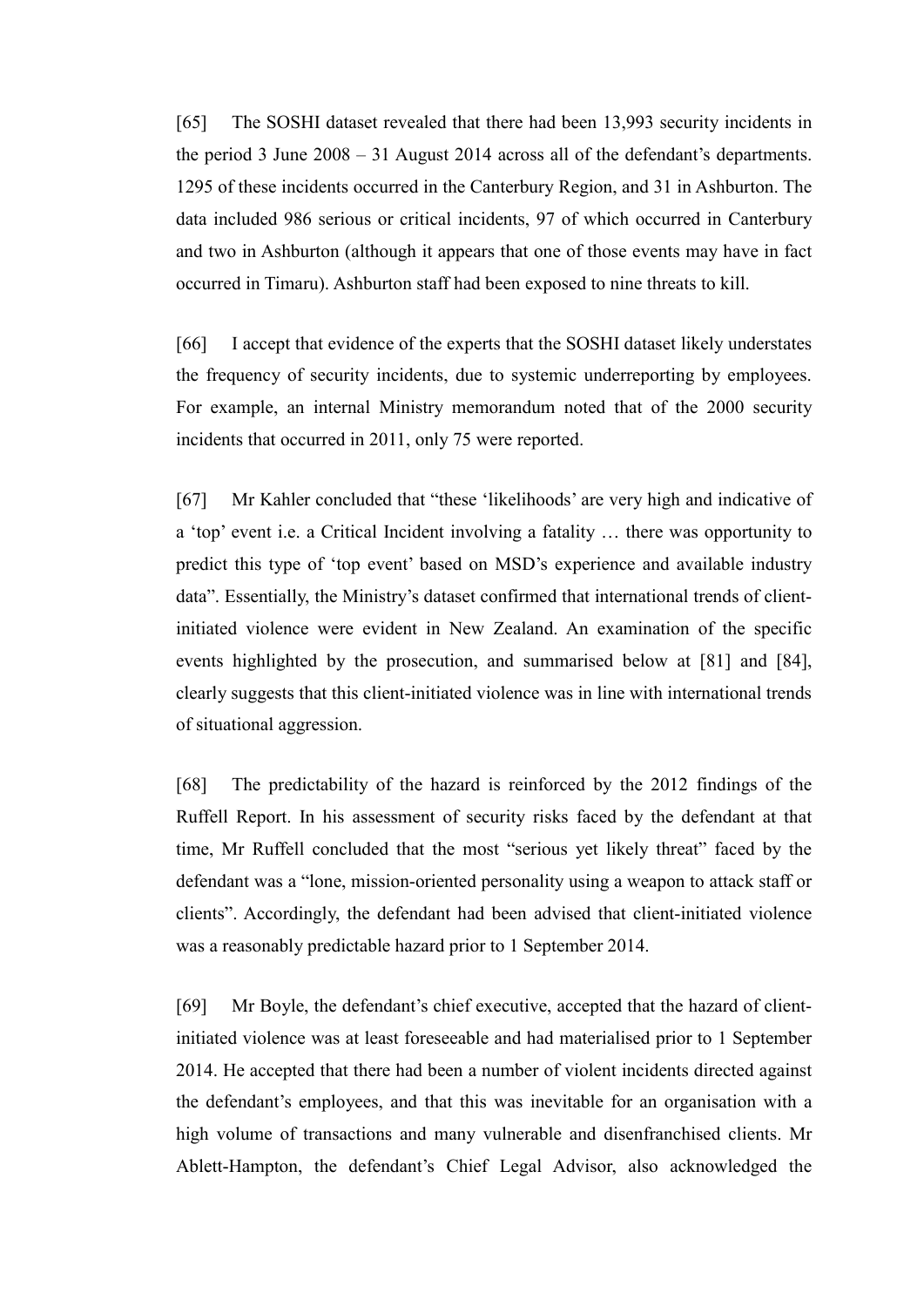"foreseeability" of client-initiated violence in an interview shortly after the Ashburton incident.

[70] Although the charge has been particularised to the Ashburton office, I accept Mr Kahler's evidence that risk should be assessed with recourse to international trends and the organisation's nationwide data. These factors should be considered together with the local context. The three streams of information, taken together, provide the most thorough and appropriate matrix for assessing the predictability of a hazard. If the local data were assessed in isolation it would not be possible to situate small places of work, such as the Ashburton office, in the wider framework of national and international trends. These trends put the relatively low volume of security incidents in Ashburton prior to 1 September 2014 in the appropriate context. That context is client-initiated situational violence directed at service employees. If the context is not identified, and each security incident is seen only as an isolated local event, it is not possible to predict the hazard or take steps to address it.

[71] The relevance of security information and data beyond the Ashburton office was accepted by Mr Boyle, who acknowledged in cross-examination that nationwide data was necessary in order to "make a determination on likelihood and predictability". Indeed, Mr Boyle acknowledged that it would be inappropriate for "risk appetite" to be set with reference only to individual offices.

[72] Critical and serious incidents had been occurring with some frequency prior to 1 September 2014. SOSHI data suggests a critical incident was occurring once each month, and a serious incident three times each week. In December 2013 alone, the defendant recorded three actual assaults, 30 threats of violence and 153 incidents of abusive behaviour. The prevalence of threats to kill was also of considerable concern, although I accept the defence submission that not all of those threats were directed at employees. The defendant's current General Manager of Health, Safety and Security, Ms Melissa Gill, accepted that manual assault accounted for 1.1% of all historic SOSHI security incidents. I am satisfied that this amounts to a sufficiently frequent and predictable occurrence.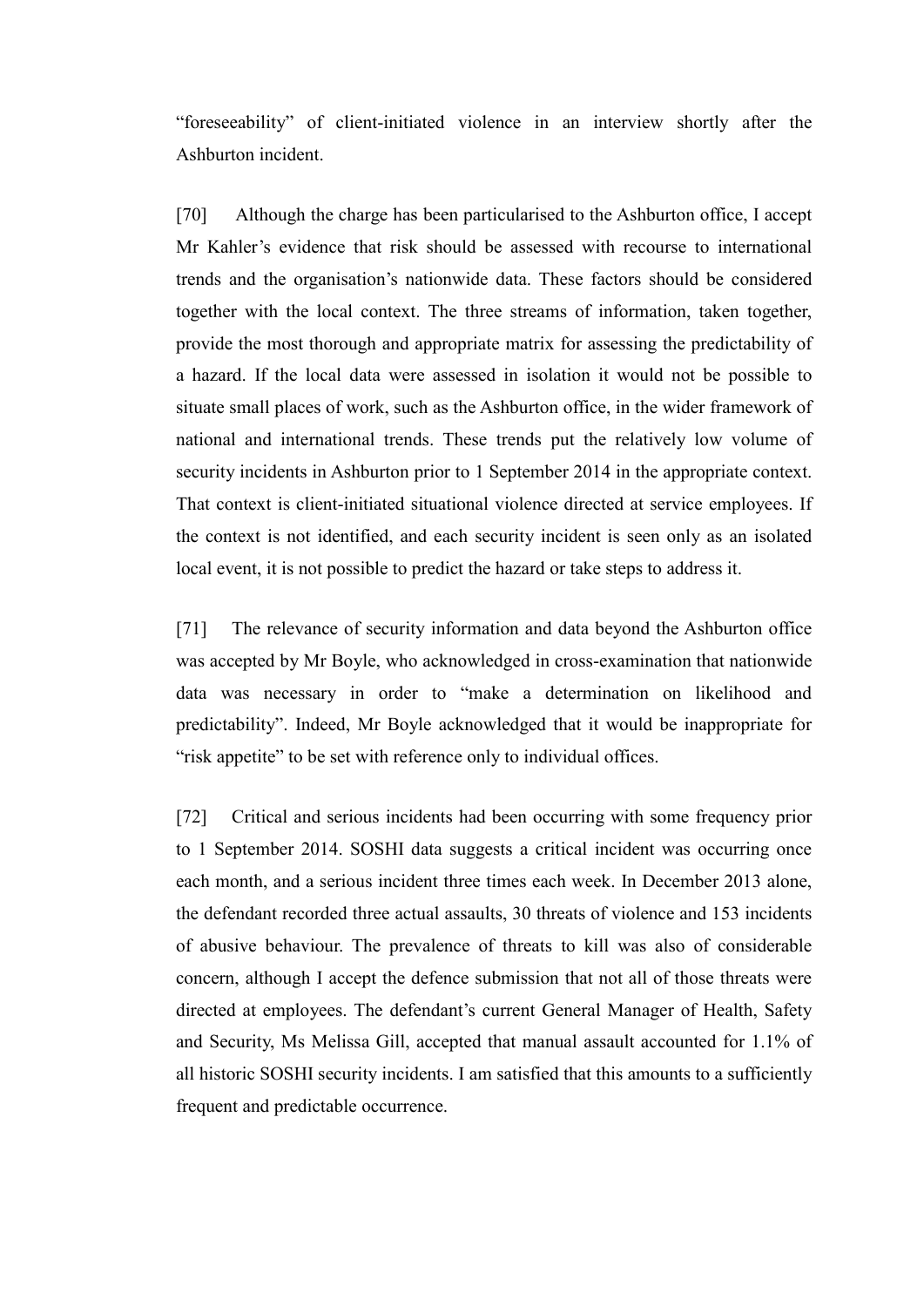[73] The evidence clearly points to a nationwide hazard of client-initiated violence, directed against service employees, in line with international trends. The evidence is less clear as to whether it was reasonably predictable that the hazard would manifest at the Ashburton office. Although the prosecution provided quantitative data on the number of incidents occurring in that office, there was little analysis of that data. For example, the prosecution did not identify any underlying trends or patterns in the Ashburton data, or identify whether the types of incidents occurring were in line with specific national and international trends. The shortcomings in the prosecution approach were apparent in the prosecution's introduction of fresh analysis of SOSHI data during their closing argument, that analysis having apparently been briefly conducted that same morning.

[74] The defence provided some assertions that the particular circumstances in Ashburton rendered the hazard less predictable than elsewhere in New Zealand. Mr Stanaway suggested that at time of the Ashburton incident, Ashburton was a "prosperous market town", evidenced by the "dairy boom" and the fact that businesses such as McDonald's had been established. In his evidence, Mr Boyle noted that a substantial number of Ashburton WINZ clients (and indeed WINZ clients generally) were superannuitants, presumably less capable of carrying out acts of violence. I note, however, that the assertions relating to the specific risk prior to 1 September 2014 are countervailed by an observation contained in an internal Ministry of Social Development memorandum, which observed that "emerging policy initiatives" posed an increase risk of strain on, and consequent violence from, clients.

[75] I am sure that the hazard of client-initiated situational violence was reasonably predictable in relation to the Ashburton office. The nature of the hazard faced by staff at the Ashburton office followed the same general pattern as that identified in the Mayhew Report, and faced across all WINZ offices: situationally violent offenders who could become frustrated at denial of service or delays. The service provided at the Ashburton office was essentially the same service provided at all other WINZ offices. The fact that between June 2008 and August 2014 the Ashburton office had experienced 31 security incidents, including nine threats to kill, illustrates that it faced the same underlying hazard. When those 31 threats are read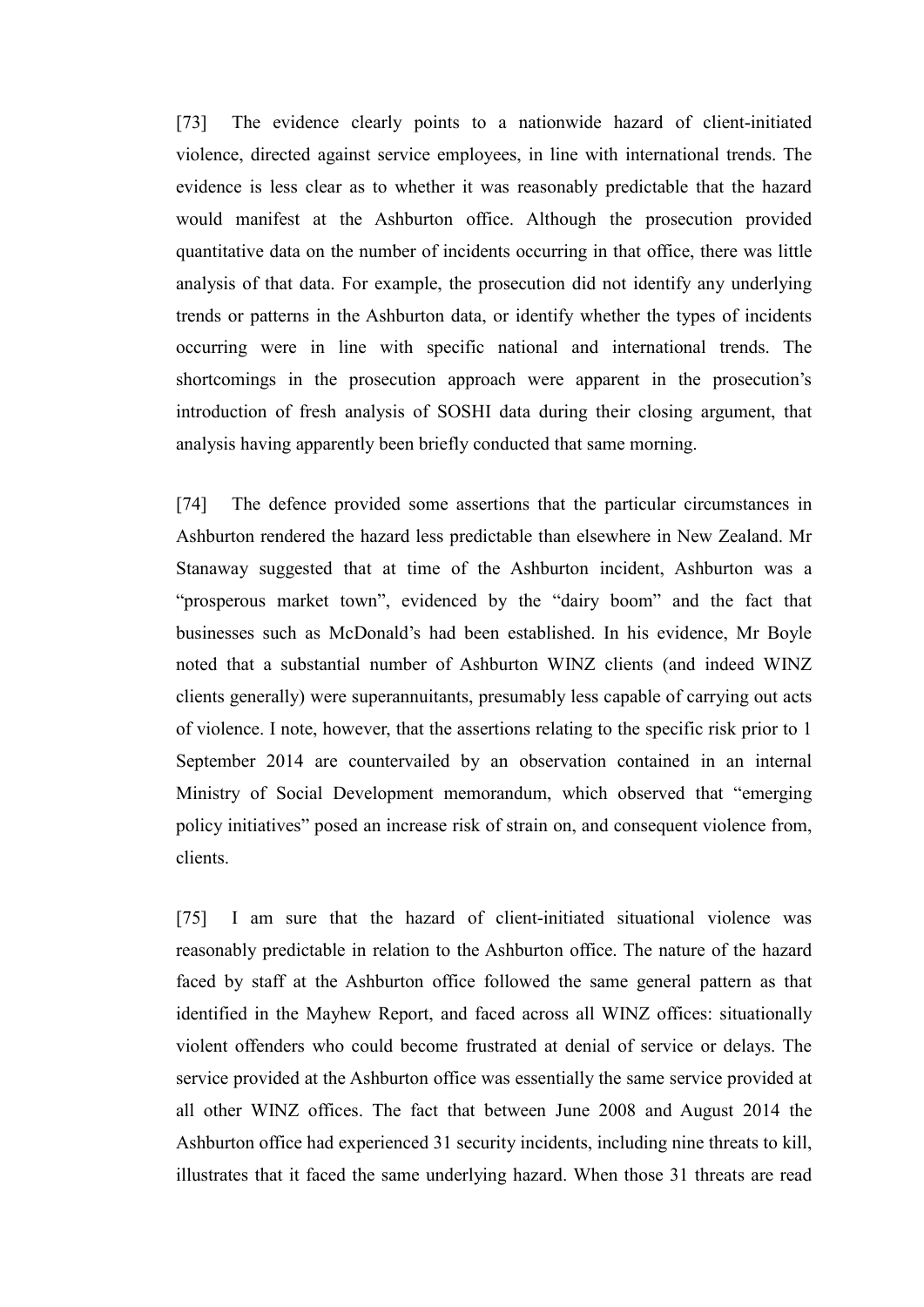together with the international and national patterns of client-initiated violence, the predictability of the hazard becomes apparent.

[76] In finding that client-initiated violence was a reasonably predictable hazard, and in light of all the evidence, I do not find that the precise date or manifestation of the hazard could possibly have been pinpointed. That is the nature of situational violence. I accept the evidence of Mr Boyle that risk prediction models used by the defendant since 2014 have only a 20% success rate in identifying a particular perpetrator of violence. I do not accept that Mr Tully's particular actions on 1 September 2014 could have been predicted. However, as Mr Joseph observed, an important purpose of security planning is to prepare for the moment where a general risk may manifest as a specific violent event.

[77] As Mr Boyle noted, the number of serious and critical incidents experienced by the defendant's employees constituted a very small proportion of interactions between staff and clients, in the context of the large scale of the defendant's interactions. Mr Boyle observed that the defendant carried approximately 8000 interactions with clients every day. However, I do not accept that this observation brings the hazard below the scope of reasonable predictability. I find that the fact that the defendant carried out a significant number of interactions with clients meant that the risk of client-initiated violence was heightened, not reduced. In the context of such a large organisation, even if a very small proportion of interactions resulted in violence, this still constituted a hazard to employees.

[78] While the actions of clients with violent histories may be predicted with some specificity and regional variation, the nature of client-initiated situational violence is that it has the potential to arise out of staff-client interactions in any location of a service organisation that (a) matches the underlying patterns identified in the Mayhew Report (providing essential services to vulnerable clients); and (b) has organisational data or experience which bears out the existence of the hazard. It is therefore important that it is considered on a nationwide basis. Although it is conceivable that the hazard could be excluded in respect of specific offices on the basis of location-specific evidence, there is no reason to suggest in this case that the Ashburton office was immune from client-initiated situational violence.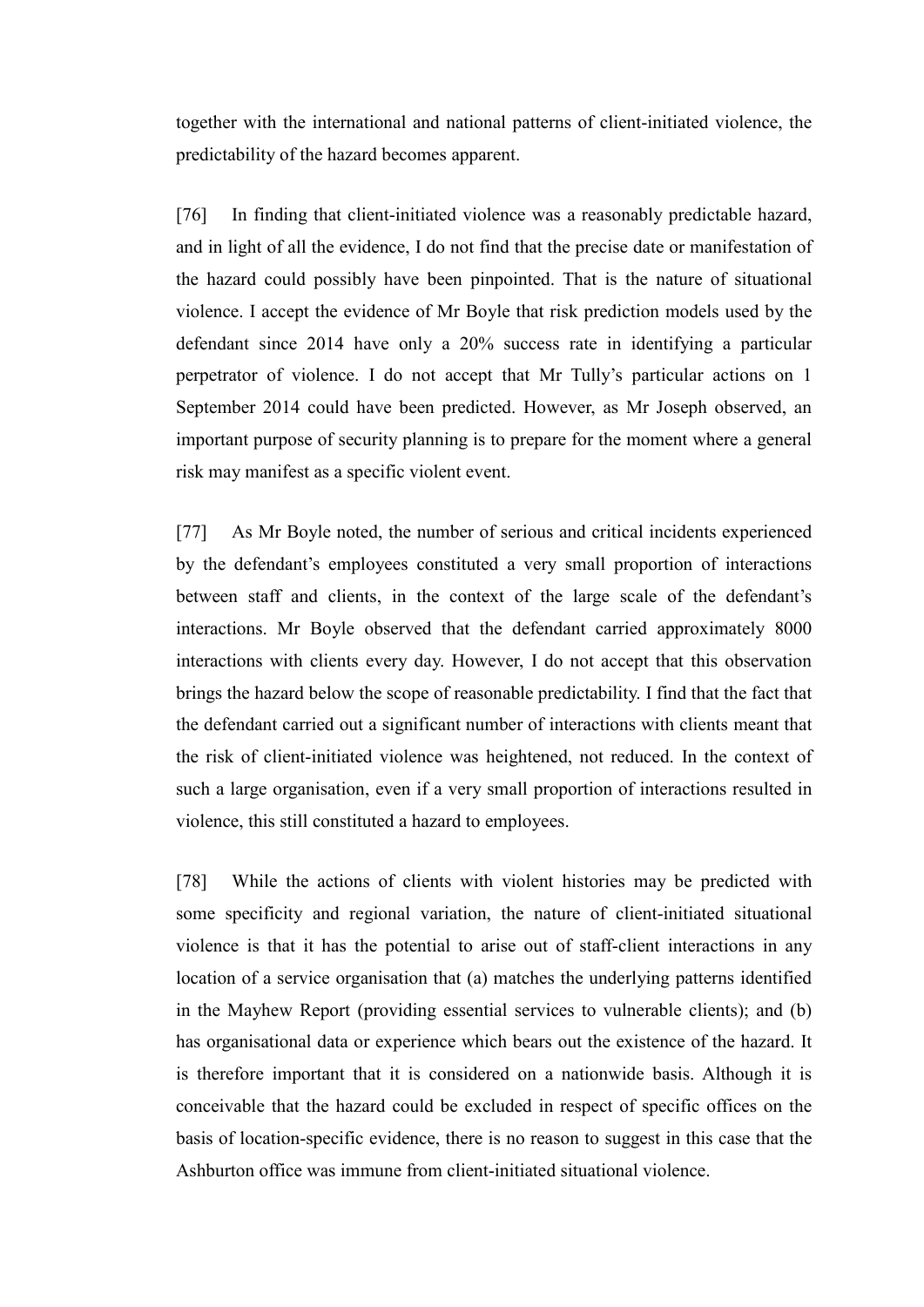#### <span id="page-22-0"></span>*Client-initiated violence involving use of firearms*

[79] The prosecution further submitted that it was predictable that client-initiated violence might manifest as a lone mission-oriented gunman. I do not accept this submission. Gun violence was rare at the relevant time, particularly in comparison to jurisdictions cited by the prosecution (such as the United States). As noted by Mr Robinson, prior to the Ashburton incident New Zealand had never experienced the murder of a government service employee by the use of a firearm. Mr Robinson (who had visited the scene of many New Zealand workplace murders) observed that prior to the Ashburton incident there had been only three active shooter events on commercial or government premises: one at a Returned Service Association club, and two at banks. Neither was an organisation comparable to the defendant, and the frequency of the incidents was far lower than in overseas jurisdictions.

[80] Even if I were to accept unreservedly the application of overseas trends, I am not convinced that Mr Kahler's evidence established beyond reasonable doubt that a lone mission-oriented gunman was reasonably predictable. The extracts of studies such as those from the Mayhew Report — provided in Mr Kahler's brief of evidence refer generically to client-initiated violence. They lack refinement and analysis: they do not specifically address the predictability of gun-violence directed at government service organisations. Although more specific extracts from studies were referred to in the prosecution's closing argument, these extracts were not provided prior to the hearing and were not examined at the disputed facts hearing. It would therefore be unfair to rely on them.

[81] Turning to the defendant's experience of violence, I note that the defendant had never experienced an incident of gun-related violence. During closing submissions, the prosecution referred to seven threats to kill with a firearm between 2009–2013, which were recorded on the SOSHI database (classed as either "moderate" or "serious" events). These events were often related to perceived unfairness or denial of welfare entitlements.

[82] However, the prosecution has not presented any evidence that a firearm was ever brought onto one of the defendant's sites, let alone discharged. As noted by Mr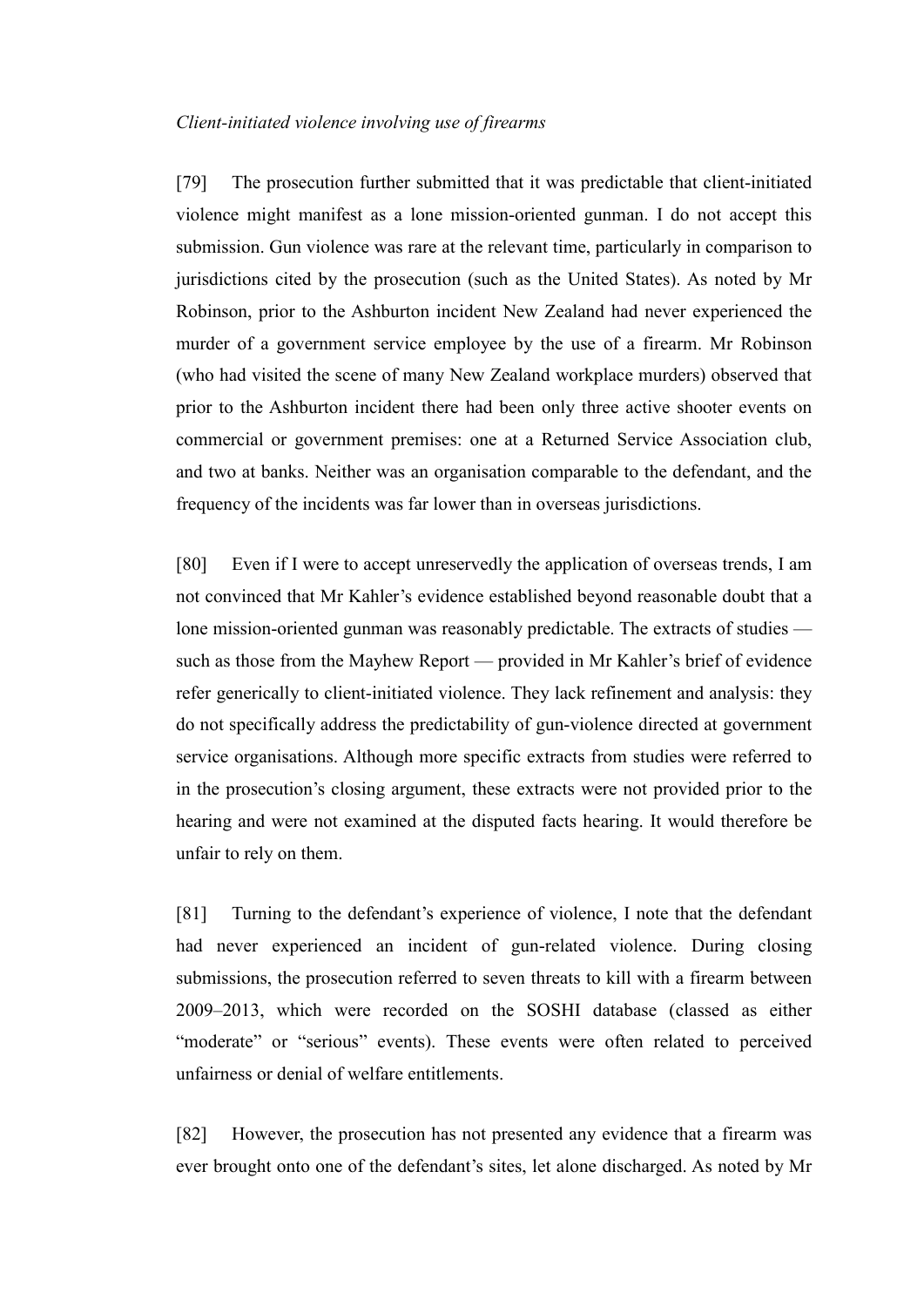Boyle, there were no incidents of actual gun violence at any government service delivery site in New Zealand prior to the Ashburton incident. The strength of the evidence does not extend to a local or nationwide pattern which suggests that firearms, absent to a specific threat, were a reasonably predictable hazard facing the Ashburton office prior to this event.

[83] Nor do I accept that the interactions of Mr Tully with Ashburton office staff prior to 1 September 2014 gave rise to a heightened predictability of his carrying out a mission-oriented attack with a firearm. Although I note that Mr Tully's history with the defendant met the pattern of client-initiated violence, it was not reasonably predictable that such violence would manifest through the use of firearms. Mr Tully had made no threats against employees, let alone threats relating to firearms. Mr Tully made only one statement to the defendant's employees regarding firearms: that he felt uncomfortable because his landlord had access to a gun. While his behaviour may have been aggressive — and was sufficient for the defendant to issue a trespass order — the possibility of the use of firearms was not apparent.

## <span id="page-23-0"></span>*Use of a weapon other than a firearm*

[84] I find, however, that a reasonable employer would have predicted the hazard of client-initiated violence delivered by a weapon other than a firearm. Unlike attacks using firearms, there had been assaults on government service providers using weapons prior to 1 September 2014. The most serious of those involved the murder of Ms Janet Pike at the ACC Henderson Office in 1999. In 2005, one of the defendant's employees was stabbed. The prosecution extracted the following incidents from the SOSHI database, all involving weapons:

- A 2009 incident where a client entered a WINZ Dunedin office with a knife strapped to his thigh;
- A 2009 incident where a client brought a hammer to a WINZ interview and threatened to harm WINZ employees;
- A 2010 incident where a client brought a spanner to an interview;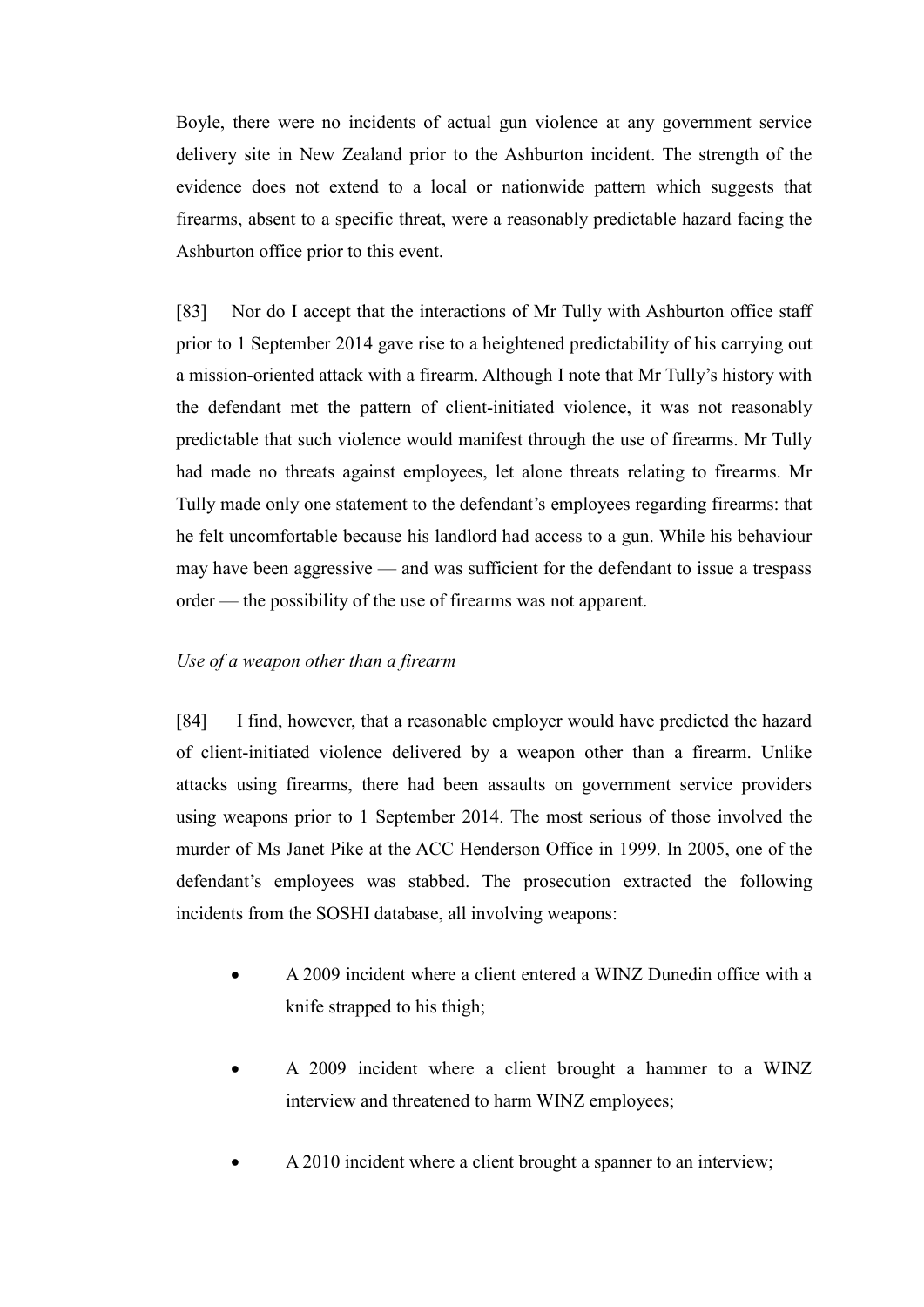- A 2010 incident where concern was raised about a client who had a knife attached to his keyring;
- A 2010 incident where a knife was confiscated from a client and an altercation ensued;
- A 2010 incident where a client attempted to attack a case manager with a stick, and instead struck a security guard;
- A 2010 incident of a client yelling abuse at staff while brandishing a broom handle;
- A 2011 incident where a client brought an open Swiss army knife into a reception area;
- An intoxicated client who was found to have a bottle and a knife in his bag; and
- A client who concealed a knife in his bag.

[85] The prosecution also provided evidence that in July 2012, a CYF client in Palmerston North attempted to smash through a partition with a blunt wooden object. As with the threats of gun-violence, a close examination of these events reveals that many occurred as a result of dissatisfaction with service or in response to denial of welfare entitlements. In some of these instances, the response or threat of violence occurred immediately after the dissatisfaction arose, and the client happened to be armed. In other cases, weapons were brought into places of work on a separate occasion following the denial of a benefit, with the intention of carrying out assaults or threats of assault with that weapon.

[86] The predictability of weapons other than firearms was disputed by Mr Robinson. He noted that the majority of security incidents involving clients recorded on the SOSHI database involved verbal abuse, or assault without a weapon. He further based his opinion on the fact that because the nature of the violence was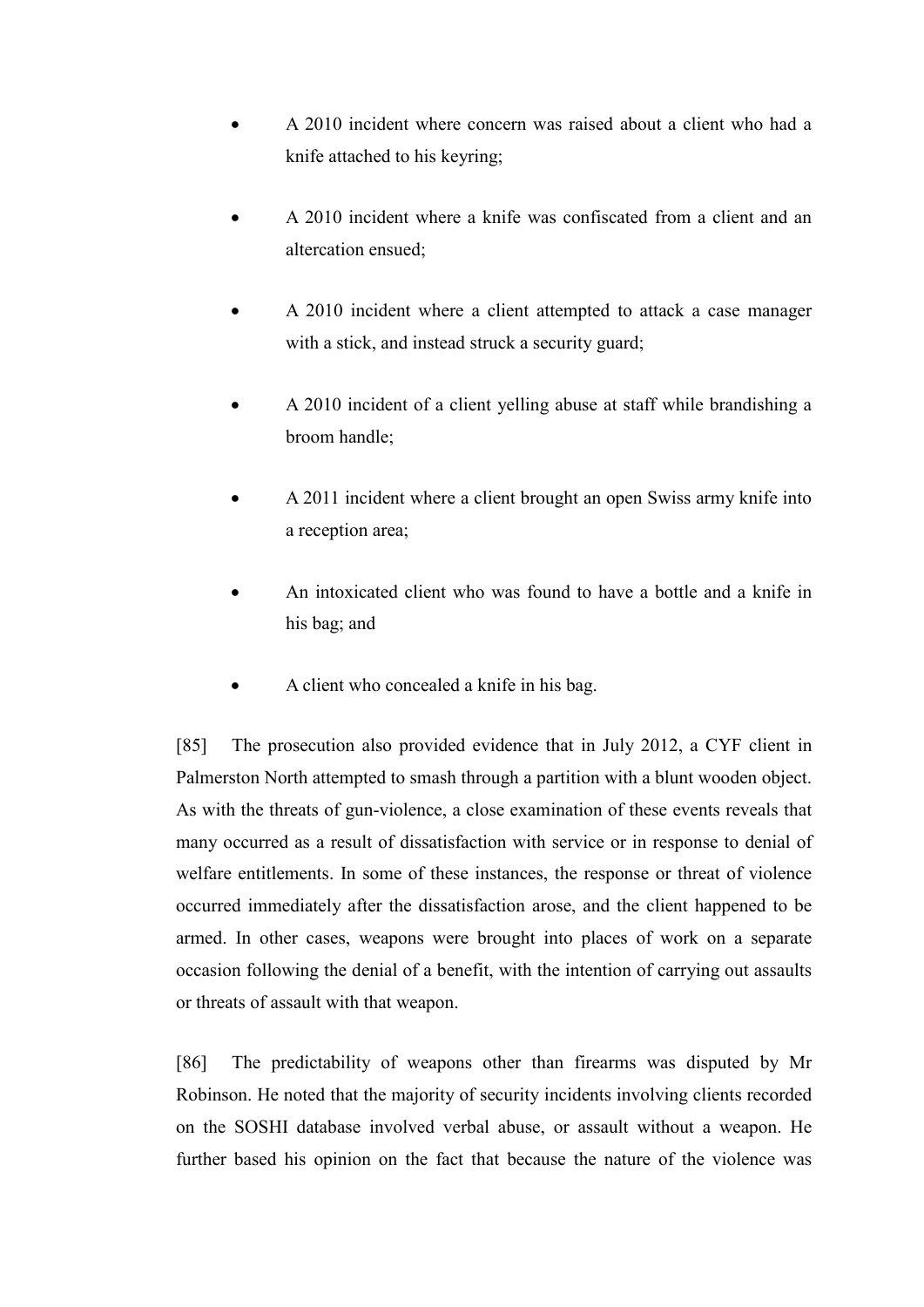situational, and often arose in the course of interaction between clients and employees, clients were unlikely to have sufficient premeditation to be armed with a weapon at the point of aggression.

[87] I do not consider Mr Robinson's opinion to be borne out on the facts before me. While it is clear that most incidents of client-initiated violence do not involve weapons, the assessment here is what hazards were reasonably predictable such that the defendant was required to control for them. Fundamentally, there had been sustained incidents of clients acting aggressively, and clients having access to weapons other than firearms. I acknowledge that many instances of situational violence will arise in the course of interaction with employees. In some of those cases it is plausible that the client may already have a weapon — such as a Swiss army knife or a bottle — on their person or close by. In other cases, the client may have become situationally violent because of a previous incident, and returned with a weapon.

[88] I am satisfied that incidents such as those referred to at [84] bear out a sufficient pattern of client-initiated violence involving the use of weapons other than firearms. Unlike threats involving firearms, prior to 2014 there had been several incidents of other weapons actually being brought into the defendant's places of work. In some cases, they had been used to carry out attacks. The fact that these weapons were available to clients, who were willing to use them, clearly points to a higher level of predictability.

## <span id="page-25-0"></span>**Practicability**

[89] Having found that there was a reasonably predictable hazard, I must now assess whether practicable step (a) was a practicable step that the defendant was required to take. In doing so, I must consider and weigh the quantum of risk generated by the hazard against the practicability of addressing it, having regard to the factors set out in s 2A of the HSEA 1992.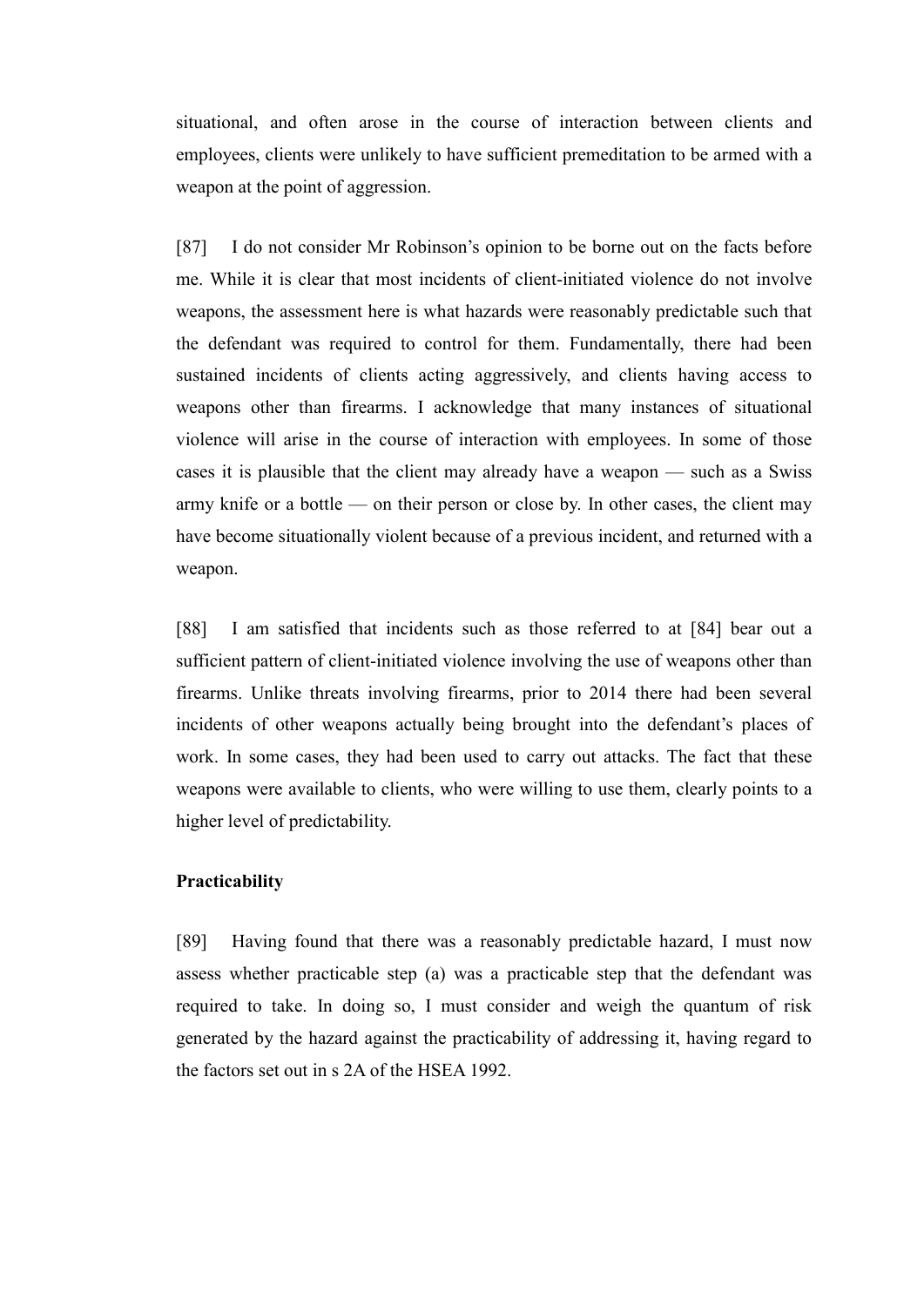<span id="page-26-0"></span>*Section 2A(1)(a): The nature and severity of the harm that may be suffered if the result is not achieved*

[90] Having established that the relevant hazard is manual assault, or assault with a weapon other than a firearm, directed by clients against employees, it is clear that the nature of the harm is serious. Assault of this kind could cause significant personal injury. Indeed, as evidenced by the 1999 ACC stabbing, it could even result in a fatality. The seriousness of the harm is relevant to the other stages of the s 2A analysis: the more severe the potential harm, the more comprehensive the precautions required to address it. $^{29}$  $^{29}$  $^{29}$ 

<span id="page-26-1"></span>*Section 2A(1)(b)–(c): The current state of knowledge about the likelihood that harm of that nature will be suffered if the result is not achieved, and the current state of knowledge of harm of that nature*

[91] The current state of knowledge is to be assessed not on the basis of hindsight, but on the information available prior to 1 September 2014, including expert knowledge. It includes knowledge that was objectively available at the time, whether or not it was subjectively known to the defendant.<sup>[30](#page-26-3)</sup>

[92] All witnesses adopted the framework of "design basis threat" (DBT) to guide the likelihood of harm assessment. The phrase was defined in the Ruffell Report as "the most serious and likely physical threat" that the defendant was required to account for. Both parties discussed three levels of classification: DBT1 (manual assault); DBT2 (assault with a weapon other than a firearm); and DBT3 (assault with a firearm).

[93] I am satisfied that the "state of knowledge about the likelihood that harm of that nature and severity will be suffered" was at the level of DBT2. I reach this conclusion for the following reasons:

• As noted in paragraphs [50]–[88], the hazard was reasonably predictable.

<span id="page-26-3"></span><span id="page-26-2"></span><sup>29</sup> *Mazengarb's Employment Law* (LexisNexis, online ed) at [6002A.8.2]. 30 *Solid Timber*, above n [12,](#page-10-3) at [35].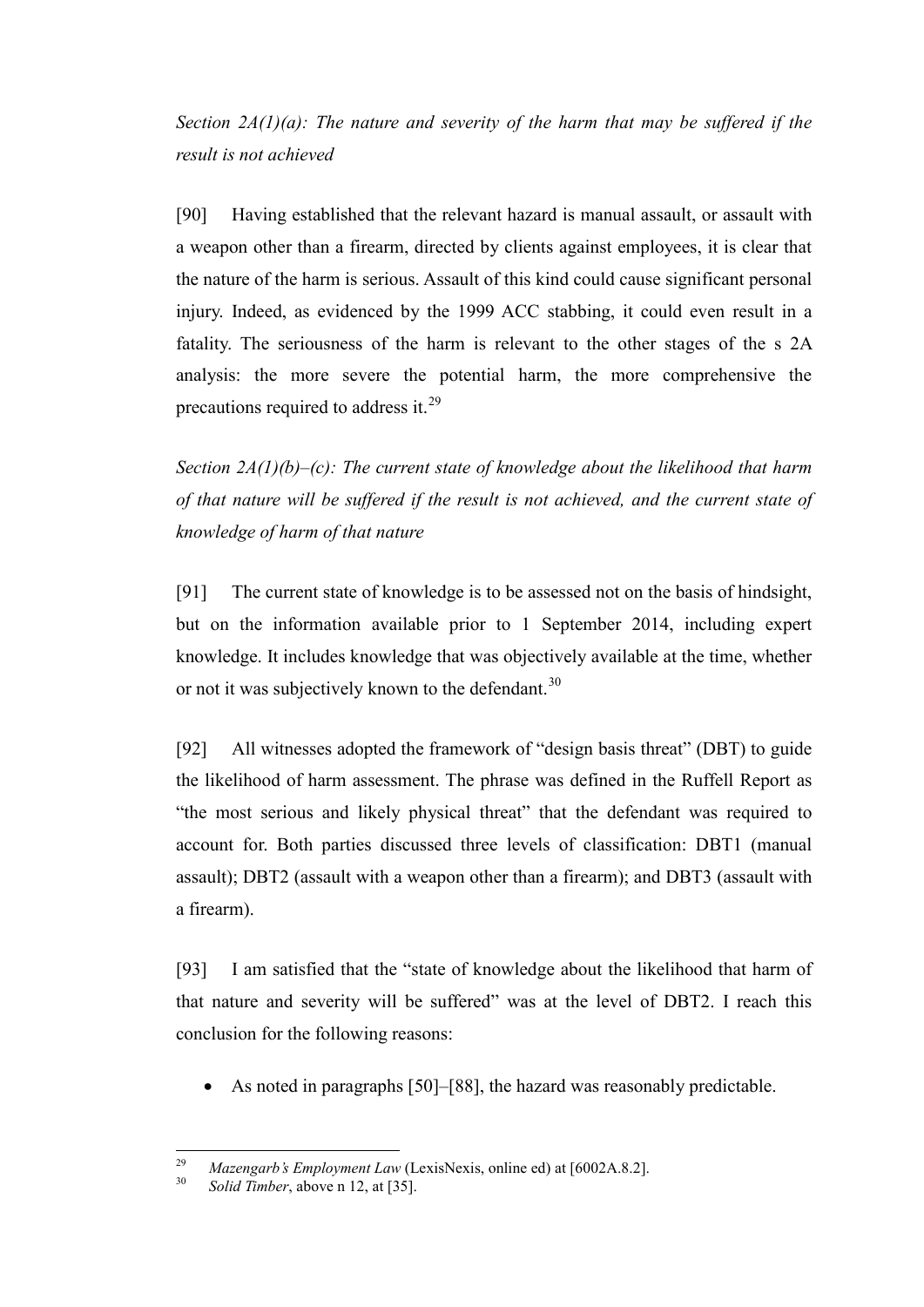- The Ruffell Report demonstrates that prior to 1 September 2014, the defendant possessed actual knowledge that the hazard of attack with a weapon was a "likely threat".
- Nationally, frontline employees were experiencing a critical incident once each month and a serious incident three times each week.
- There had been numerous instances of clients threatening to bring and use weapons, actually bringing weapons onto sites and prior instances where weapons had been used.<sup>[31](#page-27-0)</sup>
- Ashburton office employees had experienced a number of threats of violence and incidents involving aggressive behaviour, suggesting that they were at the same underlying risk as the remainder of the country.
- Each of these factors was objectively known to the defendant at the material time.

[94] Unlike the "reasonable predictability" of the hazard discussed above, s 2A requires an assessment of "likelihood" as to the harm. "Likelihood" is not a threshold, but rather one of the factors that must be weighed in assessing the quantum of risk and the overall practicability of the step. I accept the defence submission that the likelihood of assault with a weapon occurring on any given day in the Ashburton office was relatively low. However, it was more than negligible. The SOSHI database records events that had occurred at the Ashburton office itself, which indicated it was vulnerable to international and organisational trends of clientinitiated violence. The defendant had knowledge of this likelihood through its SOSHI database and the Ruffell Report.

[95] The likelihood, weighed together with the severity of the harm, produces a significant quantum of risk. The practicability of practicable step (a), and the efficacy and cost of those means, must be considered in light of this quantum.

<span id="page-27-0"></span> $31$  Due to the systemic underreporting of incidents noted above at [66], the frequency of these events may be understated.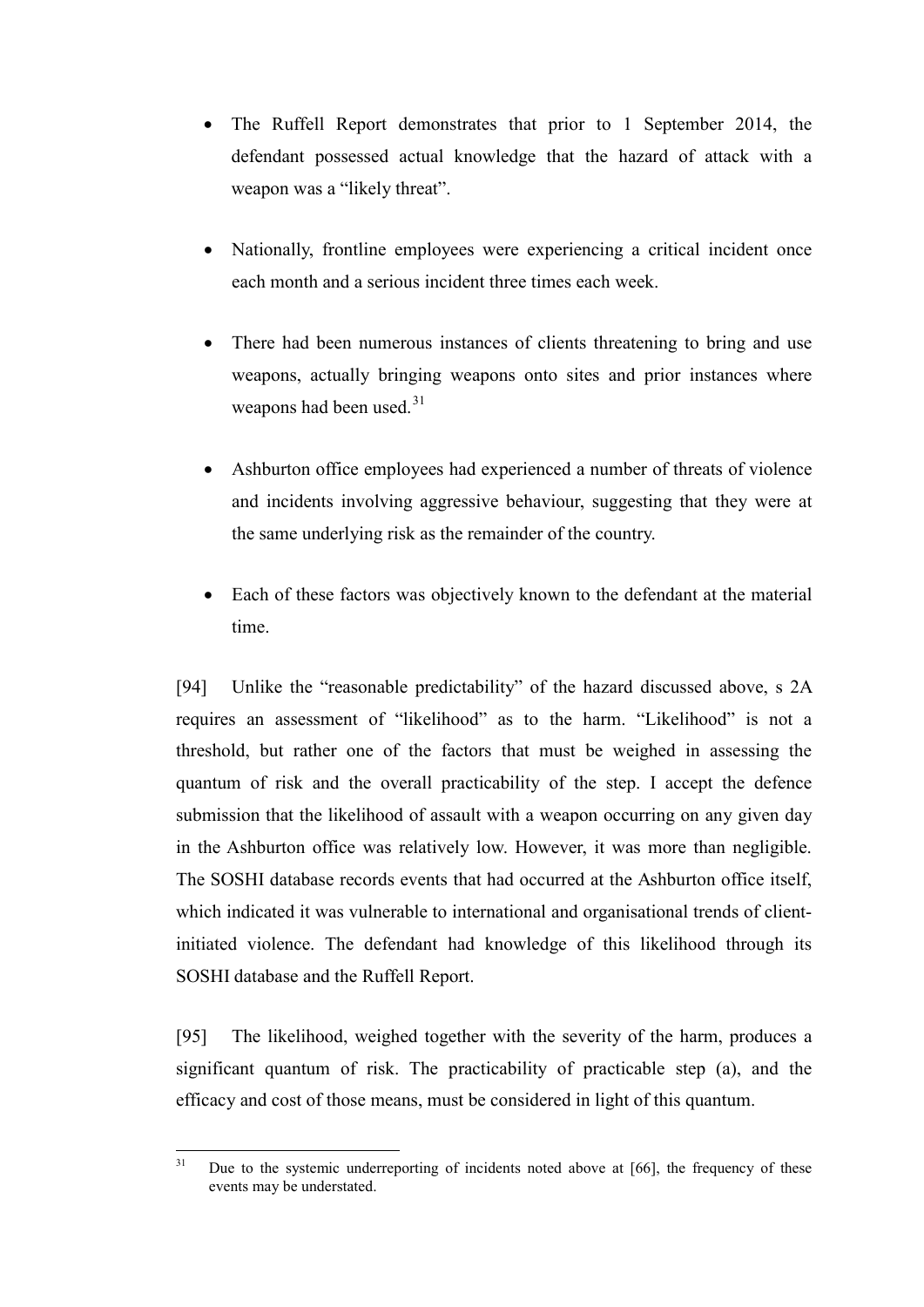<span id="page-28-0"></span>*Section 2A(1)(d): The current state of knowledge about the means available to achieve the result, and about the likely efficacy of each of those means*

[96] I must consider knowledge of the means available to protect employees, and the likely efficacy of each of those means. In the context of practicable step (a), this requires consideration of physical restrictions on access to the defendant's employees by violent clients. The s 2A(1) factors are not a checklist or criteria. However, it follows as a matter of logic that if the prosecution cannot establish any effective means of addressing the risk, known to the defendant at the material time, the alleged step is unlikely to be reasonably practicable.

[97] It is obvious that total seclusion of the defendant's employees from clients is neither desirable nor viable. The defendant has a statutory obligation to deliver services to clients, and this requires a degree of personal interaction at workplaces such as the Ashburton office.

[98] The prosecution submitted that the primary consequence of installing of a physical barrier was that it would delay a violent attacker, allowing employees time to retreat to safety. Essentially, physical barriers would have created separate "zones" which could not be reached by clients unless access was granted by employees. However, the prosecution experts differed as to the form that the physical barrier and zones should have taken. Three possible mechanisms were advanced: an internal controlled-access barrier, an external controlled-access barrier, and the use of physical barriers at the point of interaction between clients and employees.

[99] In Mr Kahler's evidence was that it would have been reasonably practicable for:

• a physical barrier to be placed between the reception and the workspace, effectively dividing the office into two zones (an "internal controlled-access barrier"). The workspace, where most employees would have been located, would have remained configured in open plan;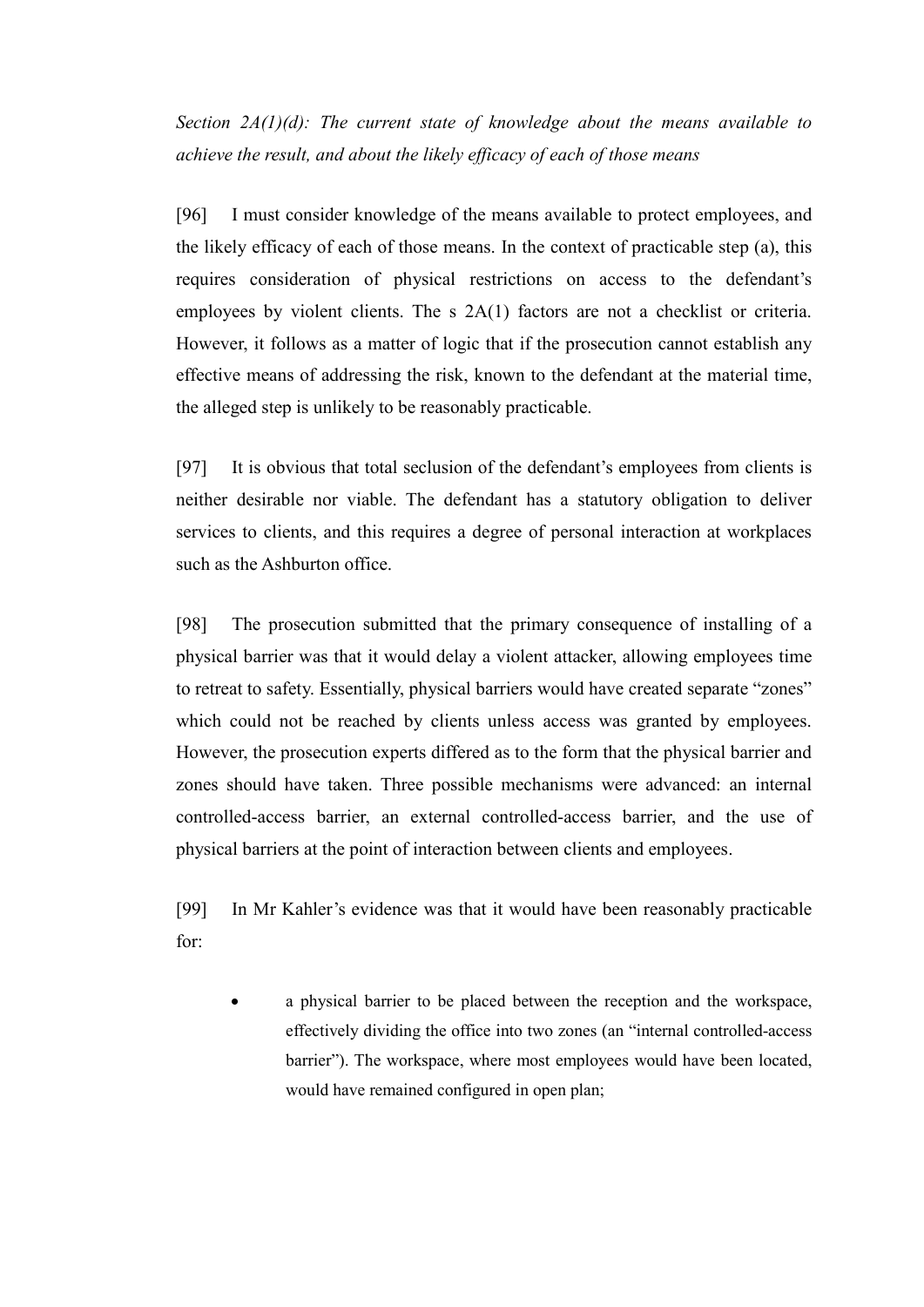- access to the workspace to be controlled through the use of locking doors in the physical barrier between the reception and the workspace. The doors would ordinarily be locked, and unlocked only by the receptionist;
- the receptionist and a security guard to be the only staff ordinarily situated in front of the barrier;
- the receptionist's desk to be of a sufficient height, and attached to a wall so that a violent client could not reach the receptionist;
- the receptionist should also have had an emergency exit located behind the desk; and
- the barrier to have been constructed from bulletproof materials. However, as I have not accepted that a lone mission-oriented gunman was a reasonably predictable hazard, I do not consider that the internal controlled-access barrier needed to be bulletproof.

[100] Mr Joseph's evidence was that it would have been reasonably practicable for:

- locked doors to have been installed at the entrance to the office (an "external controlled-access barrier"), which could be unlocked only by the receptionist or a security guard;
- all clients to have been assessed by a security guard before being granted access into the building; and
- the Ashburton office to have been zoned into separate individual client meeting rooms. The prosecution did not pursue this aspect of Mr Joseph's evidence, and instead accepted that the Ashburton office workspace could have been configured in open plan.

[101] Mr Kahler and Mr Joseph also provided evidence as to the value of barriers at the point of interaction between clients and case managers. They both discussed the importance of separating clients and employees by ensuring that desks were of a sufficient height, and affixed to walls or partitions. Such barriers would maintain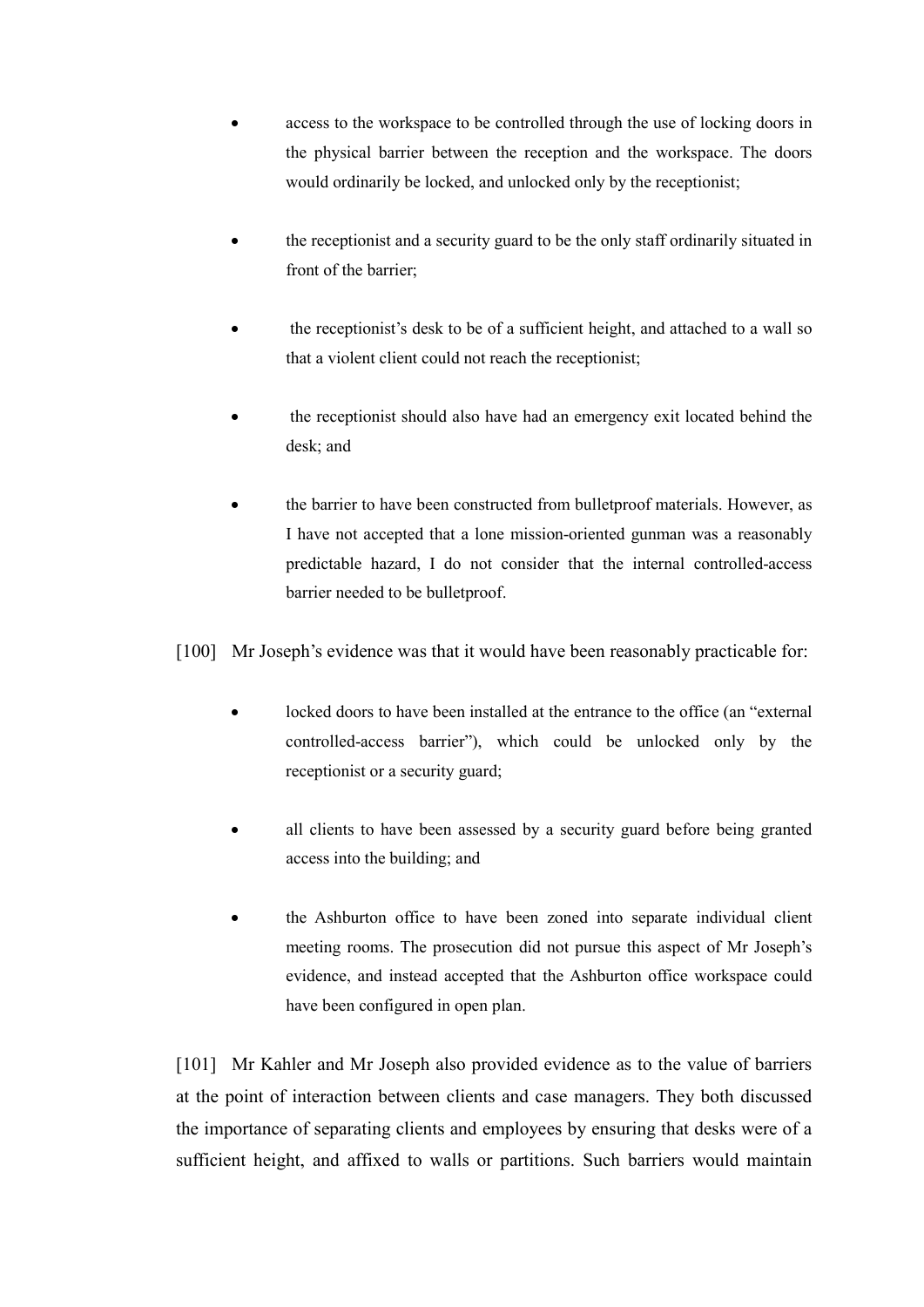many of the essential elements of open plan design, but ensure that clients could not reach employees by climbing over or around their desks. In this model, employees would have routes of exit located behind the desks to a staff-only zone, which would be separated by a complete barrier (such as a wall). Employees who did not have client-facing roles could have been situated in this staff-only zone. Collectively, these features could be described as a "zoning model".

[102] Mr Robinson, the main expert witness for the defence, believed that no physical barrier in any form was required at the Ashburton office prior to 1 September 2014. Mr Robinson's view was supported by the other defence witnesses, Mr Boyle and Mr Murray Jack, a governance consultant and co-author of the Robinson/Jack Reports.

[103] It is important to note that these physical barriers and zones were advanced by the prosecution as part of a suite of controls to address the hazard of clientinitiated violence. These other controls are reflected in the other practicable steps formulated by the prosecutor, listed at Appendix 1. Mr Kahler in particular emphasised that measures such as a "zero tolerance" policy and staff training would have completed the implementation of physical barriers and zoning. A comprehensive approach to security risk management requires that different layers of controls are applied to address different vulnerabilities: various measures will respectively deter, detect, delay, respond to or recover from an attack. This approach is sometimes referred to as the "Swiss Cheese Model". Security incidents are multifactorial, and each contributing factor can be represented as a hole in a layer of Swiss cheese. An alignment of holes in every layer — including the "delay" layer — will lead to a security breach occurring. The purpose of a comprehensive security risk management approach is to ensure that this alignment does not take place. The fewer the holes in the Swiss cheese, the less the likelihood that a particular safety incident will occur. Mr Kahler considered that the physical barriers and zoning filled the hole in the "delay" layer, while other practicable steps could respond to other layers (such as deterrence and detection). The underlying theory of this model was not contested by Mr Robinson or any other of the defence witnesses.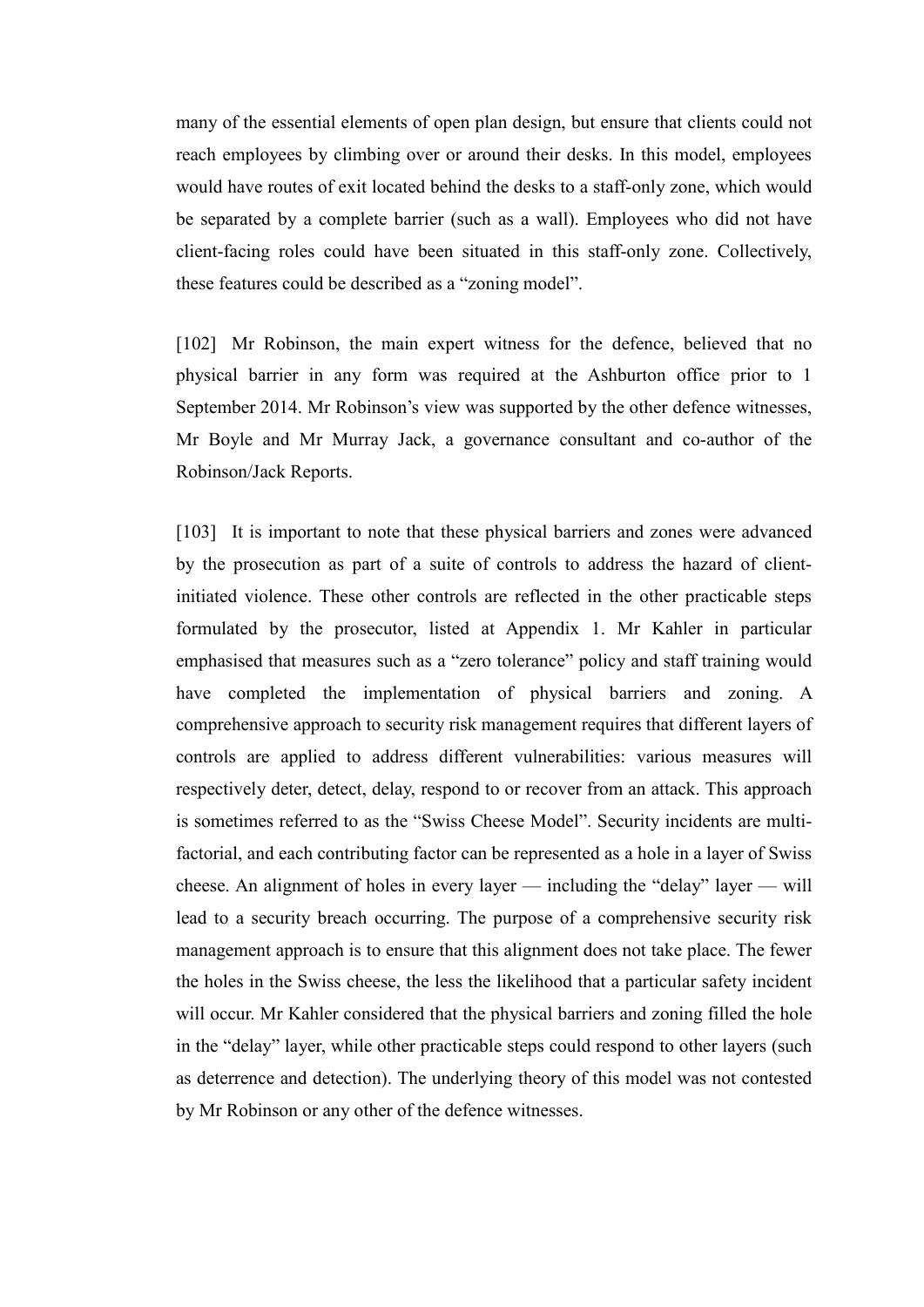[104] At the time of the Ashburton incident, physical controls were in place at a number of government offices including ACC. Barriers and zoning were also used at other service-oriented organisations, such as banks. They were not in place at the Ashburton office.

#### <span id="page-31-0"></span>*Controlled-access barriers*

[105] For the reasons set out below, I cannot be sure that either the internal or external controlled-access barriers would have been effective in controlling for the hazard of client initiated violence.

[106] The alleged efficacy of internal and external controlled-access barriers is that they would have allowed a security guard or receptionist to assess whether a person constituted a hazard before they entered the building or workspace. Potentially hazardous clients could be screened and denied access if (for example) they had previously been trespassed; were carrying weapons; or were intoxicated or agitated. The security guard or receptionist could then deny access to the office or working area. If a violent client attempted a forced entry (for example, by smashing a glass door with a blunt instrument), the attack would be delayed and the premises evacuated. Mr Kahler also suggested that controlled-access barriers could have a deterrent effect on potentially violent clients.

[107] Mr Robinson disputed this evidence on two grounds. First, he challenged whether controlled-access barriers were effective in counteracting situational or mission-oriented violence. Secondly, he argued that the controlled-access barriers would have the effect of displacing or creating alternative forms of violence.

[108] In challenging the efficacy of controlled-access barriers, Mr Robinson made reference to the situational nature of client-initiated violence. Because situational violence occurs in response to perceived denial of entitlements or service, it often arises at the point of interaction between the client and a particular employee. In many instances, therefore, a guard or receptionist maintaining access through a controlled barrier will not detect anything unusual about a person's behaviour as they enter the building or the workspace. Potentially violent clients would have been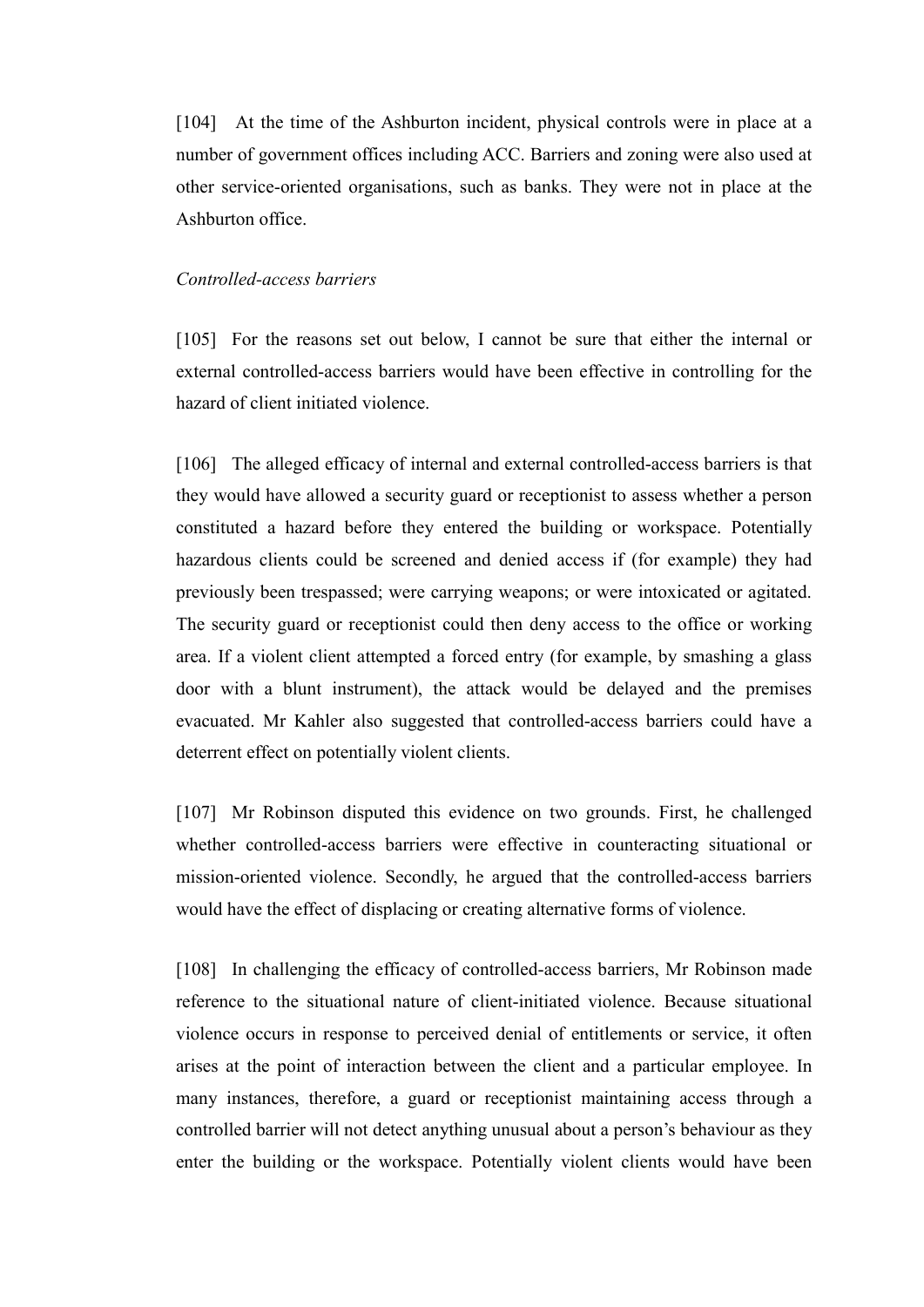particularly difficult to detect given the high volume of the defendant's service activities, where the vast majority of clients would have presented no hazard and accordingly would have gained access after a cursory query from the security guard or receptionist. Mr Robinson observed that despite his vast experience as a Police officer and security consultant, he did not believe that even he would be able to detect those few clients with the potential to act violently.

[109] Furthermore, Mr Robinson said an internal or external barrier would also be ineffective in addressing the hazard posed by those clients who were missionoriented. Mission-oriented attacks are often focussed on particular employees who the client perceives as being responsible for their circumstances, and may involve a client returning to the office after already having been denied entitlements. In many of these instances, potentially dangerous weapons could be concealed and only used once the client had gained access to the particular employee they intend to target.

[110] These problems identified by Mr Robinson narrow the efficacy of an internal or external barrier. However, they do not entirely eliminate it. Mr Robinson accepted that there will be times where an attacker will present as violent at the point of entry into the office or workspace. He conceded that in such instances, a controlled-access barrier would have some utility and the attacker could be denied entry, thus preventing or delaying their access to employees. Although I am satisfied that a controlled-access barrier would have efficacy in some instances, I acknowledge that these instances would be rare.

[111] The second ground on which Mr Robinson challenged the prosecution evidence was the issue of collateral. Mr Robinson framed the challenge of security as a "wicked problem": that is, a problem where purported solutions may create alternative security problems elsewhere.

[112] In particular, Mr Robinson suggested that situational violence could be displaced from the point of interaction with case managers, to persons at the point of the barrier. Because controlled-access barriers could be viewed by clients as another form of impediment, frustration, or denial of service, clients could become agitated or aggressive. Mr Robinson believed that internal or external controlled-access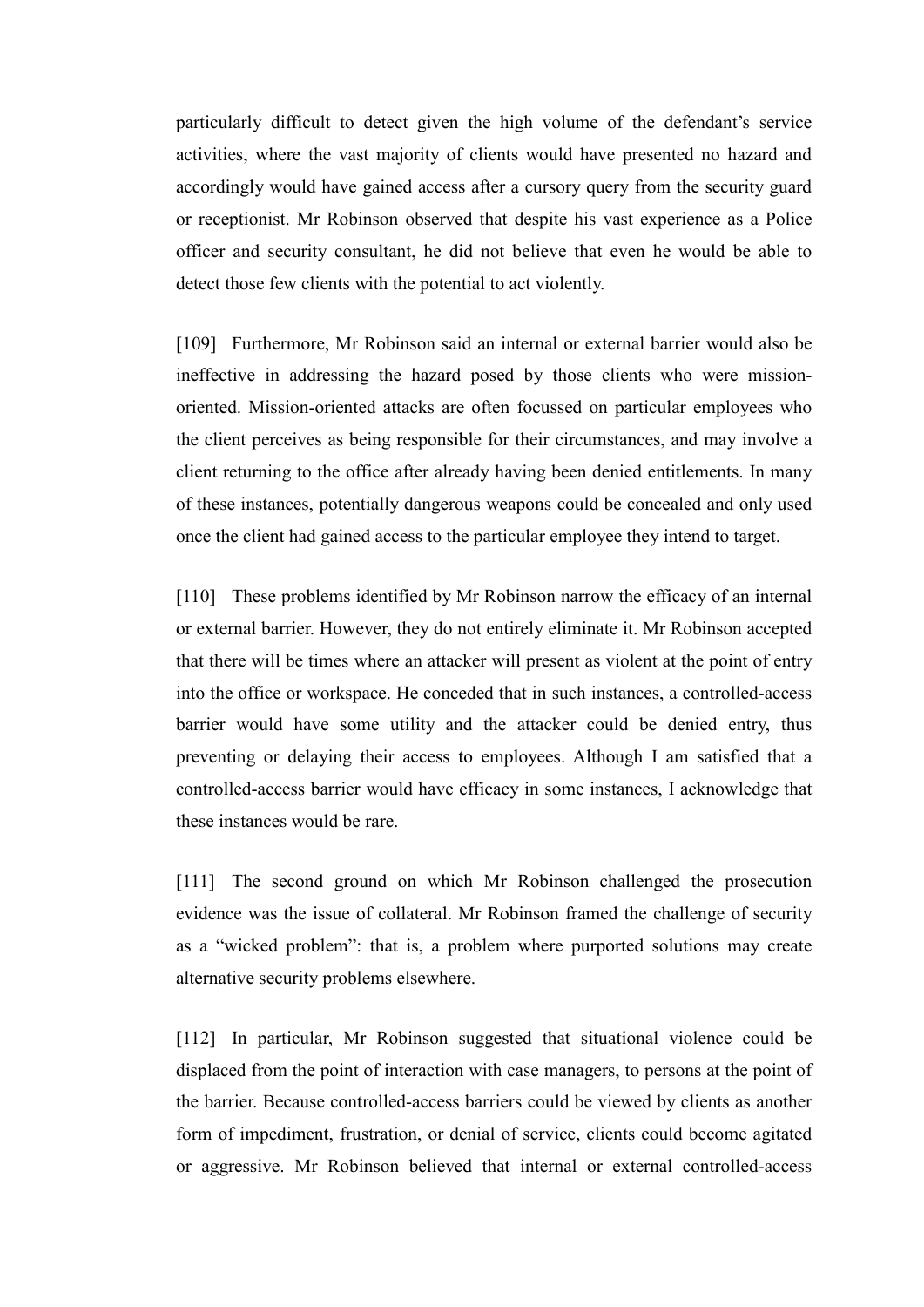barriers would inevitably lead to "false positives", instances where non-violent clients are wrongly turned away because of false suspicions. Such instances could give rise to a sense of grievance at being denied access to services and entitlements that are essential to many of the defendant's clients. Instead of ameliorating clientinitiated violence, controlled-access barriers could contribute towards its cause. Client-initiated violence directed at case managers could be displaced to the nearest person in the event that a client is denied access to the workspace. In the instance of an external barrier the target would be any security guard (or possibly client) situated in front of the barrier. In the case of an internal barrier, the target would be a receptionist (and possibly security guard) stationed in the reception area, as well as any clients seated in the area before being admitted to the workspace. The effect of controlled-access barriers in some instances could have been to place the security guard, receptionist or other clients at increased risk of violence.

[113] Furthermore, Mr Robinson expressed the opinion that internal or external barriers could make clients feel uncomfortable and impede opportunities for deescalation. Mr Robinson drew on the theory of Criminal Prevention through Environmental Design (CPTED). CPTED literature — which was also cited by Mr Kahler — emphasises the importance of open sightlines and easy routes of access as means to de-escalate violence.<sup>[32](#page-33-0)</sup> Mr Robinson suggested that supervisors located in the workspace would be less likely to notice incidents of violence occurring on the other side of the controlled-access barrier. This could convey to clients the impression that they are not being observed, and also impede the ability of supervisors to intervene and de-escalate low-level incidents of violence. Mr Robinson provided examples from his own observations of de-escalation where a supervisor or security guard quickly moved to defuse a low-level incident, or provide support to a case manager.

[114] Finally, Mr Robinson noted that CPTED literature affirms the efficacy of aesthetically pleasing and welcoming architecture in creating a positive environment for clients. Improving client perceptions of an organisation may reduce incidents of situational violence. Controlled-access barriers could suggest that clients were not

<span id="page-33-0"></span><sup>&</sup>lt;sup>32</sup> See for example TD Crowe and DL Zahm "Crime Prevention Through Environmental Design" *Land Development* (Washington DC, Fall 1994) at 22.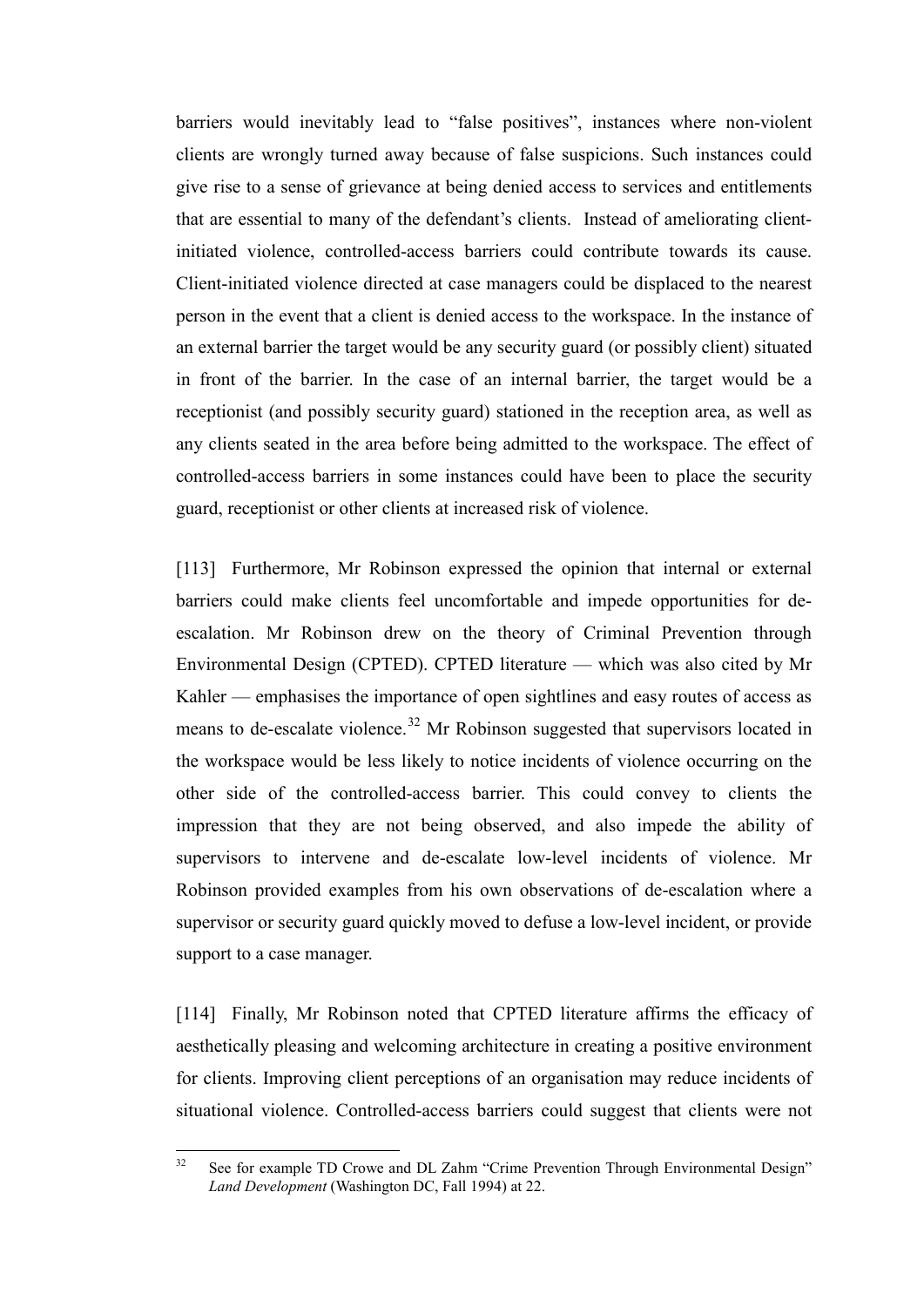welcome in the office, or that the defendant was inherently suspicious of its clients. Although Mr Robinson acknowledged that CPTED literature also affirmed the efficacy of zoning and territorial divides, he expressed the view that this would be better achieved through visual signals rather than controlled-access barriers.

[115] Overall, Mr Robinson's evidence narrowed the scope of the alleged efficacy of external and internal controlled-access barriers to a small number of potential incidents, and identified a number of collateral detriments. The effect of this evidence is to raise sufficient doubt as to whether a controlled-access barrier, either internally or externally located, was a known effective means of ensuring the safety of employees. While I accept the underlying philosophy of the mechanism, it is not clear that a controlled-access barrier would achieve the intended result in a manner proportionate to its deleterious effects.

[116] This is not to say that external or internal controlled-access barriers will never be appropriate. The findings in this judgment relate only to what was known in relation to the specific circumstances of the Ashburton office. Other offices at other times may have a heightened or different form of risk — for example, following a specific threat. In such cases, it is possible that the collateral proportionality calculus may fall in favour of controlled-access barriers.

#### <span id="page-34-0"></span>*Zoning model*

[117] On the basis of the evidence before me, controlled-access barriers were not the only form of physical barrier available to the defendant. The defendant could have implemented a zoning model, which would have included a physical barrier at the point of interaction between clients and defendants. Although this model was not the primary focus of the prosecution, it clearly fits within the scope of the practicable step as drafted.

[118] A zoning model would have divided the Ashburton office into three zones. In Zone 1, clients would have been able to freely enter the office. They could have interacted with case managers who would be located in Zone 2. The restriction on access between clients in Zone 1 and employees in Zone 2 would have been in the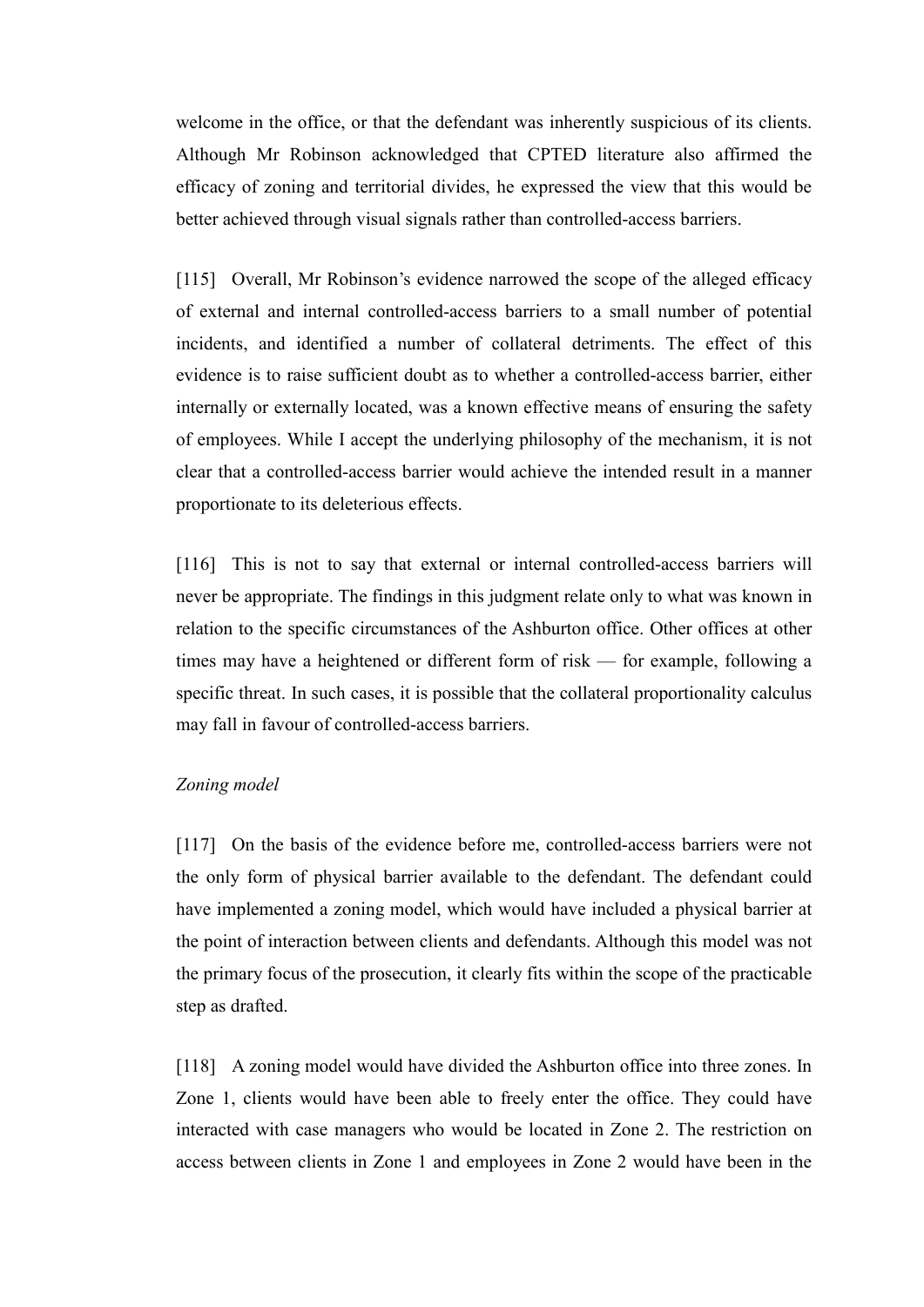form of barriers such as desks, which would have been affixed to walls or other partitions. This would have ensured that clients could not easily reach employees or enter Zone 2 by moving around or over the desks. From Zone 2, employees would have had easily accessible routes of retreat to Zone 3. Zone 3 would have been a dedicated staff only area, separated from Zone 2 by a solid wall. Staff amenities and employees performing non-client facing tasks would have been located in Zone 3.

[119] In the Ashburton office, clients could access all areas of the premises, including the staff lunchroom, meeting rooms and toilet facilities. Furthermore, the desks at the office were not positioned to form a physical barrier between staff and clients. Clients could physically access staff by reaching around or over the desks. The desks in the open plan office were not connected to barriers on either side. Although the reception desk was higher than the workspace desks — at approximately chest-height — there were no barriers on either side of the desk. Egress points were not positioned in a way such that employees could access a secure zone without encountering clients. There was therefore potential for employees to be cornered or trapped at their workspaces.

[120] Mr Joseph said these measures were essential in delaying an attack by a client. An attacker would encounter a physical barrier before they could reach an employee. Mr Joseph believed that, in particular, the receptionist's desk should have been raised to ensure that an attacker could not reach over the desk. The employee could then utilise the delay to escape through a secure route of egress, from Zone 2 to Zone 3. The route of egress would need to be easily accessed without passing through an area accessible to clients, so that a violent client could not position him or herself between the employee and the exit. I note that the potential for this entrapment was identified in the 2012 Ruffell Report, but did not appear to have been addressed at Ashburton prior to 1 September 2014.

[121] Although Mr Kahler did not initially advocate the use of a zoning model, when it was presented to him in examination-in-chief he accepted that it would be an improvement on the design of the Ashburton office prior to 1 September 2014. Mr Kahler believed that a barrier between Zone 1 and Zone 2 to create distance and delay would allow employees to retreat from client-initiated violence, particularly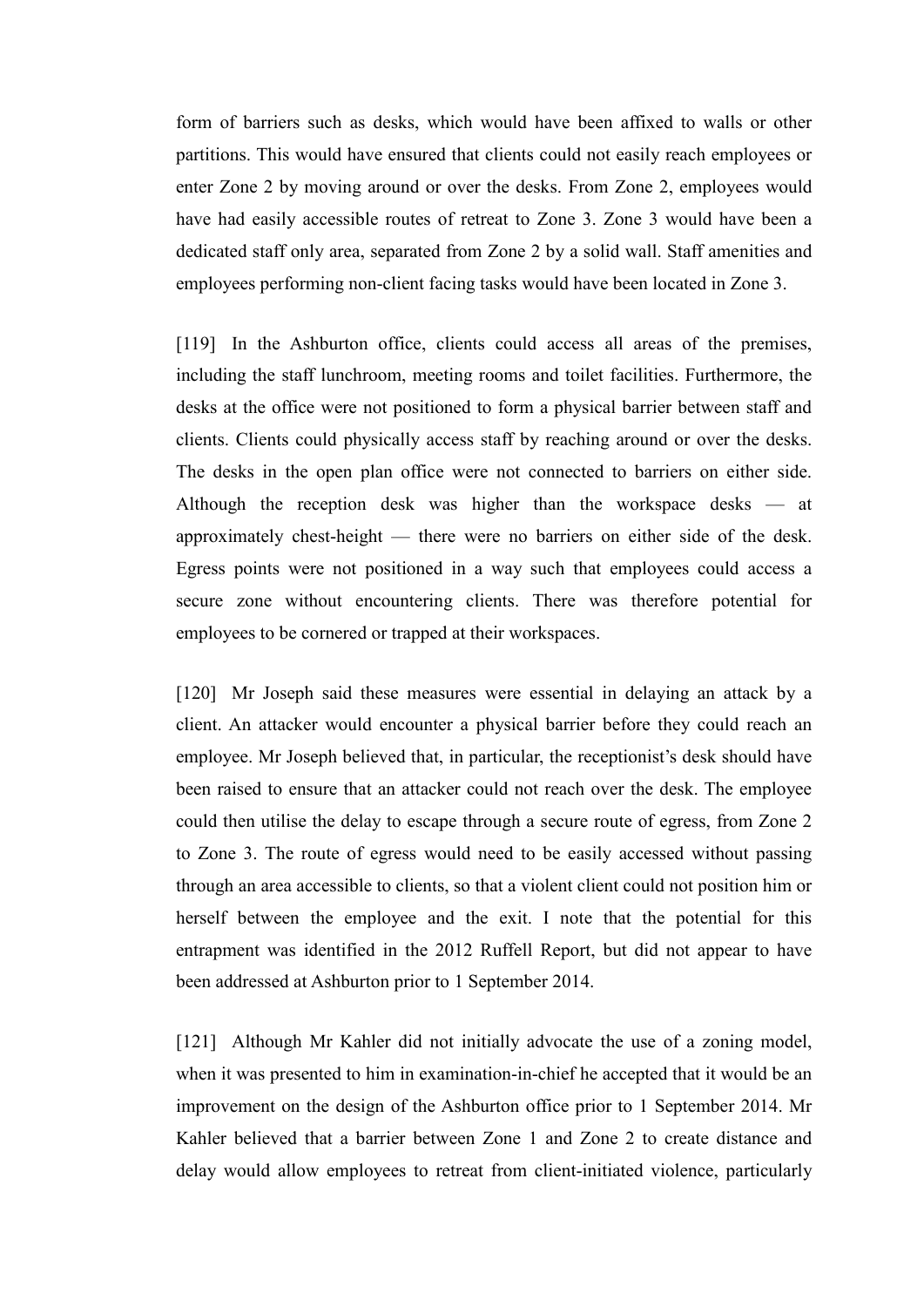where that violence was concealed until the point of interaction with employees. Furthermore, Mr Kahler believed that the implementation of Zone 3 would have protected employees who were not actively engaging with clients.

[122] Although Mr Robinson believed that the Ashburton office was not required to control for the hazard of clients armed with weapons other than firearms, he believed that had he accepted the predictability of the hazard of client-initiated violence (involving weapons other than firearms), the zoning model would have been an effective means of addressing it. The barrier would have allowed the employee to retreat to a safe and secure area via a well-defined route of egress. In Mr Robinson's view, the zoning model would have been more effective than physically controlled access in instances of both manual assault, and assault with a weapon. It would have provided protection against weapons or aggressive intent that manifested only once the client had already entered the workspace. Furthermore, it would not have resulted in collateral problems such as displacement and false positives, and would have maintained many of the principles of CPTED. He did, however, note that barriers should not be unduly intimidating or make clients feel unwelcome. Mr Boyle noted that jumpwire was an example of an unwelcoming barrier.

[123] I consider that the zoning model would have been an effective step in minimising the harm posed by the identified hazard. All experts agreed that the design could be effective. Furthermore, as aspects of the design were utilised by other service organisations, I find that it was an option that was objectively known to the defendant to be effective in addressing the hazard of client-initiated violence.

[124] I find it would not be helpful or appropriate for the Court to specify the appropriate design, such as materials and dimensions, with total precision. It is enough to specify that the design should have:

• Ensured some form of physical barrier to delay a client attempting to manually assault an employee, or assault an employee with a weapon other than a firearm.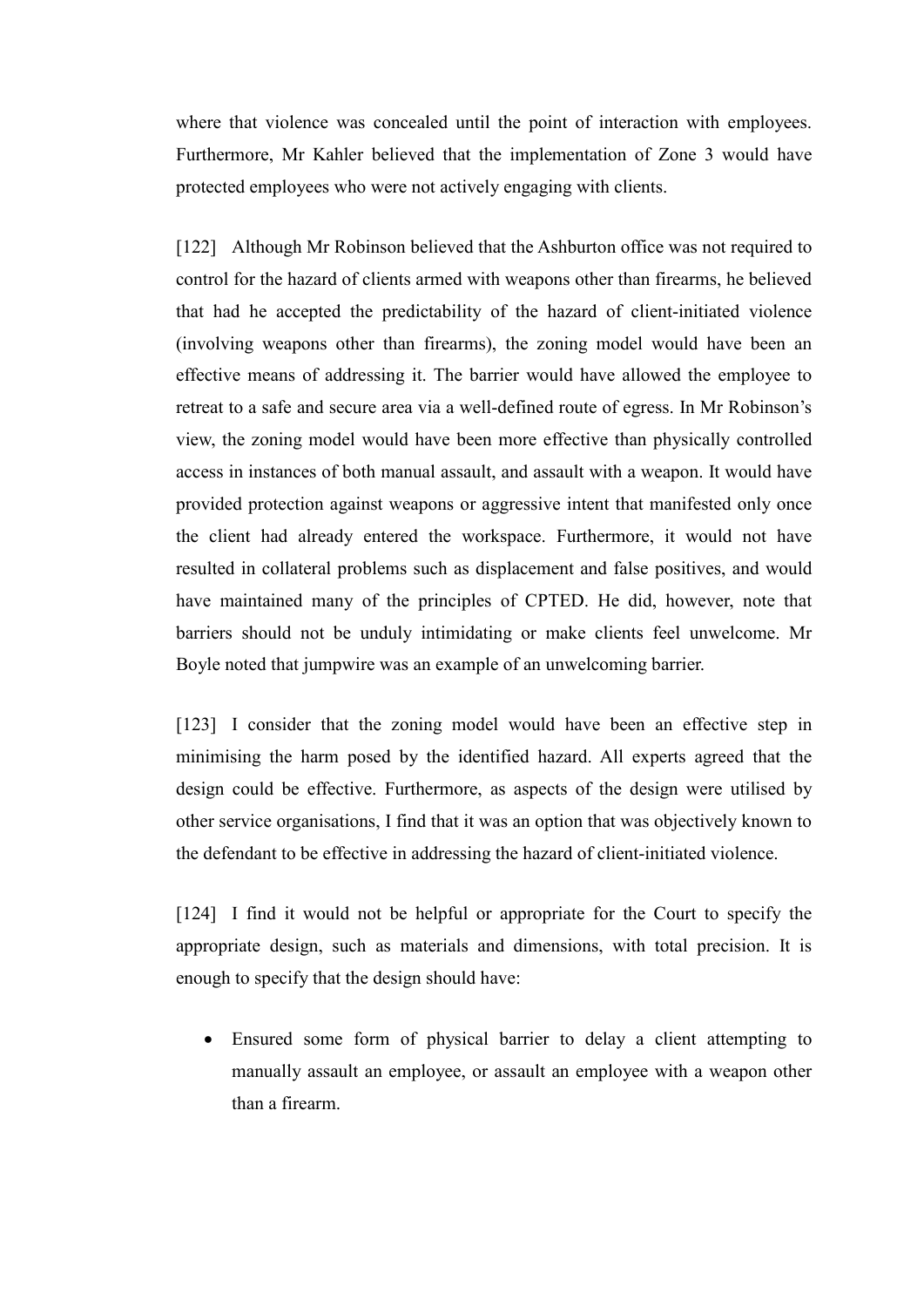- Been effective in delaying the attacker both from the side, and over, the employee's desk. The barrier need only delay an assailant – it did not need to be full-height (such as jumpwire, Perspex or glass).
- Allowed the employee to quickly reach a route of egress without having to move toward the client (an employee must not be trapped in the corner of the workspace).
- Ensured a route of egress that led the employee to a secure zone to which clients did not have access.
- Ensured these measures were also in place for the receptionist.
- Ensured that sightlines were maintained so that most client interactions were visible to security and other employees (in line with the CPTED principles discussed above).

[125] This finding is made in the context of the defendant's guilty plea in respect of other practicable steps. In particular, I note that the defendant has acknowledged that it failed to have in place adequate training for employees and contractors to respond to an emergency response incident. Adequate training would have improved the ability of employees and contractors — including security guards — to de-escalate incidents and maintain a degree of control over the working area.

[126] I do not suggest that these principles should have applied to all interactions between clients and Ashburton employees. The hazard I have referred to throughout this judgment relates primarily to the interactions between clients and case managers where clients are applying for certain entitlements. There may be occasions where interactions at the defendant's offices need to take place in private or seminar formats. As I have not been provided with evidence of the potential harm the hazard could cause to employees in these circumstances, it is inappropriate that I address what architectural design (if any) would have been appropriate.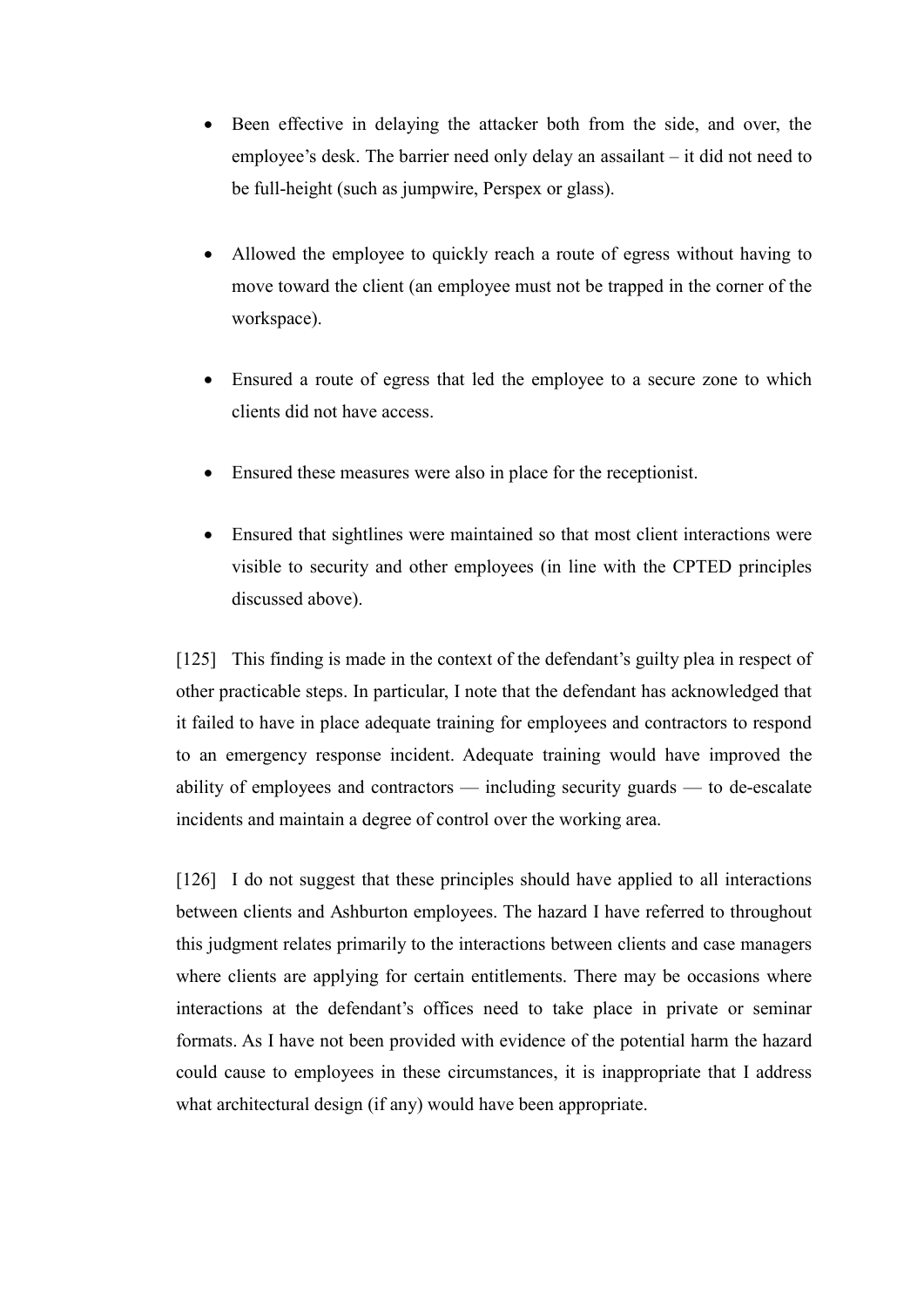### <span id="page-38-0"></span>*Section 2A(1)(e): the availability and cost of the means*

[127] To find that a step is not reasonably practicable because it is prohibitive in terms of cost, the cost must be "grossly disproportionate" to the risk of harm generated by the hazard.<sup>[33](#page-38-2)</sup> I note that in some cases, courts have effectively found that no cost can be grossly disproportionate to a high risk of death.<sup>[34](#page-38-3)</sup>

[128] Since the Ashburton incident, the defendant has estimated the property costs of the zoning model as ranging site-to-site from \$50,000 for a small site utilising an existing build, to \$180,000 for a medium site requiring a new build. Although these costs were assessed after the Ashburton incident took place, I am satisfied that they would have been substantially similar prior to the incident. I do not consider this cost to be grossly disproportionate to the risk posed by violent clients. The potential harm was severe. The defendant's own security data demonstrated the hazard of clients using weapons to carry out violent acts. Accordingly there was a significant quantum of risk. The cost must be seen in the context of a \$400 million annual operating budget. I am satisfied that the associated costs are within the realms of reasonable practicability.

[129] As this judgment has focussed on the practicable step in respect of the Ashburton office, I have considered the proportionality of the cost in relation to that site alone. However, even if I were to consider the cost in the context of all of the defendant's similar places of work, my conclusion as to cost would remain the same. The defendant has estimated that the nationwide cost would be between \$13.1 million and \$27.3 million. Given the severity of the potential harm, the potential risk and the defendant's large operating budget, I am satisfied that the cost would not be disproportionate to the potential harm.

## <span id="page-38-1"></span>**Causation**

[130] It is not necessary to establish a causative link between failure to take an alleged practicable step and any harm suffered.<sup>[35](#page-38-4)</sup> Causation is, however, relevant to

<span id="page-38-2"></span><sup>&</sup>lt;sup>33</sup> *Edwards*, above n 22; *Marshall v Gotham*, above n 13.<br><sup>34</sup> See fan sygwula *Martin Sinus yn* a boyn n 22, at [21]

<span id="page-38-4"></span><span id="page-38-3"></span><sup>&</sup>lt;sup>34</sup> See for example *Martin Simmons*, above n [22,](#page-13-3) at [31].<br><sup>35</sup> *Waimea* (DC), above n 3, at [36].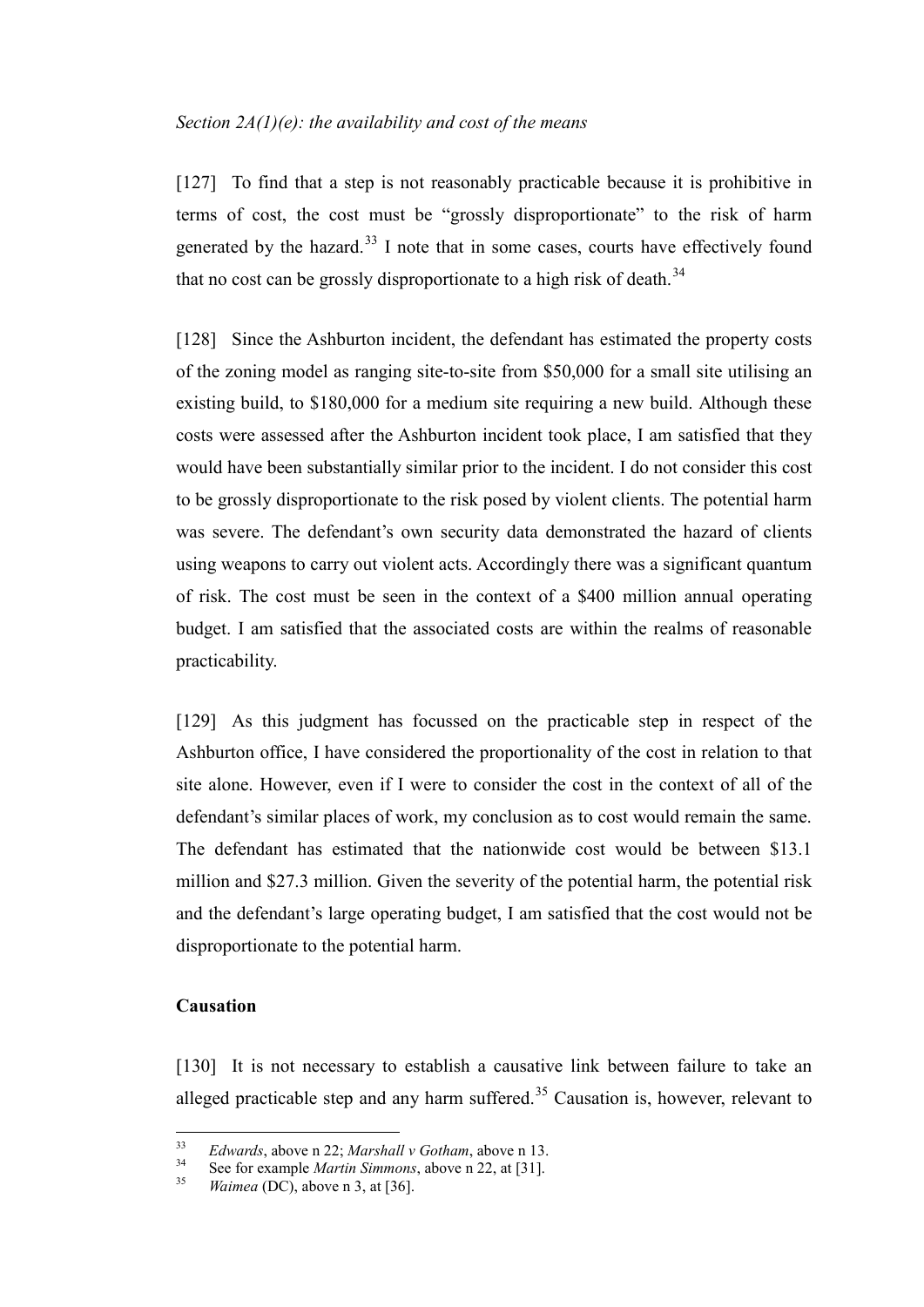sentencing. Section 51A of the HSEA 1992 requires the sentencing court to consider the "degree of harm, if any, that has occurred" as a result of the breach of the duty.

[131] I am not persuaded beyond reasonable doubt that the zoning model would have minimised the particular harm wrought by Mr Tully. Mr Tully's actions were outside the scope of what was reasonably predictable in Ashburton at the time. Any further analysis would amount to conjecture. It is impossible to be sure what Mr Tully would he have done had the zoning model been in place. For example, would he have shot the security guard? Would any delay have been sufficient for the receptionist and other case managers to have retreated to the safe zone? Would Mr Tully have been more discrete in carrying his shotgun? Would Mr Tully's intended targets happened to have been stationed in the workspace, or in the safe zone? It would be speculative and indeed unhelpful for me to attempt to answer these questions on the limited evidence before me.

### <span id="page-39-0"></span>**Conclusion**

[132] The hazard of client-initiated violence at the Ashburton office prior to 1 September 2014 was reasonably predictable. It was reasonably predictable that the hazard could manifest by a client being assaultive, or assaultive with a weapon other than a firearm.

[133] I am sure that physical restrictions on client access to the staff working area, for example in the form of the zoning model comprising the elements listed at paragraph [124], were shown to be a reasonably practicable step in response to the hazard.

#### <span id="page-39-1"></span>**Result**

[134] I find the disputed practicable step proven beyond reasonable doubt.

[135] Counsel are to confer and provide the Court with a memorandum on agreed timetabling of submissions on sentencing.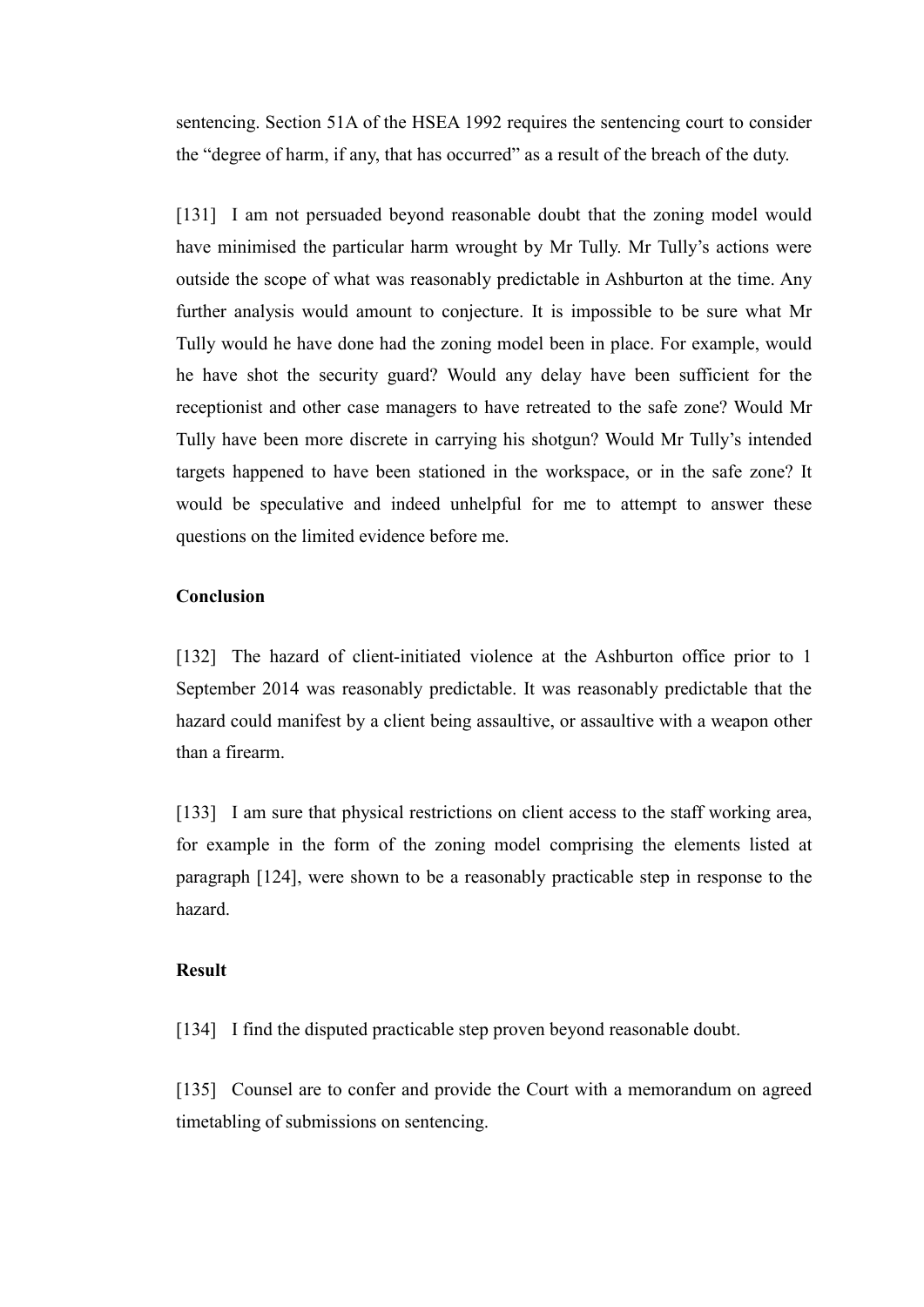[136] Having regard to the agreed timetabling, counsel are to confer with the Registrar in order to establish a suitable date for sentencing to take place.

Jan-Marie Doogue Chief District Court Judge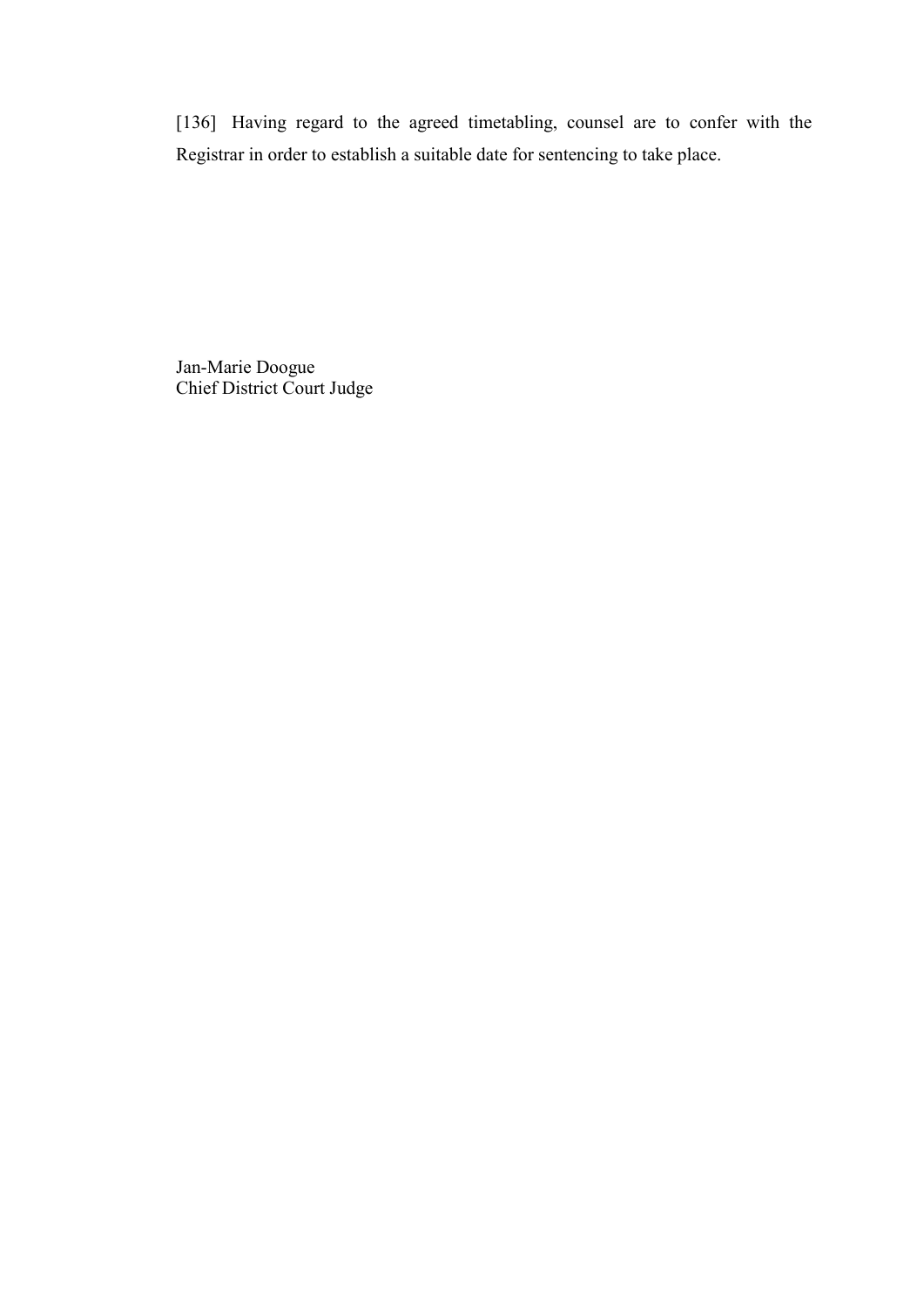## **Appendix 1: Alleged practicable steps**

- (c) Ensuring that there was no physically unrestricted access by clients to the staff working area;
- (d) Ensuring employees and contractors were adequately trained to respond to an emergency response incident;
- (e) Adopted and effectively embedded a "zero tolerance policy" well prior to the incident by:
	- (i) publishing a "Zero Tolerance" policy;
	- (ii) embedding a "Zero Tolerance" policy in systems, standards and procedures and, in turn, in its staff; and
	- (iii) strategising to create a positive security culture and implementing those strategies.
- (f) Implementing a client risk profiling process;
- (g) Implementing a client management plan tailored to the risk assessment of that client;
- (h) Implementing effective incident investigation and incident data analysis, including by:
	- (i) Analysing the incident basis of security incidents on an annual basis and transferring the learnings to MSD;
	- (ii) Setting key performance indicators with respect to security incidents and reviewing these monthly/quarterly;